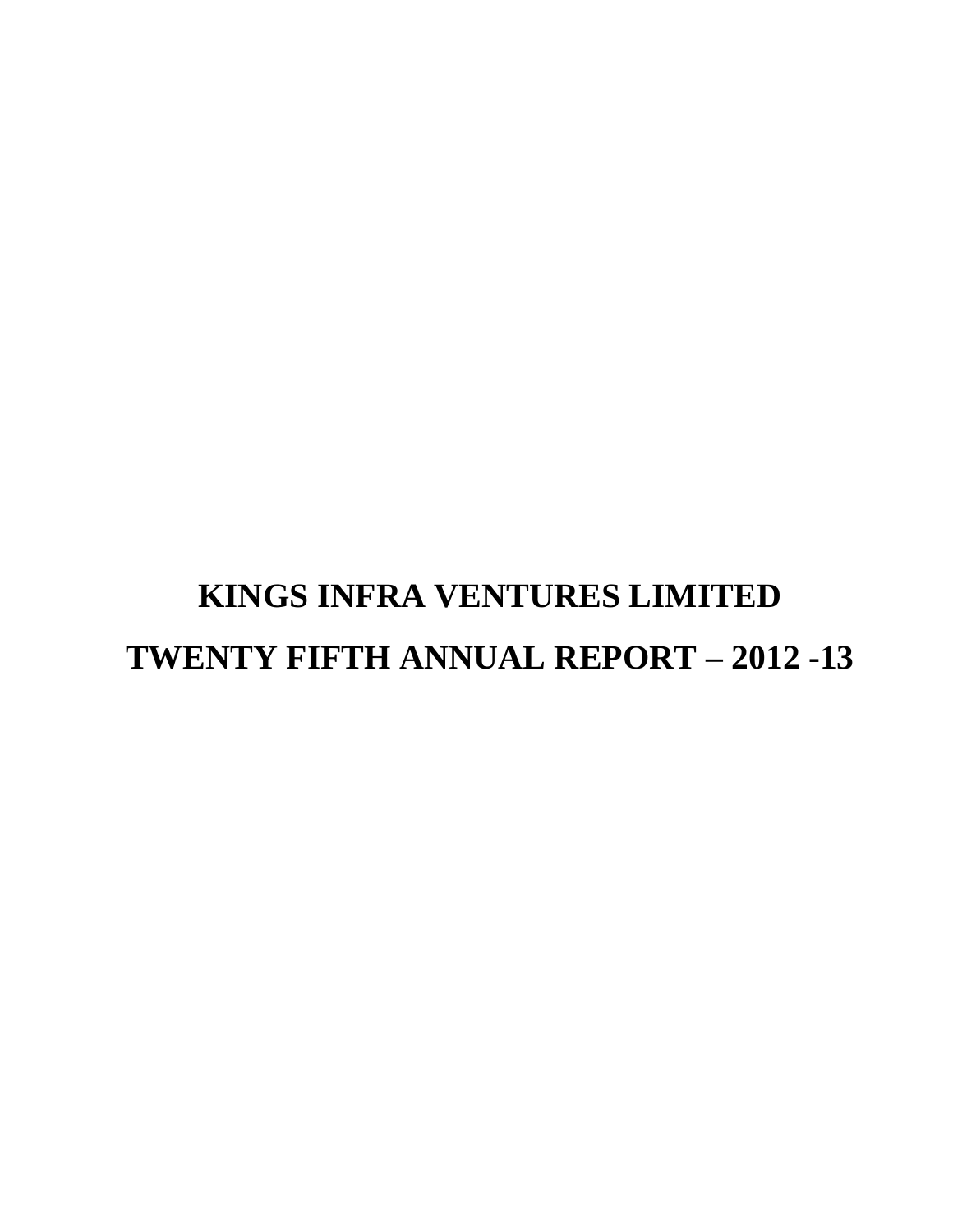# **KINGS INFRA VENTURES LIMITED** TWENTY FIFTH **ANNUAL REPORT – 2012 -13 CORPORATE INFORMATION**

# BOARD OF DIRECTORS

Shaji Baby John Sreenakesh V. N. Rajendran Rathina Asohan C. K. Gopalan Nair Mathews Daniel

# **BANKERS**

Union Bank of India Panampilly Nagar Branch Cochin – 682 036.

 Syndicate Bank Limited M.G. Road Branch Ernakulam – 682 035.

# AUDITORS

M/s Sankar & Moorthy 37/3640, "Paradise" Ponoth Road, Kaloor Ernakulam – 17

# REGISTERED OFFICE

 $A - 1$ , First Floor, Atria Apartments, Opposite Gurudwara Temple, Perumanoor Road, Thevara, Cochin – 682 015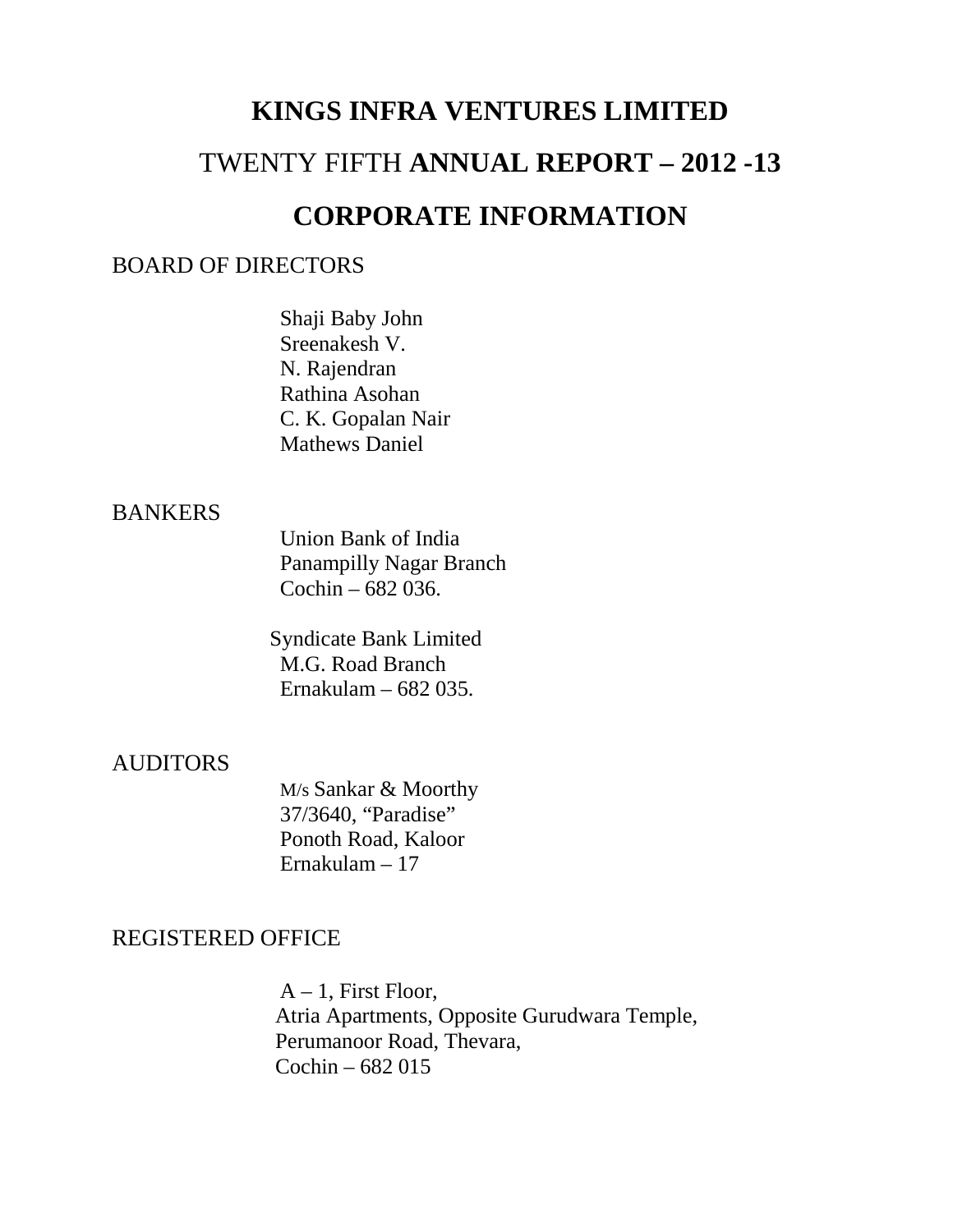# REGISTRAR AND SHARE TRANSFER AGENT

S K D C Consultants Limited Kanapathy Towers  $3<sup>rd</sup>$  Floor, 1391 / 1 – A, Sathy Road Ganapathy Coimbatore – 641 006.

# AUDIT COMMITTEE

N. Rajendran Chairman Shaji Baby John Sreenakesh V

# INVESTOR GRIEVANCE COMMITTEE

Rathina Asohan Chairman Shaji Baby John C. K. Gopalan Nair

# REMUNERATION COMMITTEE

C. K. Gopalan Nair Chairman Mr. Shaji Baby John Mr. N. Rajendran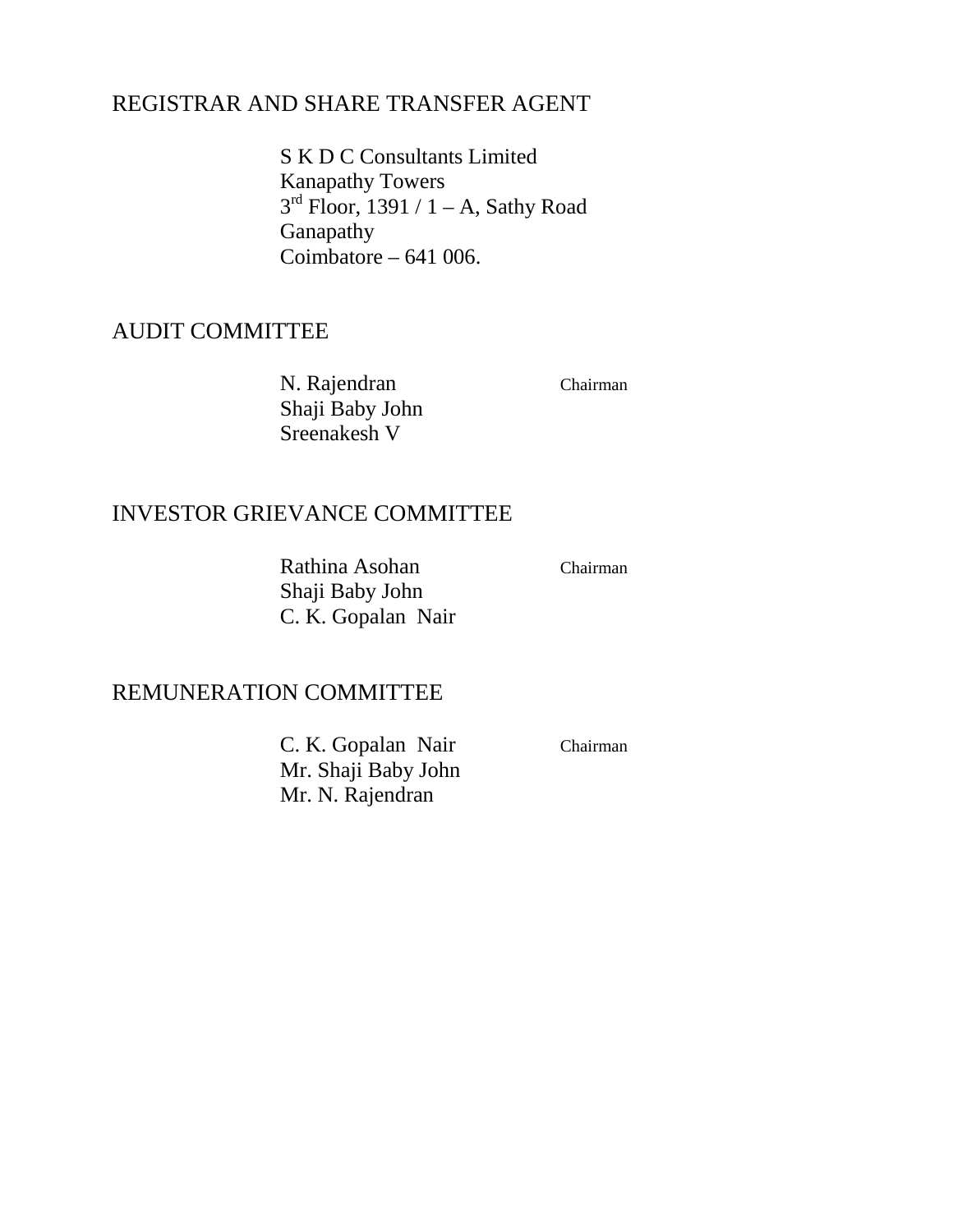## **NOTICE**

**NOTICE** is hereby given that the Twenty Fifth Annual General Meeting of Kings Infra Ventures Limited will be held at the Registered Office  $A - 1$ , First Floor, The Atria Apartments, Opposite Gurudwara Temple, Perumanoor Road, Thevara, Cochin – 682 015 of the company on September 28, 2013 at 11.00 A.M to transact the following business:

## **ORDINARY BUSINESS**

- 1. To receive, consider and adopt the Audited Balance Sheet as at March 31, 2013 and the Profit and Loss Account for the financial year ended on that date together with the Reports of the Directors and Auditors thereon.
- 2. To appoint a Director in place of Mr. Rathina Asohan, who retires by rotation and, being eligible, offers himself for re – appointment.
- 3. To appoint a Director in place of Mr. Sreenakesh V., who retires by rotation and, being eligible, offers himself for re – appointment.
- 4. To appoint Auditors and to fix their remuneration and in this regard to consider and if thought fit, to pass with or without modification(s), the following resolution as an Ordinary Resolution:

**"RESOLVED THAT** M/s Sankar & Moorthy, Chartered Accountants (Registration No. F.R.No. 0035755.), Ernakulam, be and are hereby appointed as the Statutory Auditors of the Company to hold office from the conclusion of this Annual General Meeting till the conclusion of the next Annual General Meeting on a remuneration, to be decided by the Audit Committee/ Board of Directors of the Company.**"**

## **SPECIAL BUSINESS**

5. To consider and if thought fit to pass, with or without modification, the following resolution as an ordinary resolution:

**"RESOLVED THAT** Mr. Mathews Daniel, who was appointed as an Additional Director pursuant to Section 260 of the Companies Act, 1956 and who holds office upto the date of this Annual General Meeting and in respect of whom the Company has received a notice in writing from a member, pursuant to Section 257 of the Companies Act, 1956, proposing his candidature for the office of the Director, be and is hereby appointed as a Director of the Company.**"**

## **BY ORDER OF THE BOARD**

 **Sd/- (SHAJI BABY JOHN) Chairman and Managing Director.**

03-09-2013

### **Registered Office:**

 $A - 1$ , First Floor, Atria Apartments, Opposite Gurudwara Temple, Perumanoor Road, Thevara, Cochin – 682 015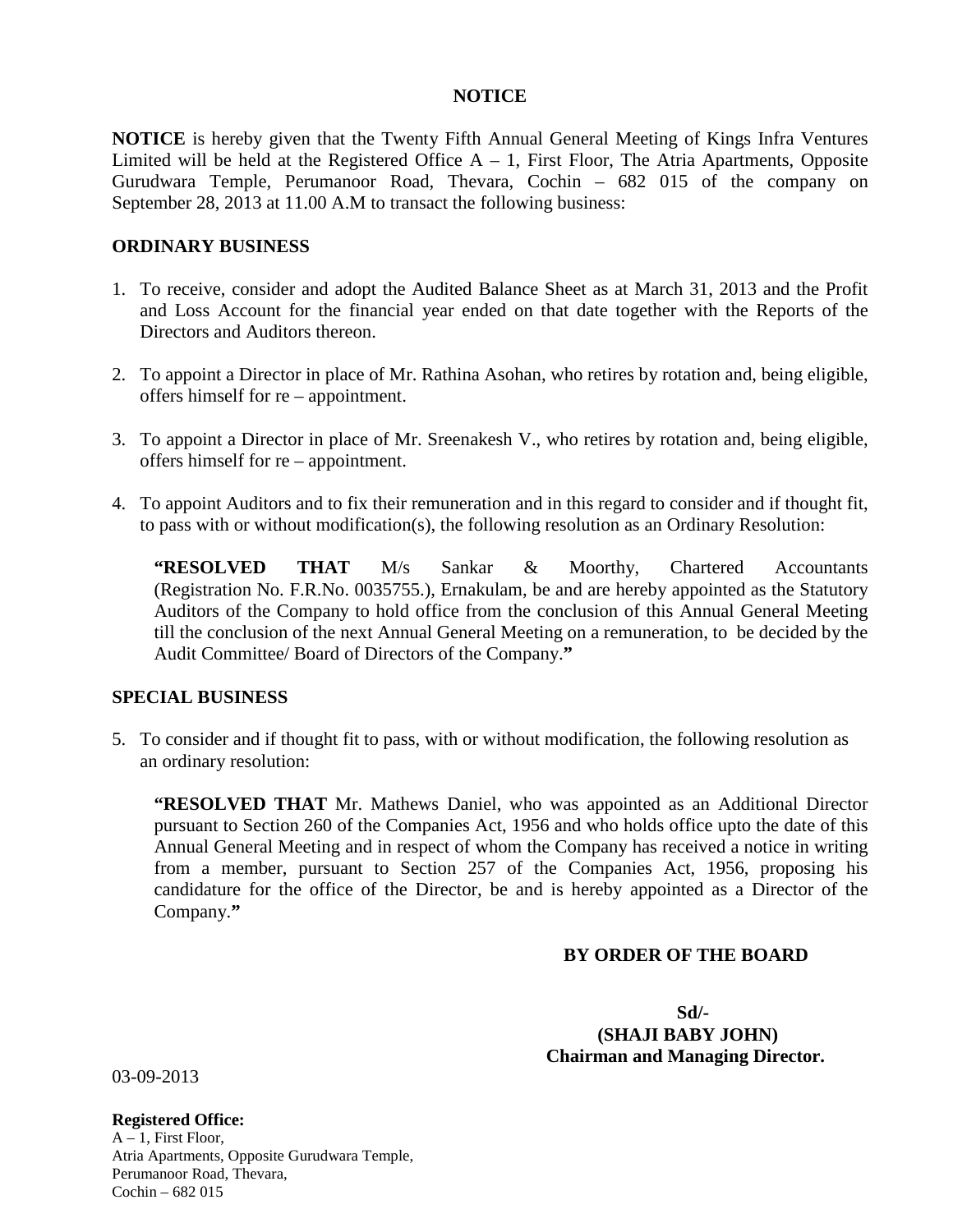## **NOTES:**

## **1. A MEMBER ENTITLED TO ATTEND AND VOTE AT THE MEETING IS ENTITLED TO APPOINT A PROXY TO ATTEND AND VOTE INSTEAD OF HIMSELF AND THE PROXY NEED NOT BE A MEMBER OF THE COMPANY.**

- 2. For appointment of a proxy to be effective, the proxy form (enclosed) shall be duly filled, stamped, executed and lodged with the Registered Office of the company at least 48 hours before the time fixed for the commencement of the meeting.
- 3. The Register of Members and the Share Transfer Books of the Company will remain closed from September 20, 2013 to September 28, 2013 (both days inclusive) in terms of Section 154 of the Companies Act, 1956.
- 4. Brief Resume, details of shareholding of Directors seeking appointment/ re appointment including those retiring by rotation and Directors inter – se relationship as required under Clause 49 of the Listing Agreement are provided under the Corporate Governance Report.
- 5. Any member who needs any clarification on accounts or operations of the Company shall write to the Director [Finance], so as to reach him at least 7 days before the meeting, so that the information required can be made available at the meeting.
- 6. Members are requested to bring their copy of the Annual Report with them to the Annual General Meeting.
- 7. The Explanatory Statement pursuant to Section 173(2) of the Companies Act, 1956 is annexed hereto.

## **EXPLANATORY STATEMENT**

a) Mr. Mathews Daniel was appointed by the Board on 14.02.2013 as an additional director in terms of Section 260 of the Companies Act, 1956 and he holds office up to the date of the Annual General Meeting. The company has received notice pursuant to, and complying with, Section 257 of the Companies Act 1956 from a member signifying his intention to propose him as a director of the company and the ordinary resolution set out at item 5 of the notice in this respect is recommended for approval of the members. None of the directors are concerned or interested in the resolution.

**By the Order of the Board** 

**Sd/- Shaji Baby John Chairman and Managing Director** 

**Place : Cochin Date : 03.09.2013**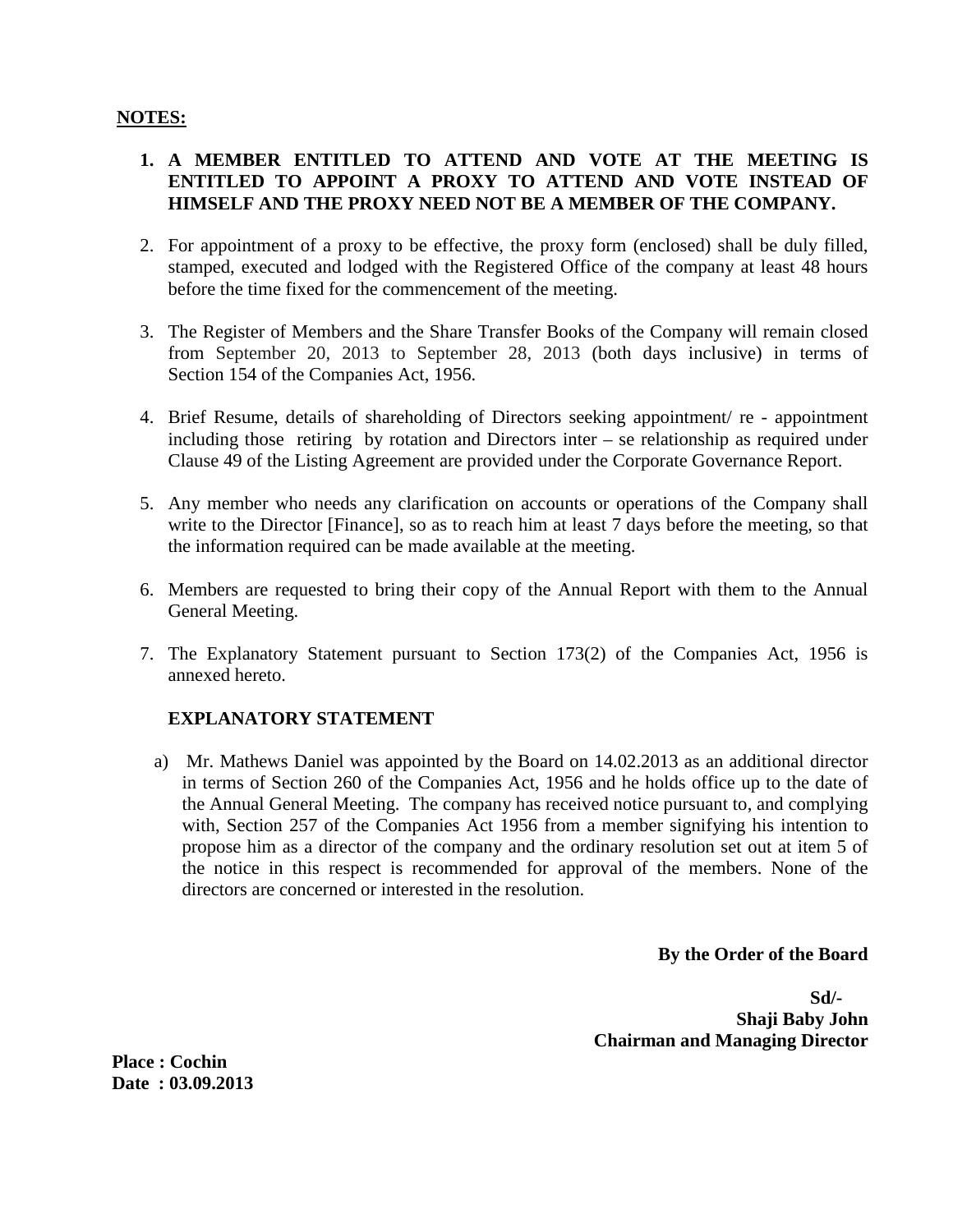# **REPORT OF THE DIRECTORS TO THE SHAREHOLDERS**

Your Directors have pleasure in presenting the Twenty Fifth Annual Report together with the Audited Accounts of the Company for the financial year ended March 31, 2013.

## **FINANCIAL RESULTS**

|                                                            |                              | (Rs. In Lakhs)               |
|------------------------------------------------------------|------------------------------|------------------------------|
|                                                            | <b>FOR THE YEAR ENDED</b>    |                              |
| <b>PARTICULARS</b>                                         | 31 <sup>st</sup> March, 2013 | 31 <sup>st</sup> March, 2012 |
| Total income                                               | 324.64                       | 244.13                       |
| Total Expenditure (Excluding Interest & Financial Charges) | 263.35                       | 258.26                       |
| <b>Profit Before Interest</b>                              | 61.29                        | (14.13)                      |
| <b>Profit before Taxation</b>                              | 59.99                        | 1.97                         |
| Provision for Taxation                                     | (0.13)                       | 0.98                         |
| Profit After Tax                                           | 60.13                        | 0.98                         |
| Earnings Per Share:<br><b>Basic</b><br>Diluted             | 1.94<br>1.94                 | 0.03<br>0.03                 |

The Financial highlights for the financial year ended March 31, 2013 are as under:

### **BUSINESS OVERVIEW**

During the year under review, your Company has recorded a turnover of Rs 324.51 Lakhs (2011 – 12 Rs. 234.73 lakhs) resulting in a Net profit of Rs. 60.13 lakhs  $(2011-12 - \text{Rs. } 0.98 \text{ lakhs}).$ 

## **DIVIDEND**

In view of the expansion and diversification projects on hand, your directors do not recommend the payment of Dividend for the year ended March 31, 2013.

## **CHANGE IN REGISTERED OFFICE**

Your Company, in order to ensure efficient and smooth functioning of its affairs, has made an application to the Region Director, Southern Region, Chennai, for shifting its Registered Office from its present location in Ernakulam, falling under the jurisdiction of the Registrar of Companies, Kerala to Bangalore, falling under the jurisdiction of the Registrar of Companies, Karnataka. The application is still under the consideration of the Regional Director.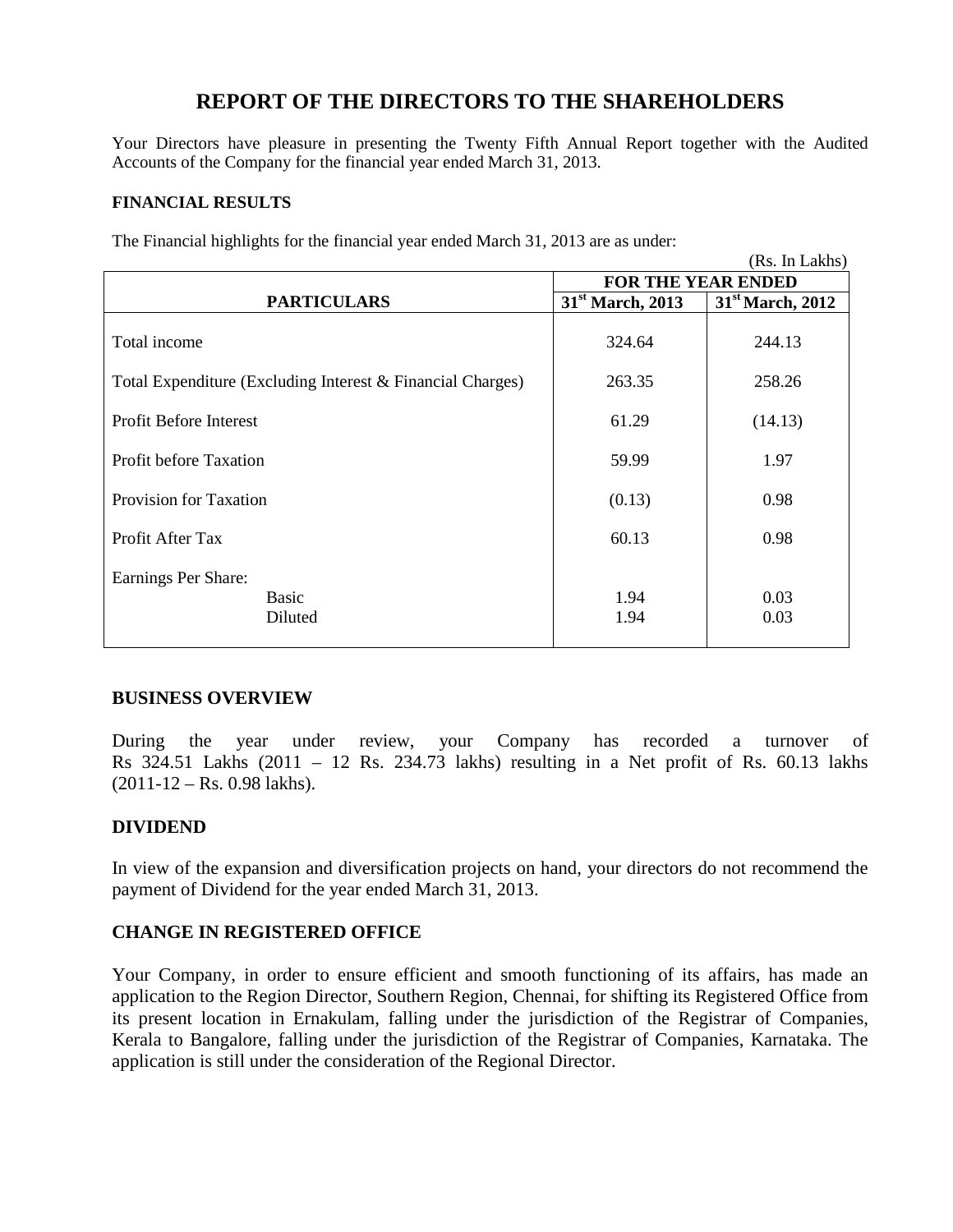## **DIRECTORS' RESPONSIBILITY STATEMENT**

Pursuant to requirement of Section 217 (2AA) of the Companies Act, 1956, the Board of Directors hereby state that:

- (i) In preparing the Annual Accounts, the applicable Accounting Standards had been followed (along with proper explanation relating to material departures);
- (ii) The directors had selected such accounting policies and applied them consistently and made judgments and estimates that are reasonable and prudent so as to give a true and fair view of the state of affairs of the company as at the end of the financial year and of the profit or loss of the company for that period;
- (iii) The directors had taken proper and sufficient care for the maintenance of adequate accounting records in accordance with the provisions of the Companies Act, 1956, for safeguarding the assets of the company and for detecting and preventing fraud and other irregularities.
- (iv) The directors had prepared the annual accounts on a going concern basis.

## **DIRECTORS**

In accordance with the provisions of Articles of Association of the Company, Mr. Rathina Asohan and Mr. Sreenakesh V, Directors of the Company, retires at the ensuing Annual General Meeting and being eligible, offer themselves for reappointment. Mr. Mathews Daniel was appointed as additional director of the company on 14.02.2013 to hold office till the AGM.

## **AUDITORS**

M/s Sankar & Moorthy, Chartered Accountants, Auditors of your company, who hold office until the conclusion of the forthcoming Annual General Meeting and being eligible, offer themselves for re – appointment.

# **CORPORATE GOVERNANCE**

As per the Companies (Amendment) Act, 2000, it is required, in case of your company, to obtain a certificate from a Company Secretary in whole-time practice regarding compliance of various secretarial matters as the paid-up capital of the company is more than Rs. 10 lacs. Accordingly, the Company has appointed Mr. K.G.Mohan FCS, Practising Company Secretary as a Secretarial Auditor. The Secretarial Compliance Certificate given by Mr. K.G.Mohan, FCS, Tripunithura is attached herewith which forms part of this report.

# **PARTICULARS OF EMPLOYEES**

During the financial year ended March 31, 2013, there were no employees whose details were to be disclosed under Section 217 (2A) of the Companies Act, 1956 and the rules framed there under.

# **CEO/CFO CERTIFICATION**

The Managing Director and the Director – Finance has submitted a certificate to the Board regarding the financial statements and other matters as required under Clause 49 (v) of the Listing Agreement.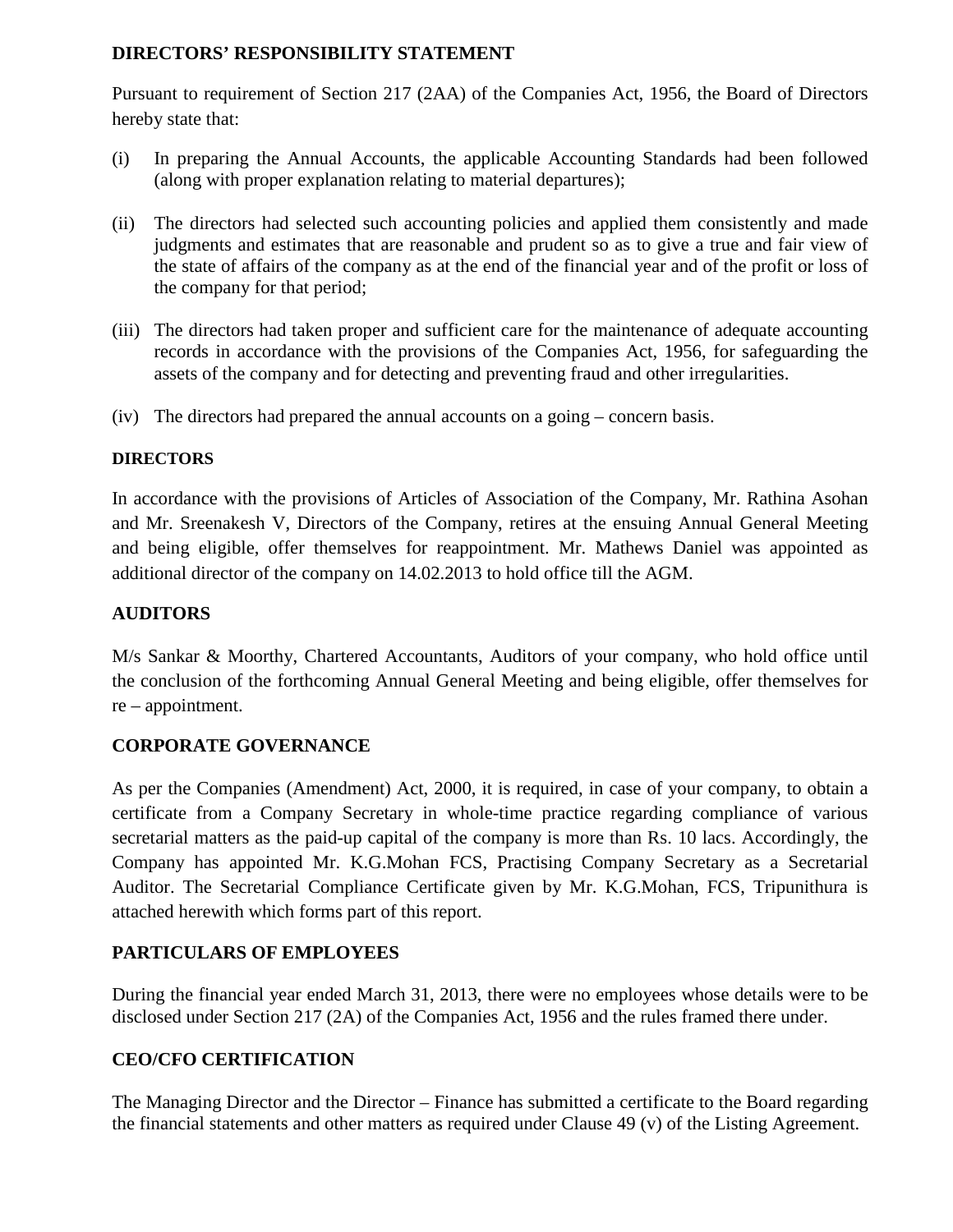## **PUBLIC DEPOSIT**

Your Company has not accepted any Deposits from the public in terms of section 58A of the Companies Act, 1956, during the financial year ended  $31<sup>st</sup>$  March, 2013.

## **CONSERVATION OF ENERGY, TECHNOLOGY ABSORPTION**

The particulars required to be given in terms of Section 217 (1) (e) of the Companies Act, 1956, read with Rule 2 of the Companies (Disclosure of particulars in the report of Board of Directors) Rules, 1988, regarding Conservation of energy and technology absorption are not applicable to your company as the company is not engaged in manufacturing or production.

## **FOREIGN EXCHANGE EARNINGS AND OUTFLOW**

There were no foreign exchange earnings or outgo during the financial year ended March 31, 2013.

## **LISTING**

The shares of your company are listed with Bombay Stock Exchange Ltd. The listing fee as required are paid upto date.

## **ACKNOWLEDGMENT**

Your directors express their sincere thanks to government departments, bankers, the suppliers and employees for their active support throughout the year.

**For and On behalf of the Board**

**Sd/-**

Place: Cochin **(SHAJI BABY JOHN)** Date: 03-09-2013 **Chairman and Managing Director**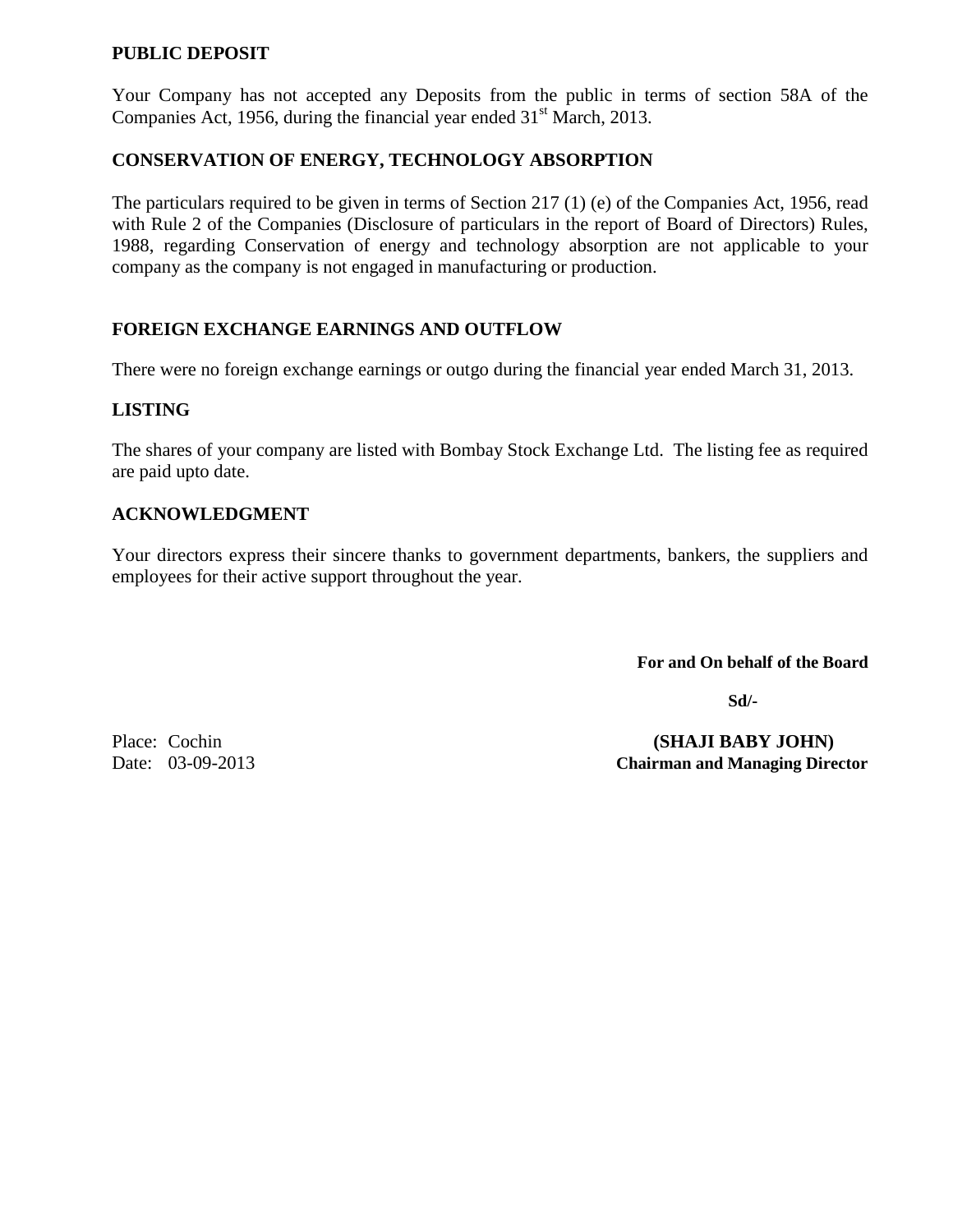## **MANAGEMENT DISCUSSION AND ANALYSIS**

(Pursuant to Clause 49 of the Listing Agreement with Stock Exchanges)

#### • **Industry Structure and Developments:**

The world economy is gradually recovering from economic slowdown. The economic performance by the Asian economies has improved. Even though the global economy is expanding and conditions have improved considerably, the economic activities remain far below the pre – crisis level and the pace and shape of recovery remains uncertain. With the government's economic stimulus package, the industry and service sector have recovered. With the Reserve Bank of India maintaining a prudent watch on the key policy issues, the liquidity situation in the country has become comfortable. However, high inflation rate seems to be a major dampener.

## • **Opportunities, Outlook and Threats:**

The Company is planning to develop a township project in Cochin and a Free Trade Warehousing Zone in Tuticorin. Most of the land required for the projects is tied up for development. The Company shall proceed with obtaining approvals from the Authorities at appropriate time and hopes to initiate the projects within the next 12 months. Meanwhile the Company completed the sale of the apartments in the Atria Project during the financial year.

It is hoped that by the time the Company would launch its township project, the real estate environment in Cochin would also be more conducive for the success of the project. The borrowing costs may escalate somewhat as the government is keen to rein in inflation, but the Company is confident that it can absorb the higher borrowing costs as and when incurred.

### • **Risks and Concerns:**

Your Company's business is highly dependent on approvals, permissions, licenses and sanctions from the regulatory authorities and the government. The delay as to any of the sanctions can affect the business adversely. Your Company is developing procedures and action plans for ensuring proper and timely receipt of sanctions, thereby mitigating the adverse effects of the risk and ensuring better performance of the Company.

## • **Internal Control Systems and their Adequacy:**

The internal control mechanism of the Company is well documented and implemented through a system of checks and balances. The Company has appointed internal auditors to monitor and assess the adequacy and effectiveness of the internal control system. The company has business plans which are reviewed every quarter. The systems and procedures are being reviewed constantly to strengthen the internal control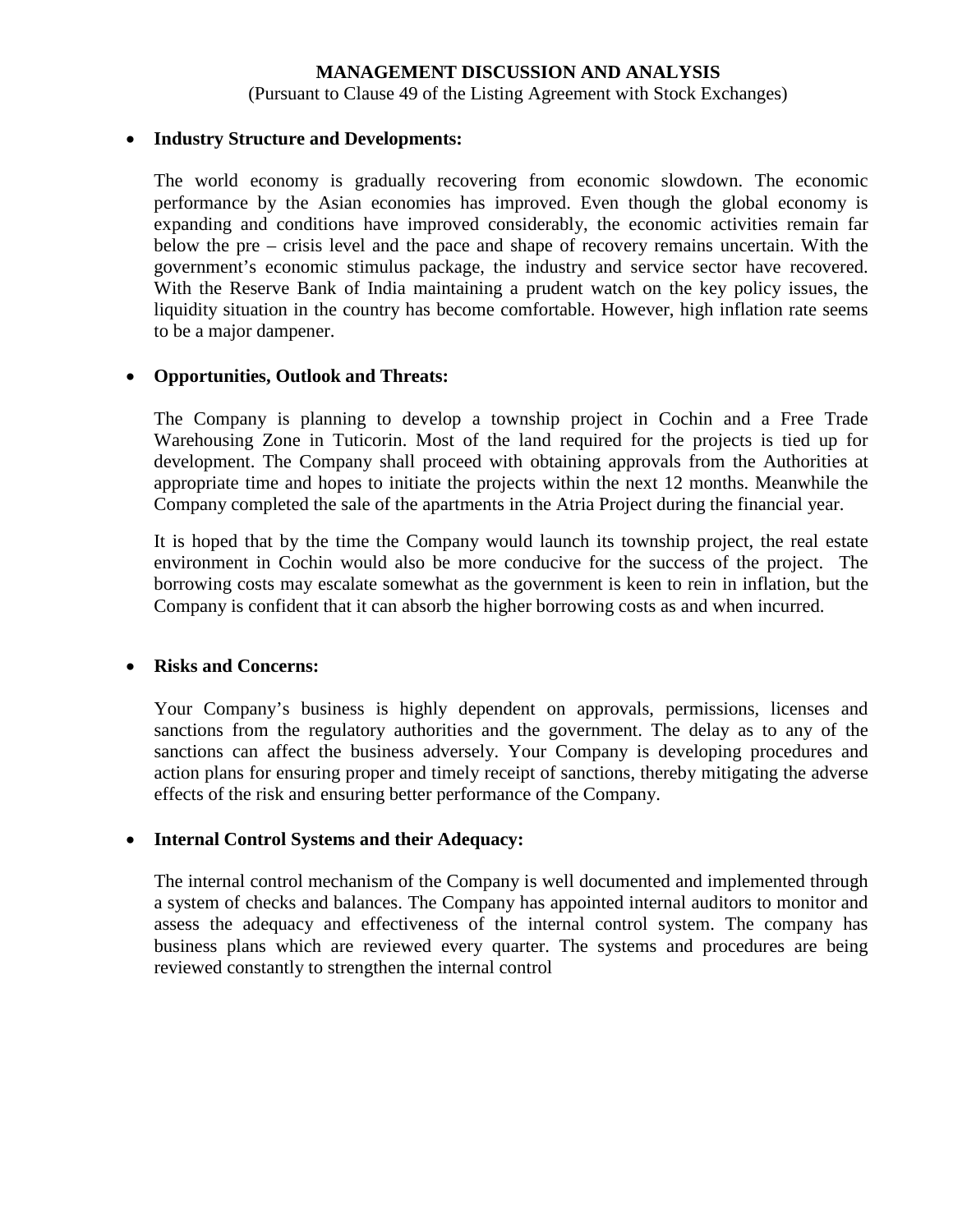## • **Financial Performance:**

|                                                            |                              | (Rs. In Lakhs)               |
|------------------------------------------------------------|------------------------------|------------------------------|
|                                                            | <b>FOR THE YEAR ENDED</b>    |                              |
| <b>PARTICULARS</b>                                         | 31 <sup>st</sup> March, 2013 | 31 <sup>st</sup> March, 2012 |
| Total income                                               | 324.64                       | 244.13                       |
| Total Expenditure (Excluding Interest & Financial Charges) | 263.35                       | 258.26                       |
| <b>Profit Before Interest</b>                              | 61.29                        | (14.13)                      |
| <b>Profit before Taxation</b>                              | 59.99                        | 1.97                         |
| <b>Provision for Taxation</b>                              | (0.13)                       | 0.98                         |
| Profit After Tax                                           | 60.13                        | 0.98                         |
| Earnings Per Share:<br>Basic<br>Diluted                    | 1.94<br>1.94                 | 0.03<br>0.03                 |

## • **Human Resources:**

Your Company enjoys the support of committed and satisfied human capital. Compensation packages offered by the Company are comparable to the best in the industry. The company has procedures for recruitment, training, motivation and performance appraisal, to attract and retain the best talent. These practices enable the Company to keep the attrition rate below the industry average. The company had 18 employees at the end of the financial year ended 31<sup>st</sup> March, 2013.

## **For and on behalf of the Board**

Sd/-

Place: Cochin **(Shaji Baby John)** Date: 03-09-2013. **Chairman and Managing Director.**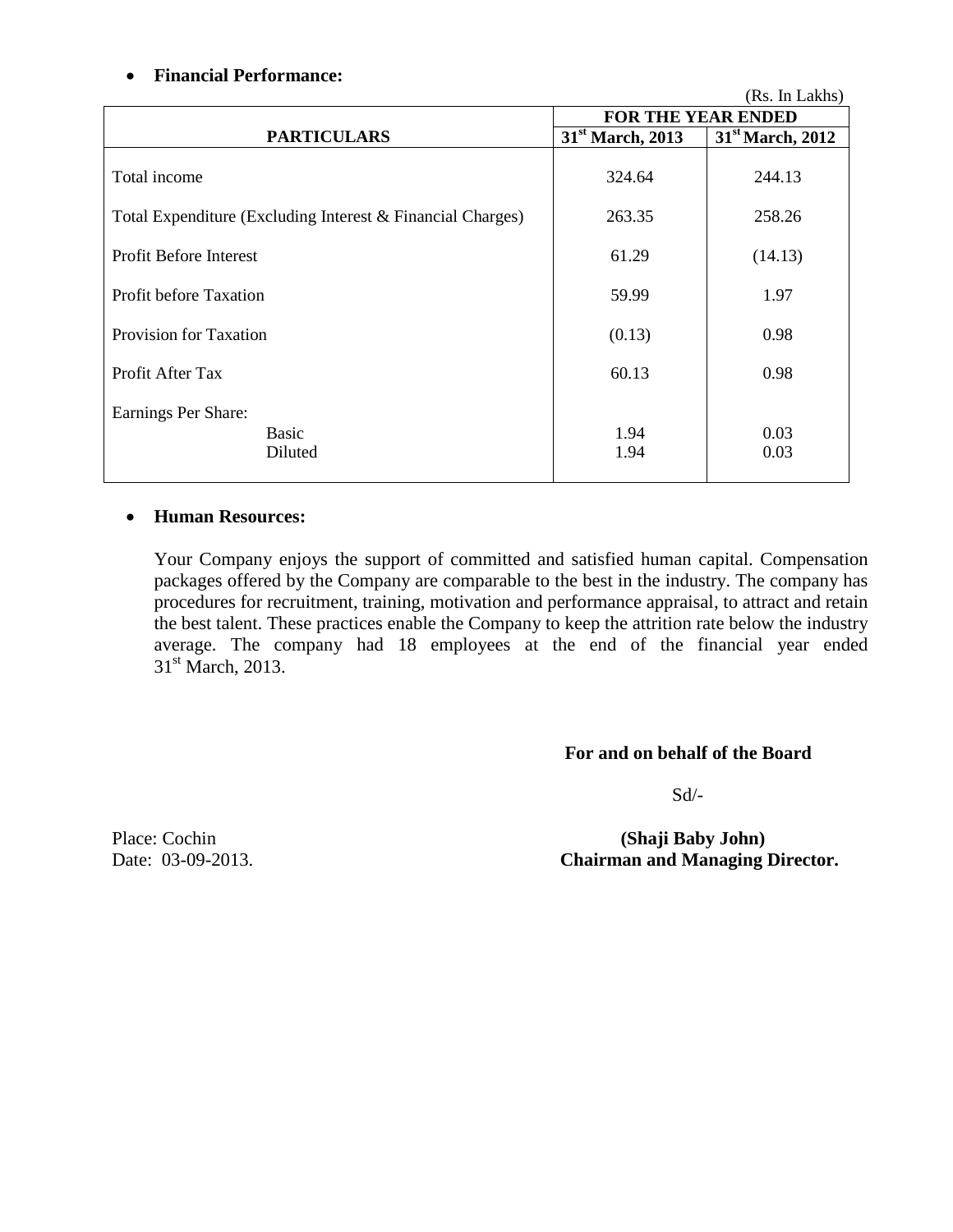# **REPORT ON CORPORATE GOVERNANCE**

(Pursuant to Clause 49 of the Listing Agreement with Stock Exchanges)

## **1. Corporate Governance Philosophy:**

The Company is committed to good corporate governance and endeavors to implement the Code of Corporate Governance in its true spirit.

The philosophy of the Company in relation to corporate governance is to ensure transparency in all its operations and make disclosures and enhance shareholder value without compromising in any way on compliance with the laws and regulations.

The Company believes that good governance brings about sustained corporate growth and long – term benefits for stakeholders.

In India, corporate governance standards for listed companies are regulated by the Securities and Exchange Board of India (SEBI) through Clause 49 of the Listing Agreement of the Stock Exchanges. The Company has always strived to ensure that it has been fully compliant with the stipulations mandated by Clause 49. As a Company which believes in implementing corporate governance practices that go beyond meeting the letter of law, the Company has adopted practices mandated in the revised Clause 49 and has established procedures and systems to remain fully compliant with it as on  $31<sup>st</sup>$  March, 2013. The company is in full compliance with all the corporate governance requirements as stipulated under Clause 49 of the listing agreement with the stock exchanges.

## **2. Board of Directors:**

## • **Composition**

The Board of Directors of the Company is composed of six directors of which four are Non – Executive Directors and two Executive Directors. The Chairman of the Board is the Managing Director and of the six directors, three are Independent Directors as per the criteria of independence stated in the Listing Agreement. The optimum combination of Executive, Non – Executive and Independent Directors ensure independence of the Board and separation of Board function of governance and management.

## • **Board Meetings**

During period from  $01<sup>st</sup>$  April, 2012 to  $31<sup>st</sup>$  March, 2013, eight Board Meetings were held on May 29, 2012, July 28, 2012, August 23, 2012, September 15, 2012, November 14, 2012, January 19, 2013, February 14, 2013 and March 30, 2013.

Details of attendance of each Director at the Meetings of the Board Meetings and last Annual General Meeting and the number of companies and committees where he is a Director/ Member during the Financial Year ending  $31<sup>st</sup>$  March, 2013 are as follows: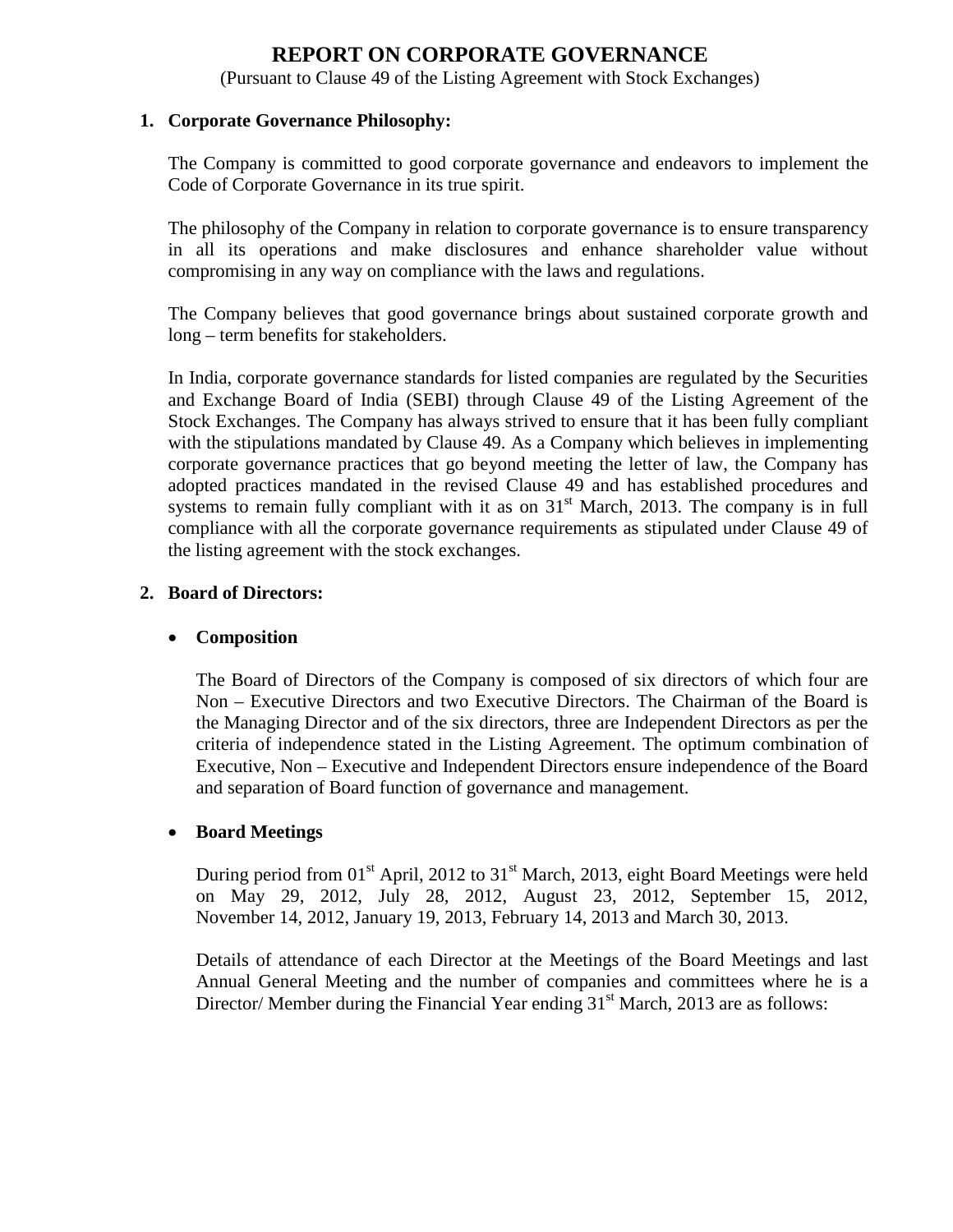| <b>Name of the Director</b> | Category   | <b>Attendance</b> |                | No. of<br>Directorships in<br><b>Public Limited</b> | <b>Committee</b><br><b>Memberships (including</b><br>this Company) |               |
|-----------------------------|------------|-------------------|----------------|-----------------------------------------------------|--------------------------------------------------------------------|---------------|
|                             |            | <b>Board</b>      | <b>AGM</b>     | companies<br>excluding this<br>company              | Chairman                                                           | <b>Member</b> |
| Shaji Baby John             | <b>CMD</b> | 8                 | <b>YES</b>     |                                                     | <b>NIL</b>                                                         | 3             |
| Baby John Shaji*            | NED $& 1$  | $\overline{2}$    | <b>YES</b>     |                                                     | <b>NIL</b>                                                         | <b>NIL</b>    |
| Sreenakesh V                | NED & I    | 4                 | <b>YES</b>     | 4                                                   | <b>NIL</b>                                                         |               |
| T. Venkatramani**           | <b>ED</b>  | 4                 | <b>YES</b>     | 4                                                   | <b>NIL</b>                                                         | <b>NIL</b>    |
| N. Rajendran                | NED $& 1$  | 8                 | <b>YES</b>     | <b>NIL</b>                                          |                                                                    |               |
| Rathina Asohan              | NED $&$ I  | 3                 | N <sub>O</sub> | <b>NIL</b>                                          |                                                                    | <b>NIL</b>    |
| C. K.Gopalan Nair***        | <b>ED</b>  | $\overline{A}$    | N <sub>O</sub> |                                                     |                                                                    |               |
| Mathews Daniel****          | NED & I    | <b>NIL</b>        | N <sub>O</sub> | <b>NIL</b>                                          | <b>NIL</b>                                                         | <b>NIL</b>    |

CMD – Chairman and Managing Director; ED – Executive Director; NED – Non – Executive Director; I – Independent Director.

\*resigned with effect from 15.09.2012 \*\*resigned with effect from 15.09.2012 \*\*\*appointed with effect from 15.09.2012 \*\*\*\*appointed with effect from 14.02.2013

## • **Codes of Conduct**

The Board of Directors has laid down two separate Codes of Conduct – one for Directors and another for Senior Management and Employees. All Board Members and Senior Management Personnel have affirmed compliance with the respective Code of Conduct for the year under review. A Declaration signed by the Chairman cum Managing Director to this effect is annexed to this report.

## • **CEO/CFO Certification**

As required under Section V of the Clause 49 of the Listing Agreement with Stock Exchanges the Managing Director and the Director [Finance] of the Company have certified to the Board regarding their review on the Financial Statements, Cash Flow Statement and other matters related to internal controls in the prescribed format for the year ended  $31<sup>st</sup>March, 2013.$ 

## • **Prevention of Insider Trading**

The Company has, in compliance with the provisions of the Securities and Exchange Board of India (Prohibition of Insider Trading) Regulations, 1992, as amended, adopted a Code of Conduct for prevention of Insider Trading. This code is applicable to all Board Members/Officers/ designated employees. The objective of this code is to prevent purchase and /or sale of shares of the Company by an insider on the basis of unpublished price sensitive information.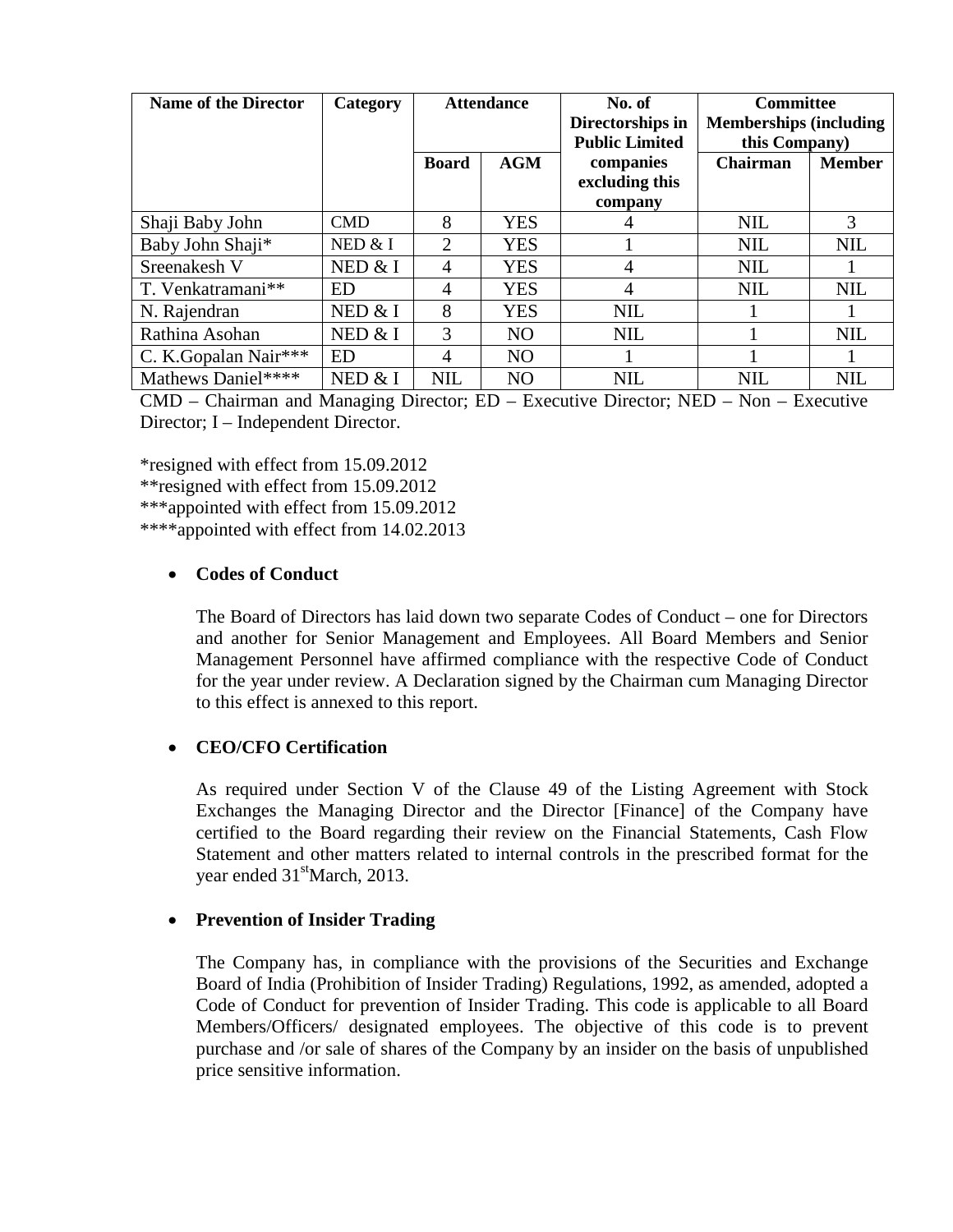## **3. Committees of the Board:**

## • **Audit Committee**

## **Composition**

The Audit Committee comprised of Mr. N. Rajendran, Mr. Sreenakesh V, Non – Executive Independent Directors and Mr. Shaji Baby John, Chairman and Managing Director of the Company, with Mr. N. Rajendran as its Chairman.

## **Meetings and the Attendance during the Year**

Four Meetings of the Audit Committee were held during the year on 26.05.2012, 25.07.2012, 14.11.2012 and 14.02.2013

| <b>Name of Director</b> | <b>No. of Meetings Attended</b> |
|-------------------------|---------------------------------|
| Shaji Baby John         |                                 |
| Sreenakesh V            |                                 |
| N. Rajendran            |                                 |

## **Brief Description of Terms of Reference**

The Terms of Reference of Audit Committee cover the matters specified for Audit Committee under Clause 49 of the Listing Agreements as well as in Section 292 A of the Companies Act, 1956. The role of Audit Committee is as prescribed under Clause 49 (II) (D) of the Listing Agreement.

## • **Investor/ Shareholder's Grievance Committee**

## **Composition**

The Investor Grievance Committee is functioning to look into redressal of Investor/ Shareholders complaints expeditiously. The Committee comprised of Mr. Rathina Asohan, Non – Executive Independent Director, Mr. C. K. Gopalan Nair, Executive Director and Mr. Shaji Baby John, Chairman and Managing Director of the Company, with Mr. Rathina Asohan its Chairman.

During the year, the Company received no complaint and there was no complaint pending as on March 31, 2013.

## • **Remuneration Committee and Remuneration Policy**

The Company re-constituted Remuneration Committee with Mr. C. K. Gopalan Nair, Executive Director, as Chairman and Mr. Shaji Baby John and Mr. N. Rajendran as members.

The Non – Executive Directors do not receive any remuneration from the Company and no sitting fee is paid to the Directors for attending the meeting of the Board of Directors/ Board Committee.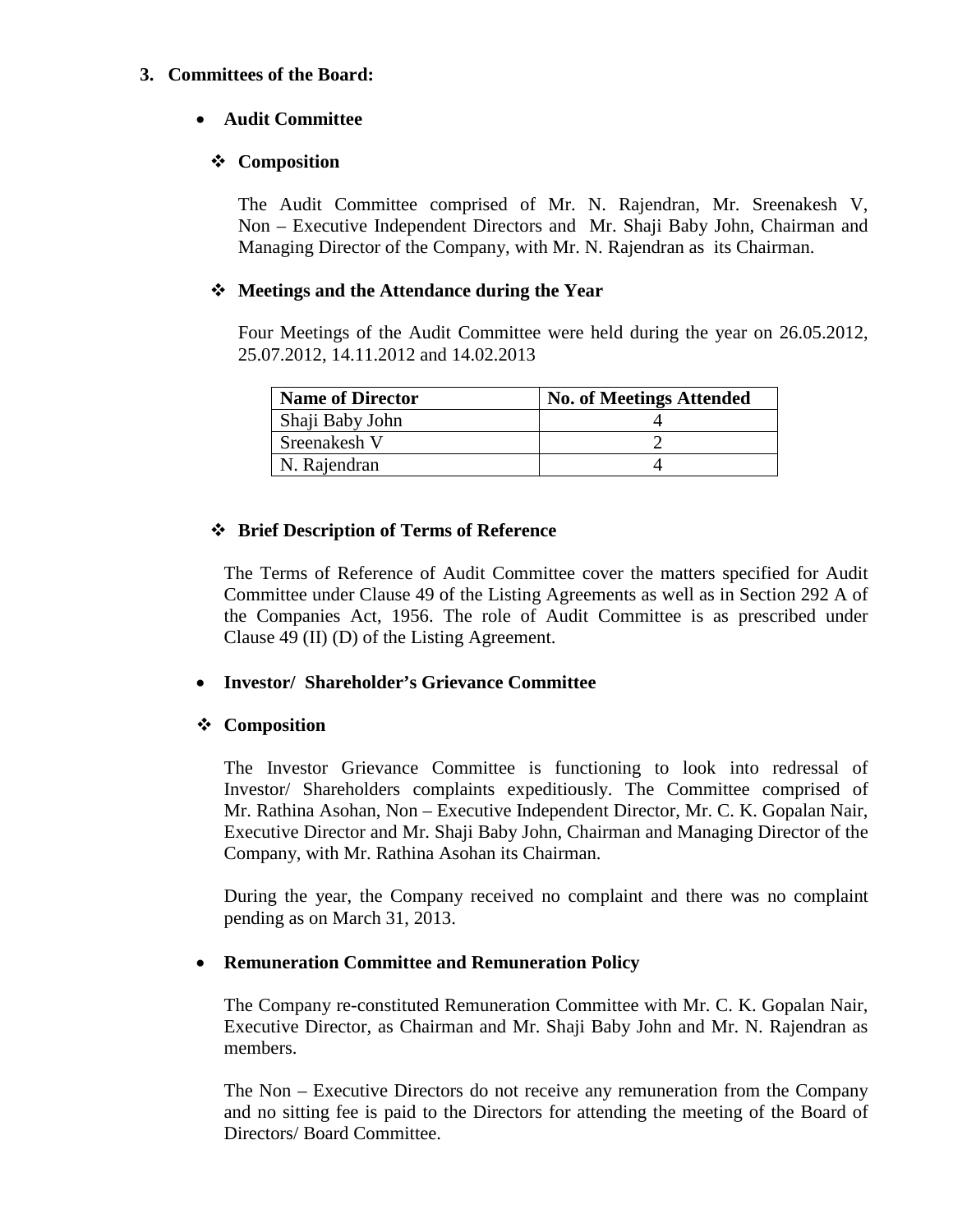The remuneration paid to the Executive Directors were as followed

| <b>Name of Director</b> | <b>Total Remuneration Paid during the Year</b> |
|-------------------------|------------------------------------------------|
| Mr. Shaji Baby John     | Rs. 1200000/-                                  |
| Mr. T. Venkatramani     | $\text{Rs. } 250000/-$                         |
| Mr. C. K. Gopalan Nair  | NII.                                           |

# **4. Notes on Directors seeking Appointment/ Re – appointment**

Brief resumes of directors seeking appointment/ re – appointment are given below:

| of<br>Name<br>the<br>Director                                                                                                                                                | <b>Rathina Asohan</b> | <b>Mathews Daniel</b>                                                              | <b>Sreenakesh V</b>                                                                                                                                                                                                                                                                                                                                                                                                                                                                                                                                                                     |
|------------------------------------------------------------------------------------------------------------------------------------------------------------------------------|-----------------------|------------------------------------------------------------------------------------|-----------------------------------------------------------------------------------------------------------------------------------------------------------------------------------------------------------------------------------------------------------------------------------------------------------------------------------------------------------------------------------------------------------------------------------------------------------------------------------------------------------------------------------------------------------------------------------------|
|                                                                                                                                                                              |                       |                                                                                    |                                                                                                                                                                                                                                                                                                                                                                                                                                                                                                                                                                                         |
| Date of Birth                                                                                                                                                                | 25.12.1949            | 10.07.1967                                                                         | 12.09.1958                                                                                                                                                                                                                                                                                                                                                                                                                                                                                                                                                                              |
| Qualifications                                                                                                                                                               | B.Sc., B.L            | <b>B.E</b> (Computer<br>Science), Degree in<br><b>Gemological Science</b>          | B.Sc., L.L.B & CAIIB                                                                                                                                                                                                                                                                                                                                                                                                                                                                                                                                                                    |
| List<br>of<br>other<br>companies<br>in<br>which Directorship<br>is held as on $31st$<br>March, 2013                                                                          | <b>NIL</b>            | 1. S.A.M.B Infratech<br>Private Limited<br>2. Mehran Associates<br>Private Limited | 1. Kings Securities Ltd.<br>2. Hi-Line Developers $&$<br>Projects Pvt. Ltd.<br>3. Cochin Technopark<br>Ltd.<br>4. Kings International<br>Ltd.<br>5. Kings Infomatica<br>Solutions Pvt. Ltd.<br>6. Karma Holistic<br>Medicare Pvt. Ltd.<br>7. Kings Travelworld<br>(India) Pvt. Ltd.<br>8. Kings Hotels and<br>Resorts Ltd.<br>9. Novina Properties<br>(Kerala) Pvt. Ltd.<br>10. Sri Srinivas Wheat<br>Industries Pvt. Ltd.<br>11. Vista Learning<br>Technologies India<br>Private Limited<br>12. E Education<br><b>Solutions Private Limited</b><br>13. Eco Granites Private<br>Limited |
| Chairman/Member<br>of the Committees<br>of the Board in<br>which<br>he is<br>a<br>Director<br>as<br><sub>on</sub><br>$31st$ March,<br>2013<br>(excluding<br>this<br>company) | <b>NIL</b>            | <b>NIL</b>                                                                         | <b>NIL</b>                                                                                                                                                                                                                                                                                                                                                                                                                                                                                                                                                                              |
| Shareholding as on<br>31 <sup>st</sup> March, 2013                                                                                                                           | <b>NIL</b>            | <b>NIL</b>                                                                         | 29,550                                                                                                                                                                                                                                                                                                                                                                                                                                                                                                                                                                                  |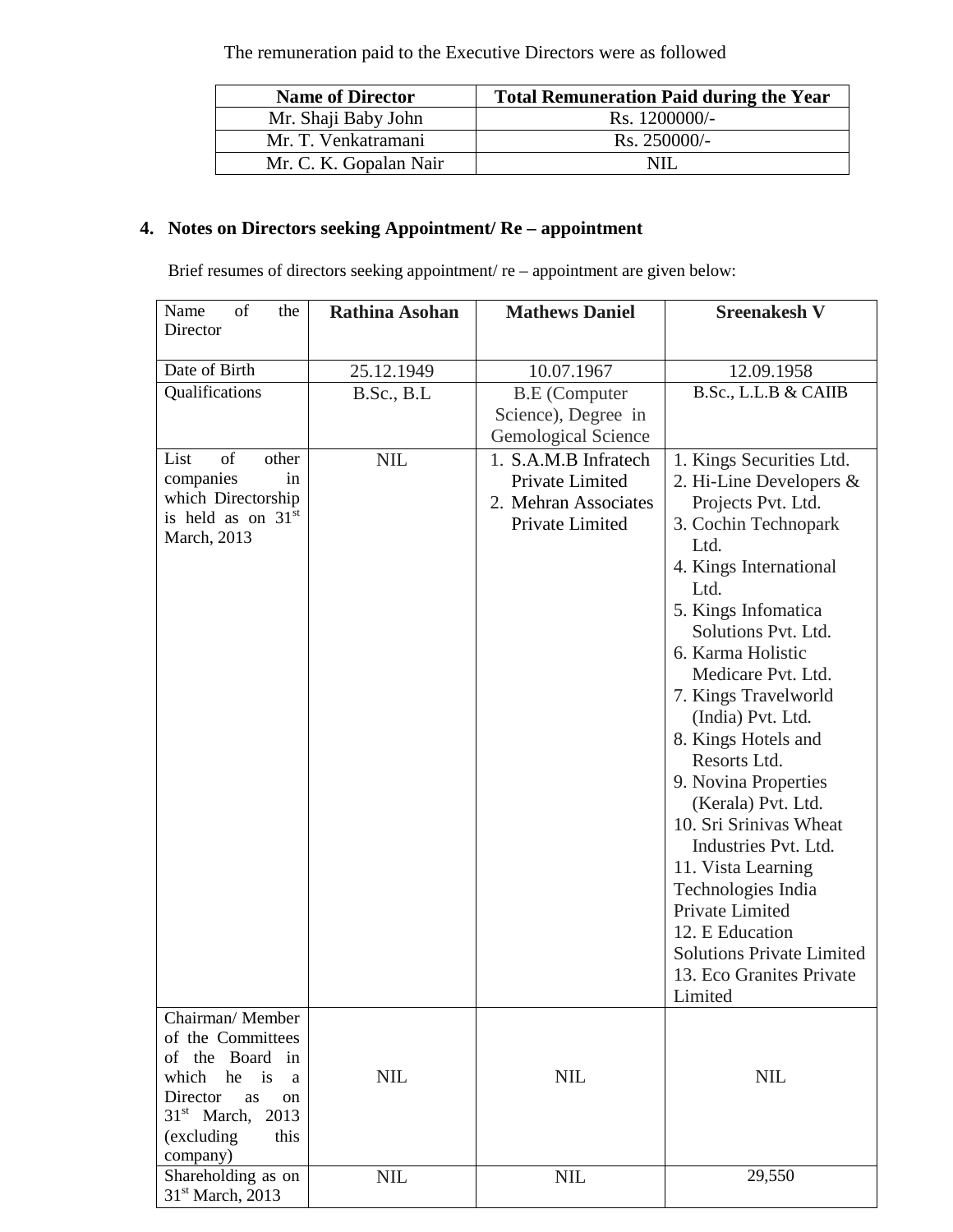## **5. Disclosures.**

- a) No transaction of material nature has been entered into by the company with the promoters/related parties that may have potential conflict with the interests of the company.
- b) There was no instance of non-compliance and no penalty or strictures imposed on the company by stock exchanges, SEBI or any statutory authority on any matter relating to capital markets during the year.
- c) The company had no share certificate which has remained unclaimed by any shareholder.
- d) The company has fulfilled the following non-mandatory requirements: i) The company continues in a regime of unqualified statutory financial statements.

ii) The company ensures that the independent directors of the company have the requisite qualification and experience, which would be of benefit to the company.

## **6. Means of Communication**

The quarterly unaudited financial results and the annual audited financial results are normally published in Financial Express and Kerala Kaumudi. The annual reports and accounts are posted to every shareholder of the company.

## **7. Management Discussion and Analysis Report**

Management Discussion and Analysis Report has been attached to the Directors' Report and forms part of this Annual Report.

## **8. General Body Meetings**

a) Details of the location, date and time of the last three Annual General Meetings (AGM) are as given below:

| Year        | Location          | Date       | <b>Time</b>         | <b>Special Resolution Passed</b> |
|-------------|-------------------|------------|---------------------|----------------------------------|
| 2011-12     | Registered office | 15.09.2012 | $11.00 \text{ A M}$ | YES                              |
| $2010 - 11$ | $-do$ -           | 26.09.2011 | $11.00 \text{ A M}$ | NIL                              |
| $2009 - 10$ | $-d0$ -           | 18.09.2010 | 11.00 A.M           | <b>YES</b>                       |

b) Special Resolutions passed in the last 3 Annual General Meetings.

| Year        | <b>Special Resolutions Passed</b>                                          |
|-------------|----------------------------------------------------------------------------|
| $2011 - 12$ | 1 Special Resolution – De-listing of shares of the company from Cochin     |
|             | Stock Exchange.                                                            |
| 2010-11     | NIL.                                                                       |
|             |                                                                            |
| 2009-10     | 3 Special Resolutions - (1) Appointment of Chairman and Managing           |
|             | Director and Executive Director (2) Alteration of Article 27 of the        |
|             | Articles of Association (3) Shifting of registered office from Neendakara, |
|             | Kollam to Thevara, Cochin.                                                 |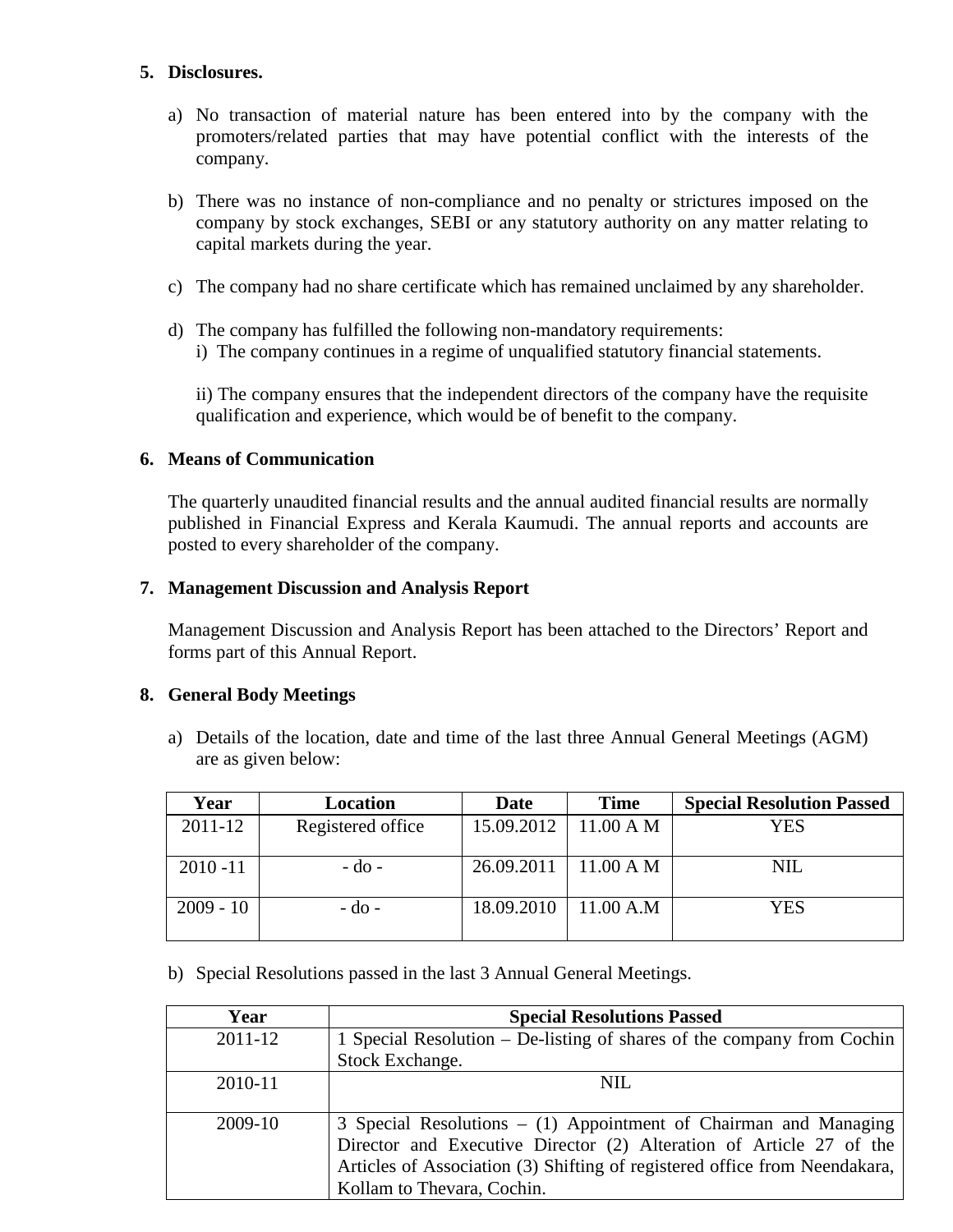## c) Postal ballot

No resolution was put through postal ballot during the year. None of the business proposed in the ensuing AGM require passing a resolution through postal ballot.

d) Details of the location, date and time of the last three Extraordinary General Meetings (EGM) are as given below

| Year    | <b>Location</b>      | <b>Date</b> | <b>Time</b> | <b>Particulars of Special Resolution</b>                                                                                                                               |
|---------|----------------------|-------------|-------------|------------------------------------------------------------------------------------------------------------------------------------------------------------------------|
|         |                      |             |             | <b>Passed</b>                                                                                                                                                          |
| 2012-13 | Registered<br>office | 30.04.2012  | 11.00 AM    | 1. Change of Registered Office from<br>Kerala to Karnataka (subject to<br>approval of the CLB)<br>2. Change of Situation Clause of the<br>Memorandum of Association of |
|         |                      |             |             | the Company.                                                                                                                                                           |
| 2011-12 | NIL.                 |             |             |                                                                                                                                                                        |
| 2010-11 | NIL.                 |             |             |                                                                                                                                                                        |

# 9. General Shareholder Information

• Annual General Meeting

| Day & Date<br>Time<br>Venue                                                                                                                  | : Saturday, September 28, 2013.<br>: 11.00 A.M<br>$: A-1$ , First Floor,<br>Atria Apartments, Opposite<br>Gurudwara Temple<br>Perumanoor Road, Thevara<br>Cochin $-682015$ .                 |
|----------------------------------------------------------------------------------------------------------------------------------------------|----------------------------------------------------------------------------------------------------------------------------------------------------------------------------------------------|
| <b>Financial Year</b><br>$\bullet$<br><b>Book Closure Dates</b><br>$\bullet$<br>Listing on Stock Exchanges<br><b>Stock Code</b><br>$\bullet$ | : $01^{st}$ April 2012 to 31 <sup>st</sup> March 2013<br>: $20^{\text{th}}$ September, 2013 to $28^{\text{th}}$ September, 2013<br>: Bombay Stock Exchange Limited (BSE)<br>$: 530215$ (BSE) |
| <b>Market Price Data</b><br>$\bullet$                                                                                                        |                                                                                                                                                                                              |

| <b>Scrip</b><br>Code | <b>Scrip Name</b> | <b>LTP</b> | 52 Weeks<br><b>High</b><br>(Price/<br>Date)    | 52 Weeks<br>Low<br>(Price/<br>Date)    | <b>All Time</b><br><b>High</b><br>(Price/<br>Date) | <b>All Time</b><br>Low<br>(Price/Date)         |
|----------------------|-------------------|------------|------------------------------------------------|----------------------------------------|----------------------------------------------------|------------------------------------------------|
| 530215               | <b>KINGSINFRA</b> |            | 28.05 $(19^{\text{th}})$<br>December,<br>2012) | 5.30 $(17^{th}$<br>September,<br>2013) | 30.00<br>$(23^{\text{rd}}$ May,<br>1995)           | 5.30 $(17^{\text{th}})$<br>September,<br>2013) |

Note :- 52 Weeks High Low Prices are adjusted prices.

All Time High Low Prices are unadjusted prices.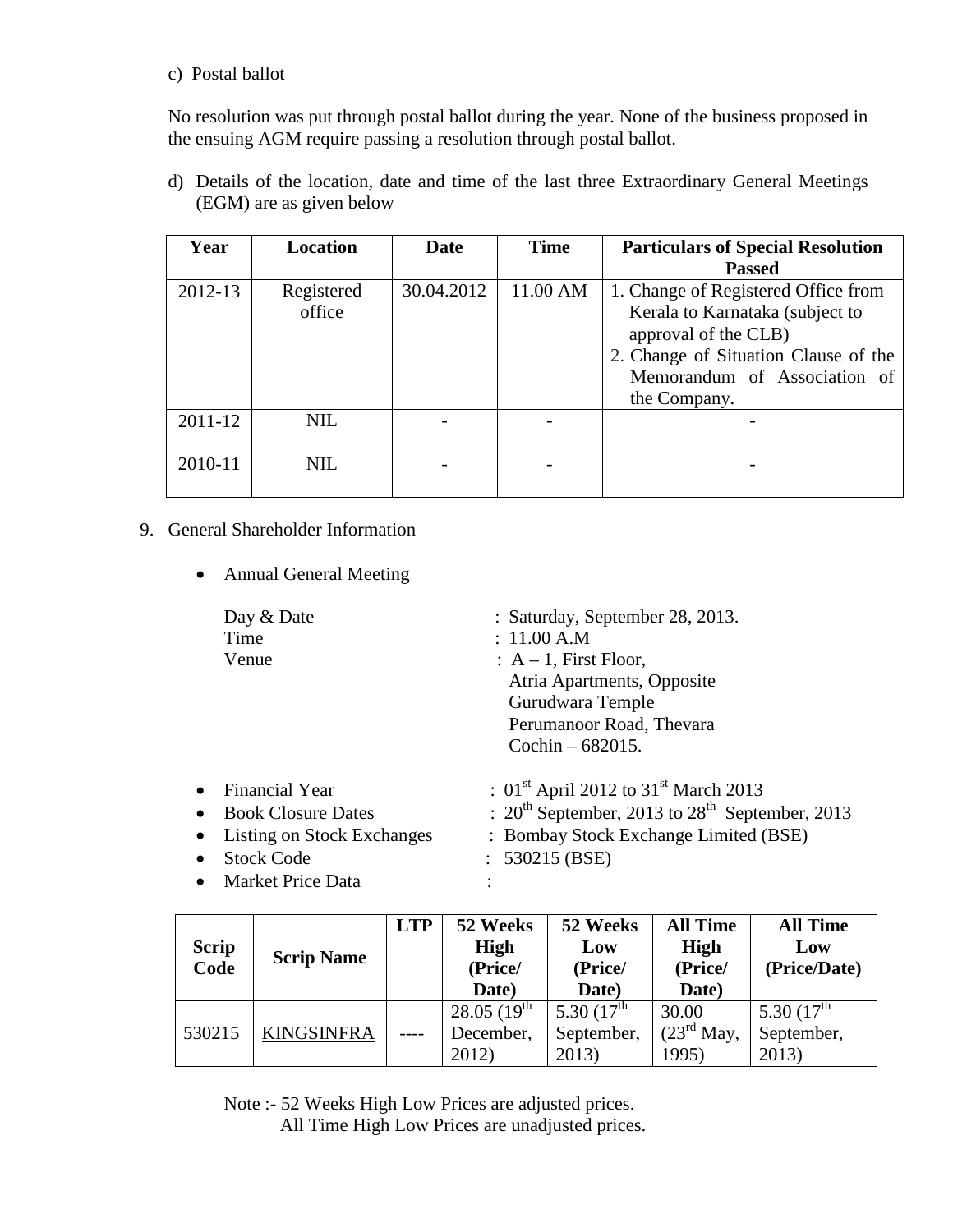| • Registrar & Share Transfer Agents : SKDC Consultants Limited |                                       |
|----------------------------------------------------------------|---------------------------------------|
|                                                                | <b>Kanapathy Towers</b>               |
|                                                                | $3rd$ Floor, 1391/1 – A, Sathy Road   |
|                                                                | Ganapathy, Coimbatore $-641$ 012.     |
|                                                                | $E - mail: info@skdc-consultants.com$ |
|                                                                |                                       |
| $\bullet$ Compliance Officer                                   | $\cdot$ Mr Mohanan Krishnankutty      |

• Compliance Officer : Mr. Mohanan Krishnankutty D – 1, First Floor, Atria Apartment Opp. Gurudwara Temple, Perumanoor Road Thevara, Cochin – 682 015.

| Category                    | <b>No. of Equity Shares Held</b> | % of Shareholding |
|-----------------------------|----------------------------------|-------------------|
| Promoters                   | 23,19,016                        | 74.99             |
| Banks & other Institutions  | NIL                              | <b>NIL</b>        |
| FIIs/NRIs/OBC               | NIL                              | <b>NIL</b>        |
| <b>Domestic Companies</b>   | 1,10,584                         | 3.58              |
| <b>Resident Individuals</b> | 6,62,650                         | 21.43             |
| Total                       | 3,092,250                        | 100.000           |

• Share Holding Pattern :

• Distribution of Shareholding :

| No. of<br><b>Equity</b><br><b>Shares</b> | No. of<br>shareholders | $%$ of<br>shareholders | No. of<br>shares<br>held | $%$ of<br>shareholding |
|------------------------------------------|------------------------|------------------------|--------------------------|------------------------|
| $1 - 100$                                | 10                     | 2.69                   | 1000                     | 0.03                   |
| 101-200                                  | 125                    | 33.69                  | 25000                    | 0.82                   |
| $•201 - 300$                             | 47                     | 12.67                  | 14100                    | 0.46                   |
| $^{\bullet}301-400$                      | 28                     | 7.55                   | 10909                    | 0.35                   |
| 401-500                                  | 32                     | 8.63                   | 16000                    | 0.52                   |
| $•501-1000$                              | 68                     | 18.33                  | 51700                    | 1.67                   |
| $^{\bullet}1001 - 2000$                  | 12                     | 3.23                   | 19301                    | 0.62                   |
| 2001-3000                                | $\overline{2}$         | 0.54                   | 5600                     | 0.18                   |
| $\bullet$ 3001-4000                      | $\overline{2}$         | 0.54                   | 6400                     | 0.21                   |
| $•4001 - 5000$                           | $\overline{0}$         | $\overline{0}$         | $\Omega$                 | $\overline{0}$         |
| 5001-10000                               | 16                     | 4.31                   | 113603                   | 3.67                   |
| 10001 &<br>above                         | 29                     | 7.82                   | 2828637                  | 91.47                  |
| <b>Total</b>                             | 371                    | 100.000                | 3092250                  | 100                    |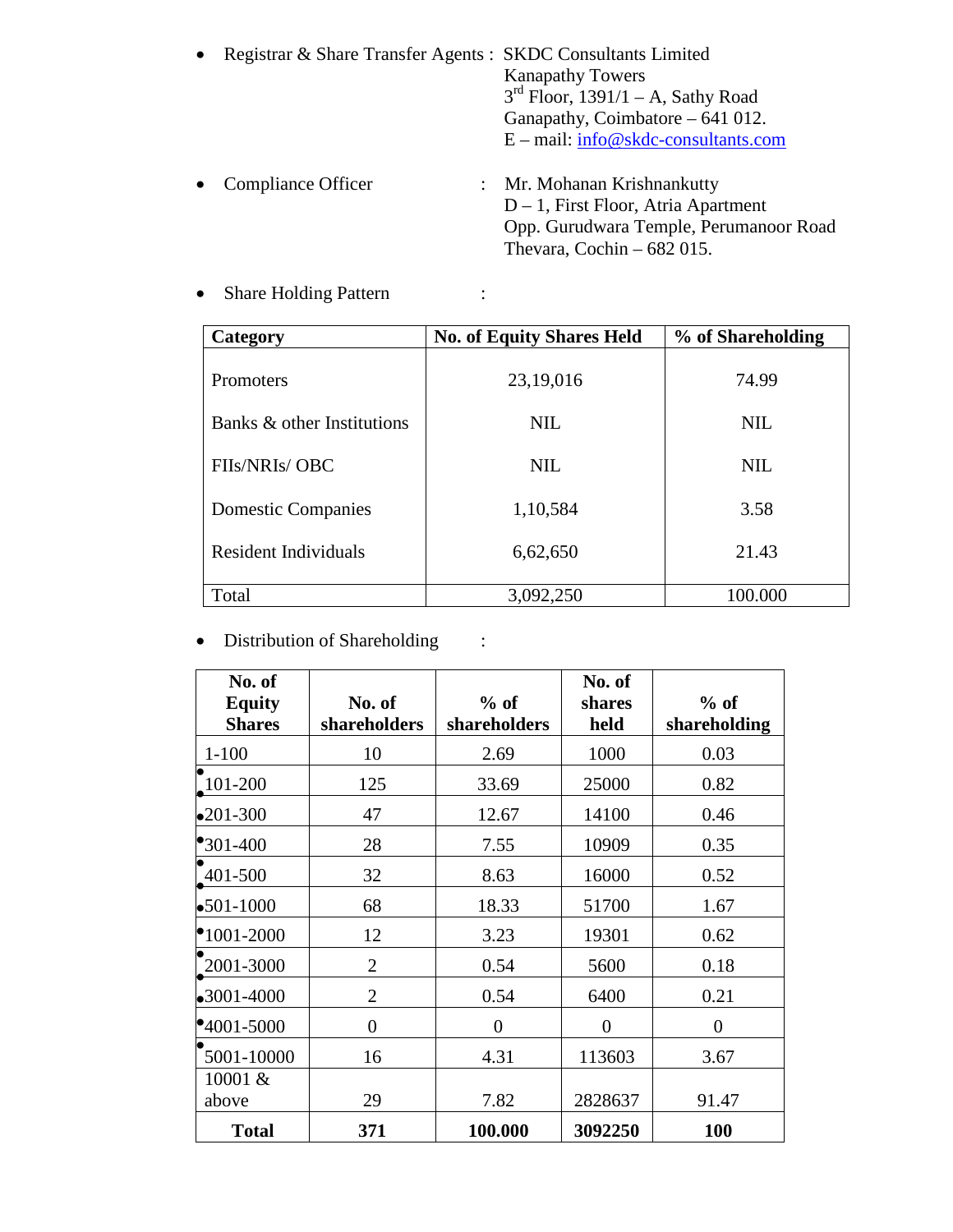• Dematerialization

The company has entered into agreements with National Securities Depositories Ltd and Central Depository Services (India) Ltd. to offer depository services for the company. Trading in the shares of the company is permitted only in dematerialized form, though liquidity is poor.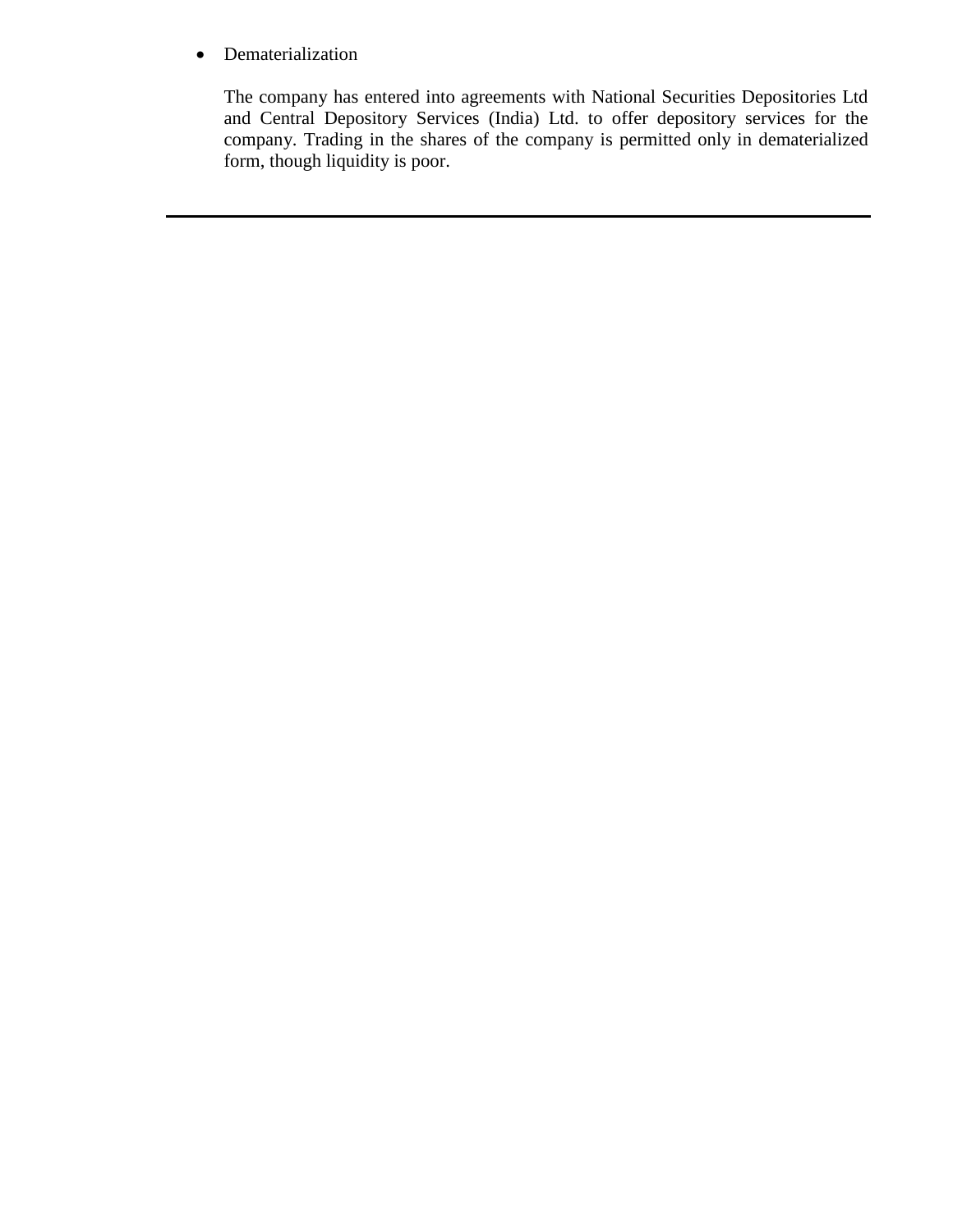## **Declaration on Codes of Conduct**

As required by Clause 49 of the Listing Agreement the Declaration of Codes of Conduct is given below:

To The Members of Kings Infra Ventures Limited

I, Shaji Baby John, Chairman and Managing Director of the Company declare that all Board Members and Senior Management and Employees of the Company have affirmed compliance with the Codes of Conduct.

For **Kings Infra Ventures Limited**

Sd/- Place: Cochin (**Shaji Baby John**)<br>Date: 03-09-2013 **Chairman and Managing Director Chairman and Managing Director**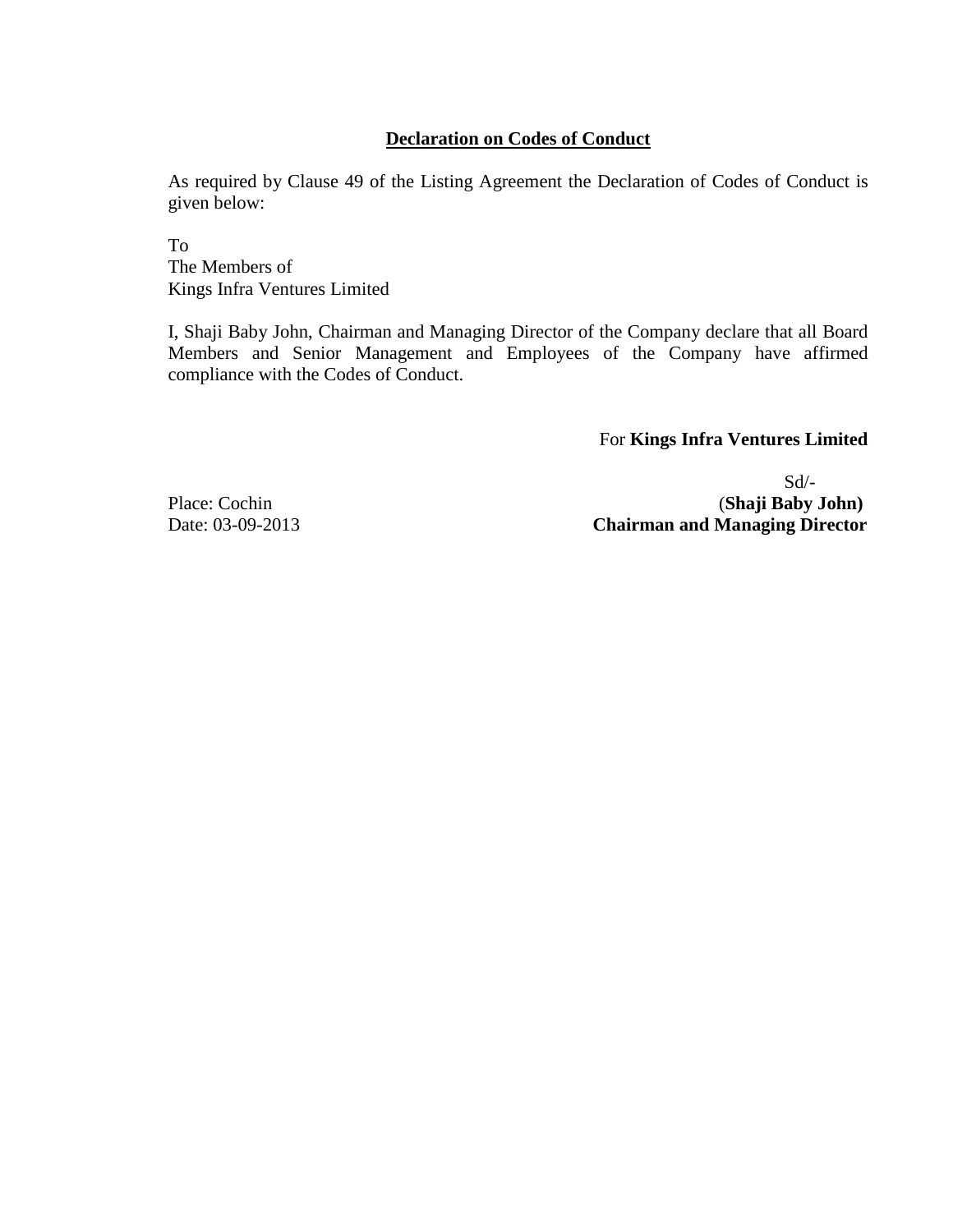j

 **Kerala – 682 301. Tel: 0484 – 2776089; 9447790689 E-mail: mohansassociates@mohans.in**

## **COMPLIANCE CERTIFICATE**

**The Members KINGS INFRA VENTURES LIMITED**  $A - 1$ , First Floor, Atria Apartments, Opposite Gurudwara Temple, Perumanoor Road, Thevara, Cochin – 682 015

**Authorised Capital** : **Rs.3,50,00,000.00/- CIN** : L05005KL1987PLC004913

I have examined the registers, records, books and papers of **KINGS INFRA VENTURES LIMITED** as required to be maintained under the Companies Act 1956 (the Act) and the rules made there under and also the provisions contained in the Memorandum & Articles of Association of the company for the financial year ended on  $31<sup>st</sup>$  March, 2013. In my opinion and to the best of my information and according to the examinations carried out by me and explanations furnished to me by the company, its officers and agents, I certify that in respect of the aforesaid financial year:

- 1. the company has kept and maintained all registers as stated in Annexure 'A' to this certificate, as per the provisions and the rules made there under and all entries therein have been duly recorded.
- 2. the company has duly filed the forms and returns as stated in annexure B to this certificate, with the Registrar of Companies, Regional Director, Central Government, Company Law Board or other authorities within the time prescribed under the Act and the rules made thereunder.
- 3. the company being public limited company has the minimum prescribed paid-up capital.
- 4. the Board of Directors duly met 8 times on 29.05.2012, 28.07.2012 23.08.2012, 15.09.2012, 14.11.2012, 19.01.2013, 14.02.2013 and 30.03.2013, in respect of which meetings proper notices were given and the proceedings were properly recorded and signed. The audit committee met 4 times on 26.05.2012, 25.07.2012, 14.11.2012 and 14.02.2013 the proceedings of which were properly recorded and signed.
- 5. the company has closed its Register of Members, during the financial year for the period from 07.09.2012 to 15.09.2012 (both days inclusive).
- 6. the annual general meeting for the financial year ended on 31.03.2012 was held on 15.09.2012 after giving due notice to the members of the company and the resolutions passed thereat were duly recorded in Minutes Book maintained for the purpose.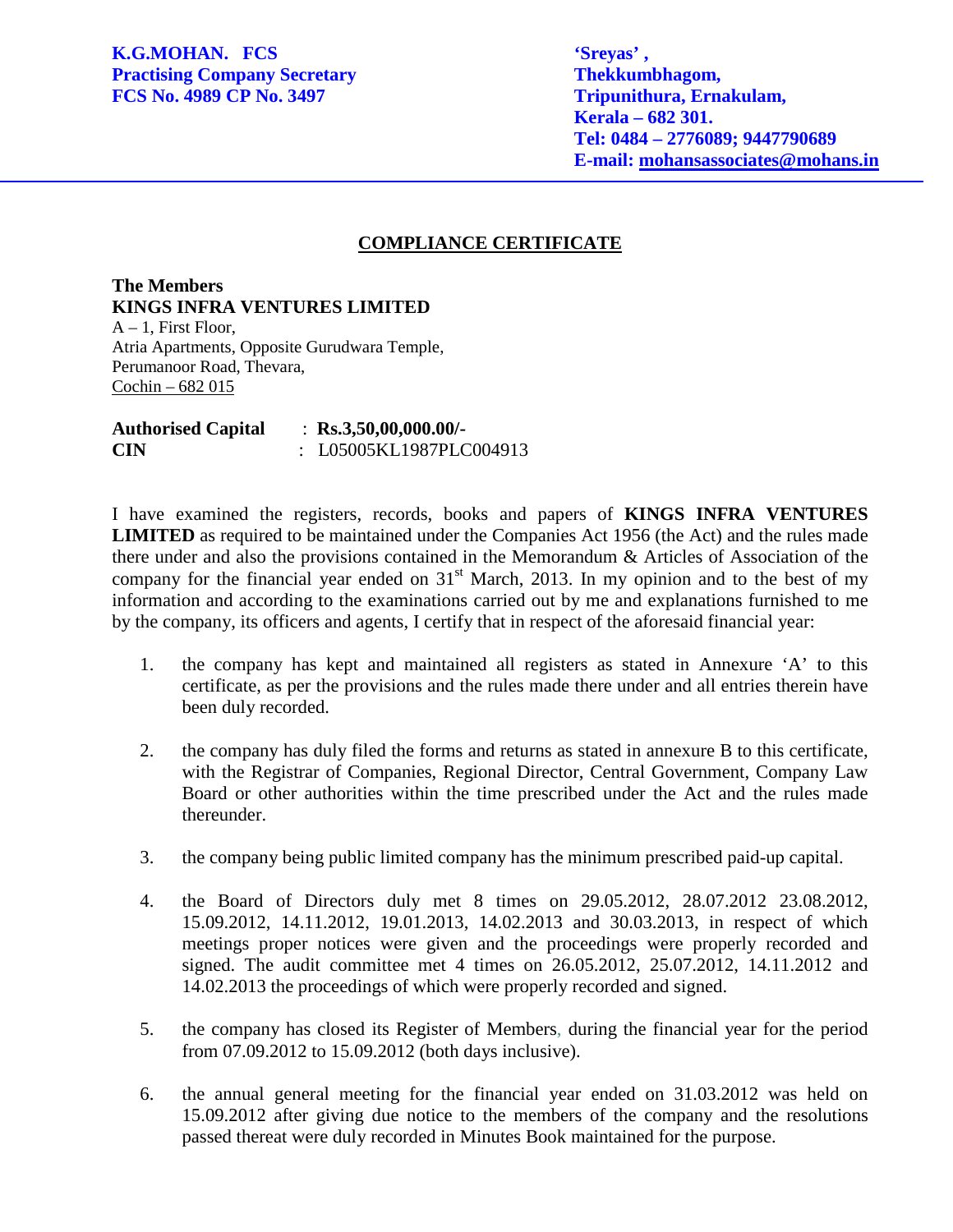- 7. during the financial year one Extra-Ordinary General Meeting was held on  $30<sup>th</sup>$  April, 2012 after giving due notice to the members of the company and the resolutions passed thereat were duly recorded in the Minutes Book maintained for the purpose.
- 8. the company has complied with provisions of section 295 of the Act.
- 9. the company has not entered into any contracts falling within the purview of section 297 of the Act.
- 10. the company was not required to make any entries in the register maintained under section 301 of the Act.
- 11. as there were no instances falling within the purview of section 314 of the Act, the company has not obtained any approvals from the Board of Directors, members or Central Government.
- 12. the company has not issued any duplicate share certificates during the financial year.
- 13. the company has:
	- (i) delivered all the certificates lodged for transfer/transmission or for any other purpose, complying with the provisions of the Act. However there was no allotment of securities during the year.
	- (ii) has not deposited any amount in a separate Bank Account as no dividend was declared during the financial year.
	- (iii)was not required to post warrants to any member of the company as no dividend was declared during the financial year.
	- (iv)had no unpaid dividend amount and as the company has not accepted any deposit or issued any debentures, provisions relating to transfer of unclaimed or unpaid amount to Investor Education and Protection Fund are not applicable.
	- (v) has complied with the requirements of section 217 of the Act.
- 14. The Board of Directors of the company is duly constituted and the appointment of directors, additional directors, alternate directors and directors to fill casual vacancies have been duly made as per the provisions of the Act and in compliance with the listing agreement.
- 15. The company has complied with Provisions of section 269 of the Act, with regard to appointment of Whole-time Director.
- 16. The company has not appointed any sole selling agents during the financial year.
- 17. The company has filed an application with the Company Law Board seeking its approval for shifting of the registered office of the Company from Kerala to Karnataka.
- 18. The directors have disclosed their interest in other firms/companies to the Board of Directors pursuant to the provisions of the Act and the rules made thereunder.
- 19. The company has not issued any shares during the financial year.
- 20. The company has not bought back any shares during the financial year.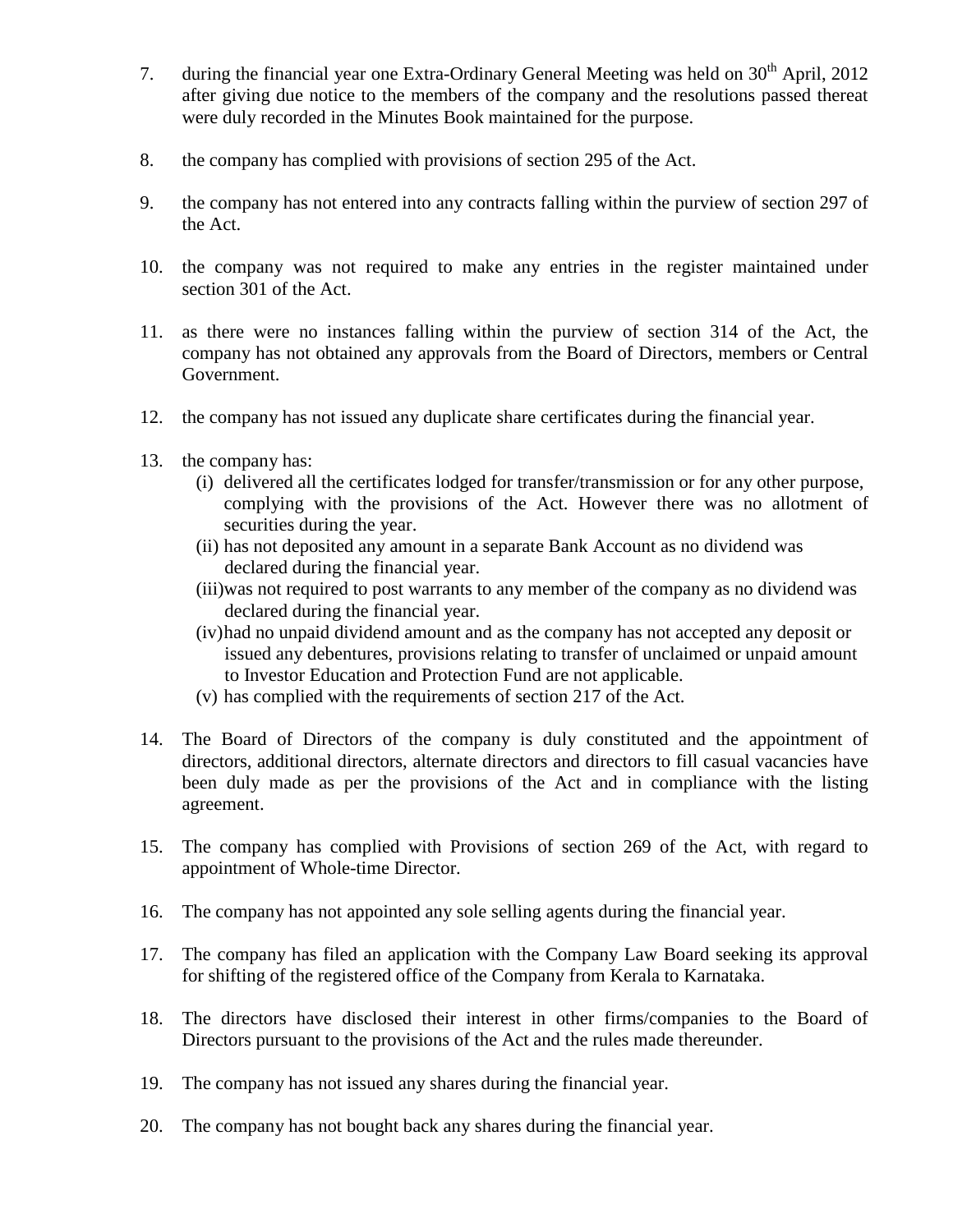- 21. There was no redemption of preference shares or debentures during the financial year.
- 22. There were no transactions necessitating the company to keep in abeyance the rights to dividend, rights shares and bonus shares pending registration of transfer of shares.
- 23. The company has not invited/accepted any deposits including any unsecured loans falling within the purview of section 58A during the financial year.
- 24. The company had no borrowings attracting the Provisions of section 293(1) (d) of the Act.
- 25. The company has not made any loans or advances or given guarantees or provided securities to other bodies corporate and consequently no entries have been made in the register kept for the purpose.
- 26. The company has not altered the provisions of the Memorandum with respect to situation of the company's registered office from one state to another during the year under scrutiny.
- 27. The company has not altered the provisions of the Memorandum with respect to the objects of the company during the year under scrutiny.
- 28. The company has not altered the provisions of the Memorandum with respect to name of the company during the year under scrutiny.
- 29. The company has not altered the provisions of the Memorandum with respect to share capital of the company during the year under scrutiny.
- 30. The company has not altered its Articles of Association during the year.
- 31. There was no prosecution initiated against or show cause notices received by the company and no fines or penalties or any other punishment was imposed on the company during the financial year, for offences under the Act.
- 32. The company has not received any money as security from its employees during the financial year.
- 33. The company has not constituted any Provident Fund attracting provisions of Sec.418 of the Companies Act, 1956.

MY/

Place: Ernakulam **K. G. MOHAN, FCS** 

Date : 03-09-2013 C.P.No.:3497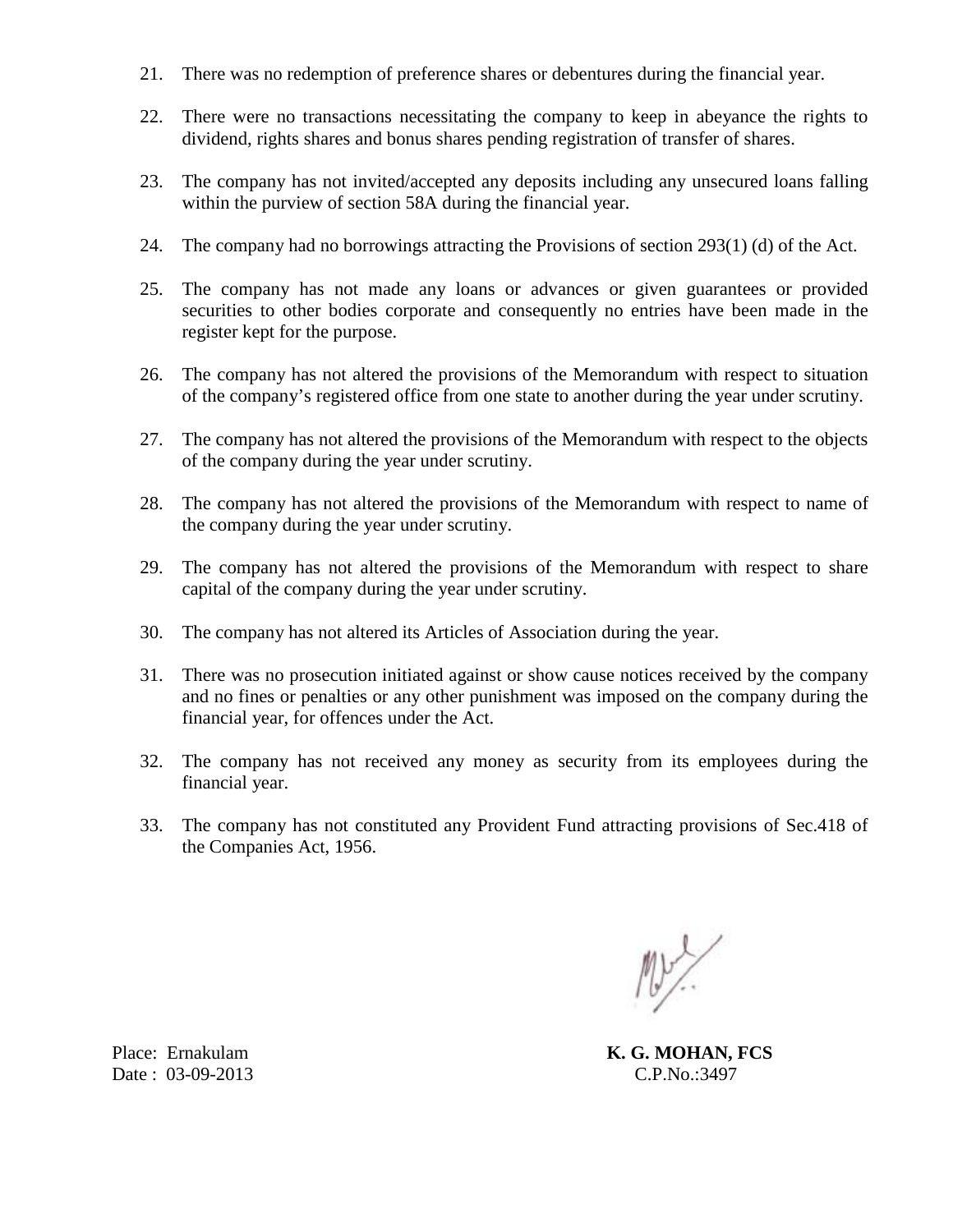## **Annexure A**

## **Registers as maintained by the company**:

|    | <b>Register of Members</b>                              | $u/s$ 150 |
|----|---------------------------------------------------------|-----------|
| 2. | <b>Register of Directors</b>                            | $u/s$ 303 |
| 3. | Register of Directors' Shareholding                     | $u/s$ 307 |
| 4. | Minutes book of Board, committees and General Meetings  | $u/s$ 193 |
| 5. | <b>Books of Accounts</b>                                | $u/s$ 209 |
| 6. | <b>Register of Transfer of Shares</b>                   | $u/s$ 108 |
| 7. | <b>Register of Charges</b>                              | $u/s$ 143 |
| 8. | Register of Contracts in which Directors are interested | $u/s$ 301 |
| 9. | Register of renewed/duplicate certificates              |           |

## **Annexure B**

## **Forms and Returns filed by the company with the Registrar of Companies and other authorities during the financial year ending on March 31, 2013:**

| Sl.            | Forms No./                   | Filed  | Date of    | Whether filed  | If delay in filing |
|----------------|------------------------------|--------|------------|----------------|--------------------|
| N <sub>0</sub> | Return                       | u/s    | Filing     | within         | whether with       |
|                |                              |        |            | prescribed     | requisite          |
|                |                              |        |            | time           | additional fee     |
| $\mathbf{1}$   | Form 23                      | 192    | 16/05/2012 | Yes            | N <sub>o</sub>     |
| $\overline{2}$ | Form 21                      | 141    | 08/08/2012 | Yes            | N <sub>o</sub>     |
| 3              | Form 32                      | 303(2) | 26/09/2012 | Yes            | N <sub>o</sub>     |
| $\overline{4}$ | Form 25C                     | 269(2) | 09/10/2012 | Yes            | N <sub>o</sub>     |
| 5              | Form 32                      | 303(2) | 09/10/2012 | Yes            | N <sub>o</sub>     |
| 6              | Form 24AAA                   | 17     | 12/10/2012 | Yes            | N <sub>o</sub>     |
| $\overline{7}$ | Form 66                      | 383A   | 26/10/2012 | N <sub>o</sub> | Yes                |
| 8              | Form 20B                     | 159    | 01/12/2012 | N <sub>o</sub> | Yes                |
| 9              | Form 17                      | 138    | 03/01/2013 | Yes            | N <sub>o</sub>     |
| 10             | Form $23AC \&$<br>23ACA XBRL | 220    | 26/02/2013 | Yes            | N <sub>o</sub>     |
| 11             | Form 32                      | 303(2) | 22/03/2013 | N <sub>0</sub> | Yes                |

 $\mathbb{N}$ 

Place: Ernakulam **K. G. MOHAN, FCS**<br>Date: 03-09-2013 **C.P.No.:3497** 

Date:  $03-09-2013$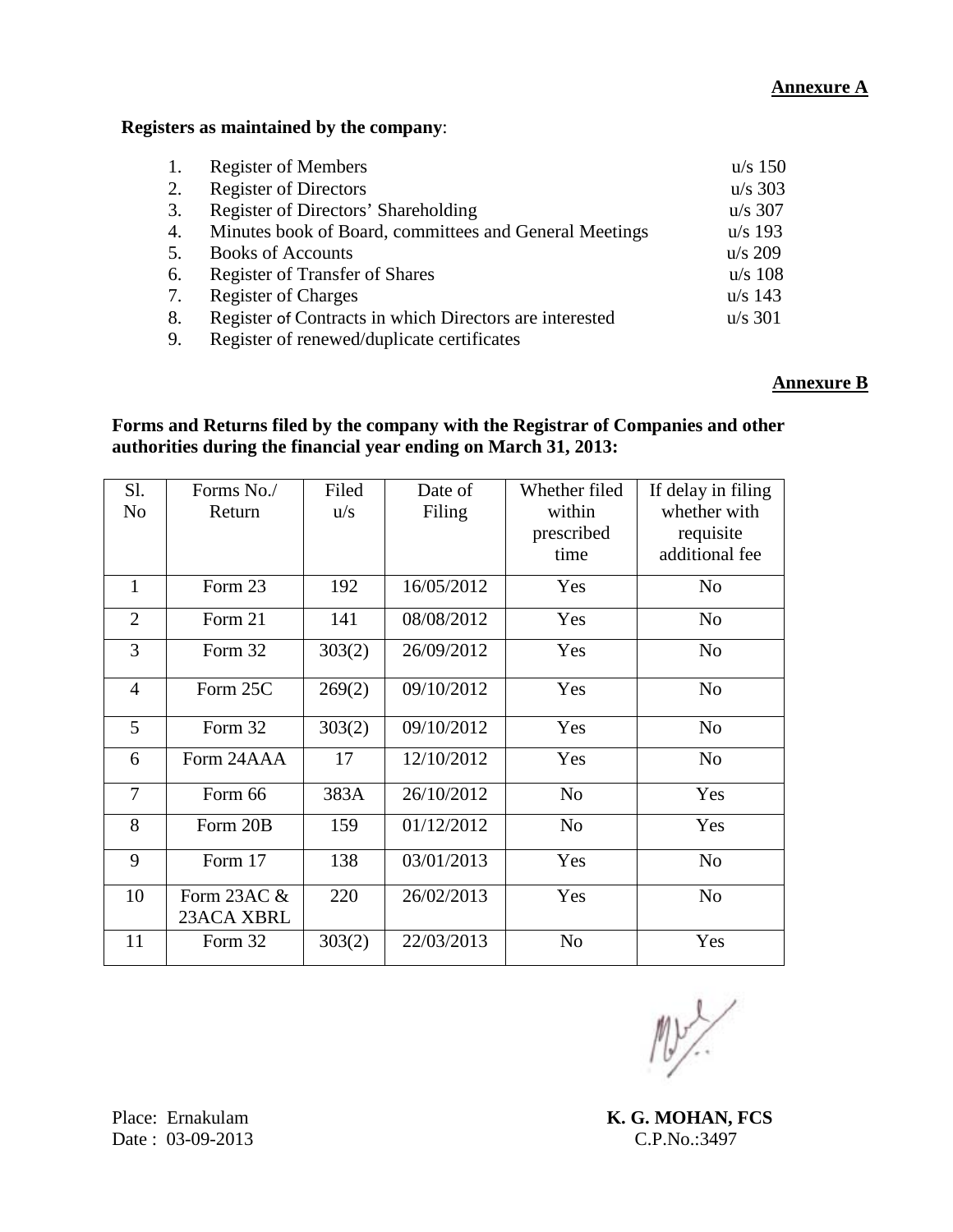## **CEO/CFO CERTIFICATION TO THE BOARD (Under Clause 49(V) of Listing Agreement)**

The Board of Directors<br>
Kings Infra Ventures Limited<br>
03-09-2013 Kings Infra Ventures Limited

In pursuance to the Clause 49 of the Listing Agreements with the Stock Exchanges, we wish to certify as under with regard to the Annual Accounts of the Company for the Financial Year ended March 31, 2013, including the Schedules and Notes forming part thereof, as well as the Cash Flow Statement for the financial year ended on that date:-

- (a) We have reviewed financial statements and the cash flow statement for the year ended 31-03-2013 and that to the best of our knowledge and belief:
	- (i) These statements do not contain any materially untrue statement or omit any material fact or contain statements that might be misleading;
	- (ii) These statements together present a true and fair view of the company's affairs and are in compliance with existing accounting standards, applicable laws and regulations.
- (b) There are, to the best of our knowledge and belief, no transactions entered into by the company during the year which are fraudulent, illegal or violative of the company's code of conduct.
- (c) We accept responsibility for establishing and maintaining internal controls for financial reporting and that we have evaluated the effectiveness of internal control systems of the company pertaining to financial reporting and we have disclosed to the auditors and the Audit Committee, deficiencies in the design or operation of such internal controls, if any, of which we aware and the steps we have taken or propose to take to rectify these deficiencies.
- (d) We have indicated to the auditors and the Audit committee
	- (i) Significant changes in internal control over financial reporting during the year;
	- (ii) Significant changes in accounting policies during the year and that the same have been disclosed in the notes to the financial statements; and
	- (iii) Instances of significant fraud of which I have become aware and the involvement therein, if any, of the management or an employee having a significant role in the company's internal control system over financial reporting.

 $Sd$ - $Sd$ -

(**C. K. GOPALAN NAIR**) (**SHAJI BABY JOHN**) Director Finance Chairman and Managing Director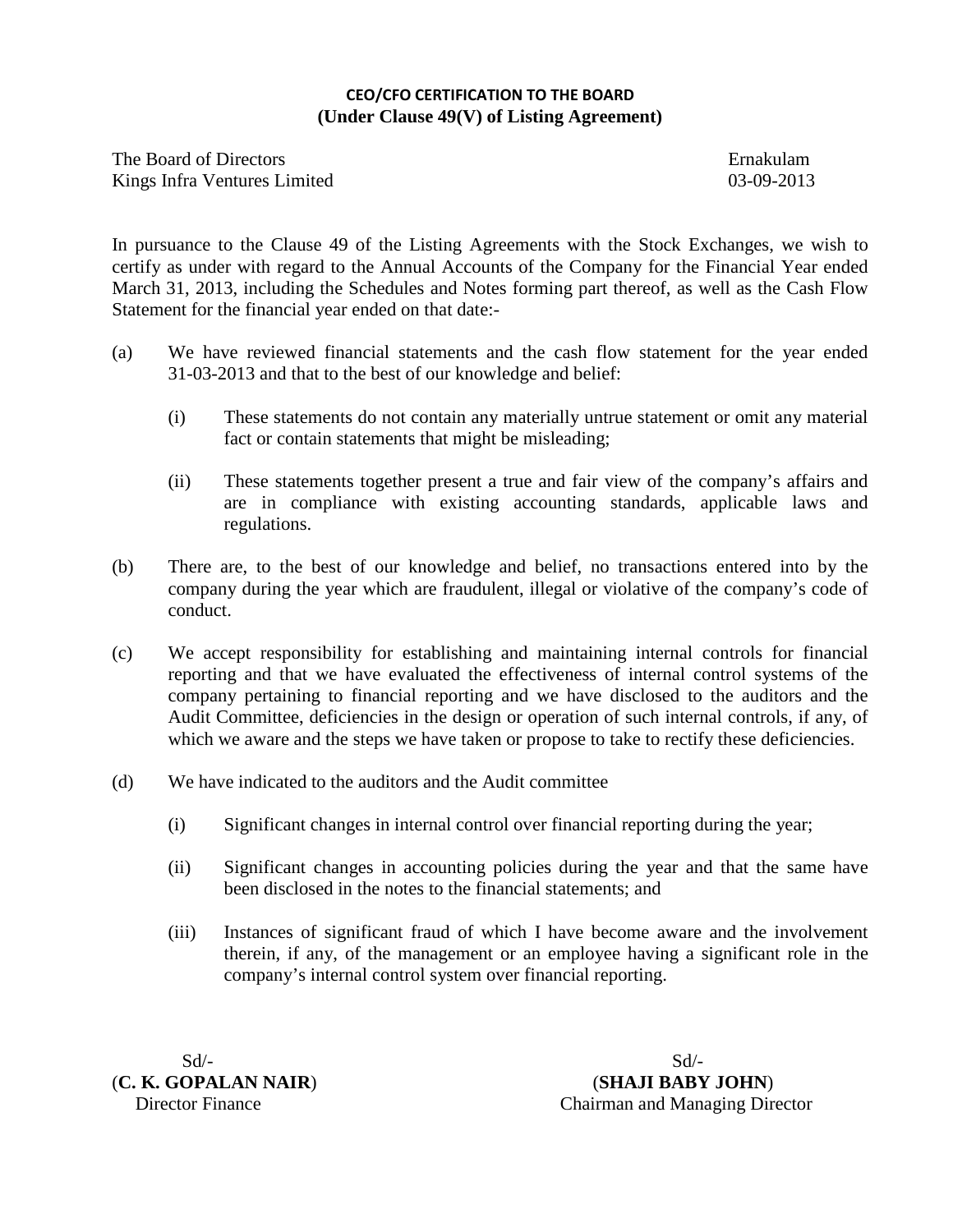## **BALANCE SHEET AS AT 31.03.2013 KINGS INFRA VENTURES LIMITED**

|                                  |                                                                 |               |                                         | (In Rupees)               |
|----------------------------------|-----------------------------------------------------------------|---------------|-----------------------------------------|---------------------------|
|                                  |                                                                 | <b>Refern</b> | <b>Figures at the end</b>               | <b>Figures at the end</b> |
|                                  |                                                                 | ce            | of the current                          | of the previous           |
|                                  | <b>Particulars</b>                                              |               | financial year                          | financial year            |
|                                  |                                                                 |               | 31.03.13                                | 31.03.12                  |
|                                  |                                                                 |               |                                         |                           |
| I. EQUITY AND LIABILITIES        |                                                                 |               |                                         |                           |
| 1 Shareholders' funds            |                                                                 |               |                                         |                           |
| (a)                              | Share capital                                                   | $\mathbf{A}$  | 30,922,500.00                           | 30,922,500.00             |
| (b)                              | Reserves and surplus                                            | B             | (3,614,902.09)                          | (9,627,582.65)            |
| (c)                              | Money received against share warrants                           |               |                                         |                           |
|                                  | 2 Share application money pending allotment                     |               |                                         |                           |
| <b>3 Non-current liabilities</b> |                                                                 |               |                                         |                           |
| (a)                              | Long-term borrowings                                            | $\mathbf C$   |                                         | 114,439.44                |
| (b)                              | Deferred tax liability (Net)                                    |               |                                         |                           |
| (c)                              | Other Long term liabilities                                     | D             | 321,280,174.00                          | 312,985,207.00            |
| (d)                              | Long-term provisions                                            | E             | 1,000,000.00                            | 1,000,000.00              |
| <b>4 Current liabilities</b>     |                                                                 |               |                                         |                           |
| (a)                              | Short-term borrowings                                           | F             | 125,300.62                              | 103,593.23                |
| (b)                              | Trade payables                                                  | $\mathbf G$   |                                         | 494,063.65                |
|                                  | Other current liabilities                                       | H             | 19,706,464.78                           | 23,551,887.18             |
| (c)                              |                                                                 |               |                                         |                           |
| (d)                              | Short-term provisions<br><b>TOTAL</b>                           | I             | 369,419,537.31                          | 359,544,107.85            |
|                                  |                                                                 |               |                                         |                           |
| II. ASSETS                       |                                                                 |               |                                         |                           |
| 1 Non-current assets             |                                                                 |               |                                         |                           |
| (a)                              | Fixed assets                                                    | J             |                                         |                           |
| (i)                              | Tangible assets                                                 |               | 14,579,121.98                           | 14,752,663.90             |
| (ii)                             | Intangible assets                                               |               | 14,898.90                               | 19,865.20                 |
|                                  | (iii) Capital work-in-progress                                  |               |                                         |                           |
|                                  | (iv) Intangible assets under development                        |               |                                         |                           |
| (b)                              | Non-current investments                                         | K             | 6,443,630.00                            | 6,343,630.00              |
| (c)                              | Deferred tax asset (Net)                                        | L             | 54,657.52                               | 41,393.61                 |
| (d)                              | Long-term loans and advances                                    | $\mathbf M$   | 97,104,977.19                           | 89,710,606.84             |
| (e)                              | Other non-current assets                                        | N             | 12,990,119.81                           | 12,972,804.81             |
|                                  |                                                                 |               |                                         |                           |
| 2 Current assets                 |                                                                 |               |                                         |                           |
| (a)                              | Current investments                                             | $\bf{0}$      |                                         |                           |
| (b)<br>Inventories               |                                                                 | $\mathbf P$   | 201,515,020.08                          | 219,227,884.05            |
| (c)                              | Trade receivables                                               | Q             | 36,422,011.60                           | 15,645,070.50             |
| (d)                              | Cash and cash equivalents                                       | $\mathbf R$   | 130,749.23                              | 586,815.94                |
| (e)                              | Short-term loans and advances                                   | ${\bf S}$     | 164,351.00                              | 243,373.00                |
| (f)                              | Other current assets                                            | T             |                                         |                           |
|                                  | <b>TOTAL</b>                                                    |               | 369,419,537.31                          | 359,544,107.85            |
|                                  | See accompanying notes forming part of the financial statements |               |                                         |                           |
| For and on behalf of the Board   |                                                                 |               | As per our report of even date attached |                           |
|                                  |                                                                 |               | For SANKAR & MOORTHY                    |                           |
| $Sd$ /-                          |                                                                 |               | <b>Chartered Accountants</b>            |                           |
| SHAJI BABY JOHN                  |                                                                 |               |                                         |                           |
| Chairman and Managing Director   |                                                                 |               | $Sd$ /-                                 |                           |
|                                  |                                                                 |               | V.C.James. BSc, FCA                     |                           |
| $Sd$ /-                          |                                                                 | Partner       |                                         |                           |
| <b>C.K.GOPALAN NAIR</b>          |                                                                 |               | M.No.200/22565                          |                           |
| <b>Finance Director</b>          |                                                                 |               | F.R.No.003575S                          |                           |
|                                  |                                                                 |               |                                         |                           |
| Place: Ernakulam                 |                                                                 |               |                                         |                           |
| Date: 30.05.2013                 |                                                                 |               |                                         |                           |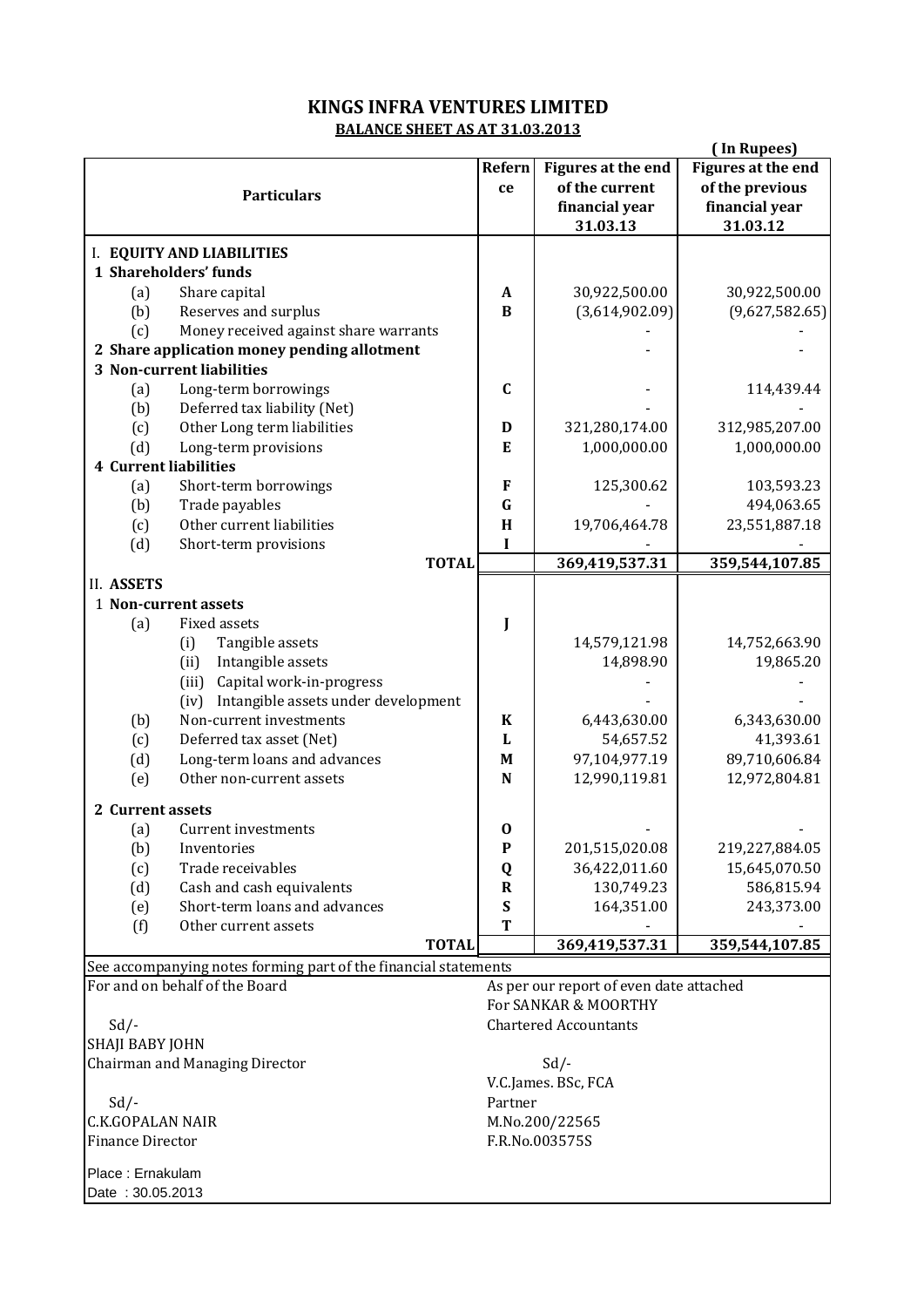## **KINGS INFRA VENTURES LIMITED**

## **Profit and loss statement for the year ended 31 ST MARCH 2013**

| 011 and 1033 Statement for the year ended 31 31 MANGH 2013                           |                      |                                                                                  | (In Rupees)                                                         |
|--------------------------------------------------------------------------------------|----------------------|----------------------------------------------------------------------------------|---------------------------------------------------------------------|
| <b>Particulars</b>                                                                   | <b>Refere</b><br>nce | <b>Figures at the</b><br>end of the<br><b>Current financial</b><br>year 31.03.13 | Figures at the end<br>of the previous<br>financial year<br>31.03.12 |
| I. Revenue from operations                                                           | $\mathbf U$          | 32,451,110.00                                                                    | 23,473,079.00                                                       |
| II. Other income                                                                     | $\mathbf{V}$         | 13,441.00                                                                        | 940,000.00                                                          |
| III. Total Revenue (I + II)                                                          |                      | 32,464,551.00                                                                    | 24,413,079.00                                                       |
| IV. Expenses:                                                                        |                      |                                                                                  |                                                                     |
| Cost of materials consumed                                                           |                      |                                                                                  |                                                                     |
| Purchases of Stock-in-Trade<br>Changes in inventories of finished goods work-in-     |                      |                                                                                  |                                                                     |
| progress and Stock-in-Trade                                                          |                      | 17,867,118.97                                                                    | 14,137,378.32                                                       |
| Employee benefits expense                                                            | W                    | 4,270,042.00                                                                     | 5,085,526.00                                                        |
| Finance costs                                                                        | X                    | 129,858.66                                                                       | 133,405.38                                                          |
| Depreciation and amortization expense                                                |                      | 178,508.22                                                                       | 270,668.60                                                          |
| Other Expenses                                                                       | Y                    | 4,019,606.50                                                                     | 6,331,938.00                                                        |
| <b>Total Expenses</b>                                                                |                      | 26,465,134.35                                                                    | 25,958,916.30                                                       |
|                                                                                      |                      |                                                                                  |                                                                     |
| Profit before exceptional and extraordinary<br>V. items and tax (III-IV)             |                      | 5,999,416.65                                                                     | (1,545,837.30)                                                      |
| VI. Exceptional items                                                                | z                    |                                                                                  | 1,742,430.62                                                        |
| VII. Profit before extraordinary items and tax (V - VI)<br>VIII. Extraordinary Items |                      | 5,999,416.65                                                                     | 196,593.32                                                          |
|                                                                                      |                      |                                                                                  |                                                                     |
| IX. Profit before tax (VII-VIII)                                                     |                      | 5,999,416.65                                                                     | 196,593.32                                                          |
| X Tax expense:<br>(1) Current Tax                                                    |                      |                                                                                  |                                                                     |
| (2) Deferred Tax                                                                     |                      | (13, 263.91)                                                                     | 98,357.89                                                           |
| Profit (Loss) for the period from continuing                                         |                      |                                                                                  |                                                                     |
| XI operations (VII-VIII)                                                             |                      | 6,012,680.56                                                                     | 98,235.43                                                           |
| XII Profit/(loss) from discontinuing operations                                      |                      |                                                                                  |                                                                     |
| XIII Tax expense of discontinuing operations                                         |                      |                                                                                  |                                                                     |
| <b>Profit/(loss) from Discontinuing operations</b>                                   |                      |                                                                                  |                                                                     |
| XIV (after tax) (XII-XIII)                                                           |                      |                                                                                  |                                                                     |
| $XY$ Profit (Loss) for the period $(XI + XIV)$<br>XVI Earnings per equity share:     |                      | 6,012,680.56                                                                     | 98,235.43                                                           |
| $(1)$ Basic                                                                          |                      | 1.94                                                                             | 0.03                                                                |
| (2) Diluted                                                                          |                      | 1.94                                                                             | 0.03                                                                |
|                                                                                      |                      |                                                                                  |                                                                     |
| For and on behalf of the Board                                                       |                      | As per our report of even date attached                                          |                                                                     |
|                                                                                      |                      | For SANKAR & MOORTHY                                                             |                                                                     |
| $Sd$ /-                                                                              |                      | <b>Chartered Accountants</b>                                                     |                                                                     |
| SHAJI BABY JOHN<br>Chairman and Managing Director                                    |                      |                                                                                  |                                                                     |
|                                                                                      |                      | $Sd$ /-<br>V.C.James. BSc, FCA                                                   |                                                                     |
| $Sd$ /-                                                                              | Partner              |                                                                                  |                                                                     |
| C.K.GOPALAN NAIR                                                                     |                      | M.No.200/22565                                                                   |                                                                     |
| <b>Finance Director</b>                                                              |                      | F.R.No.003575S                                                                   |                                                                     |
|                                                                                      |                      |                                                                                  |                                                                     |
| Place: Ernakulam<br>Date: 30.05.2013                                                 |                      |                                                                                  |                                                                     |
|                                                                                      |                      |                                                                                  |                                                                     |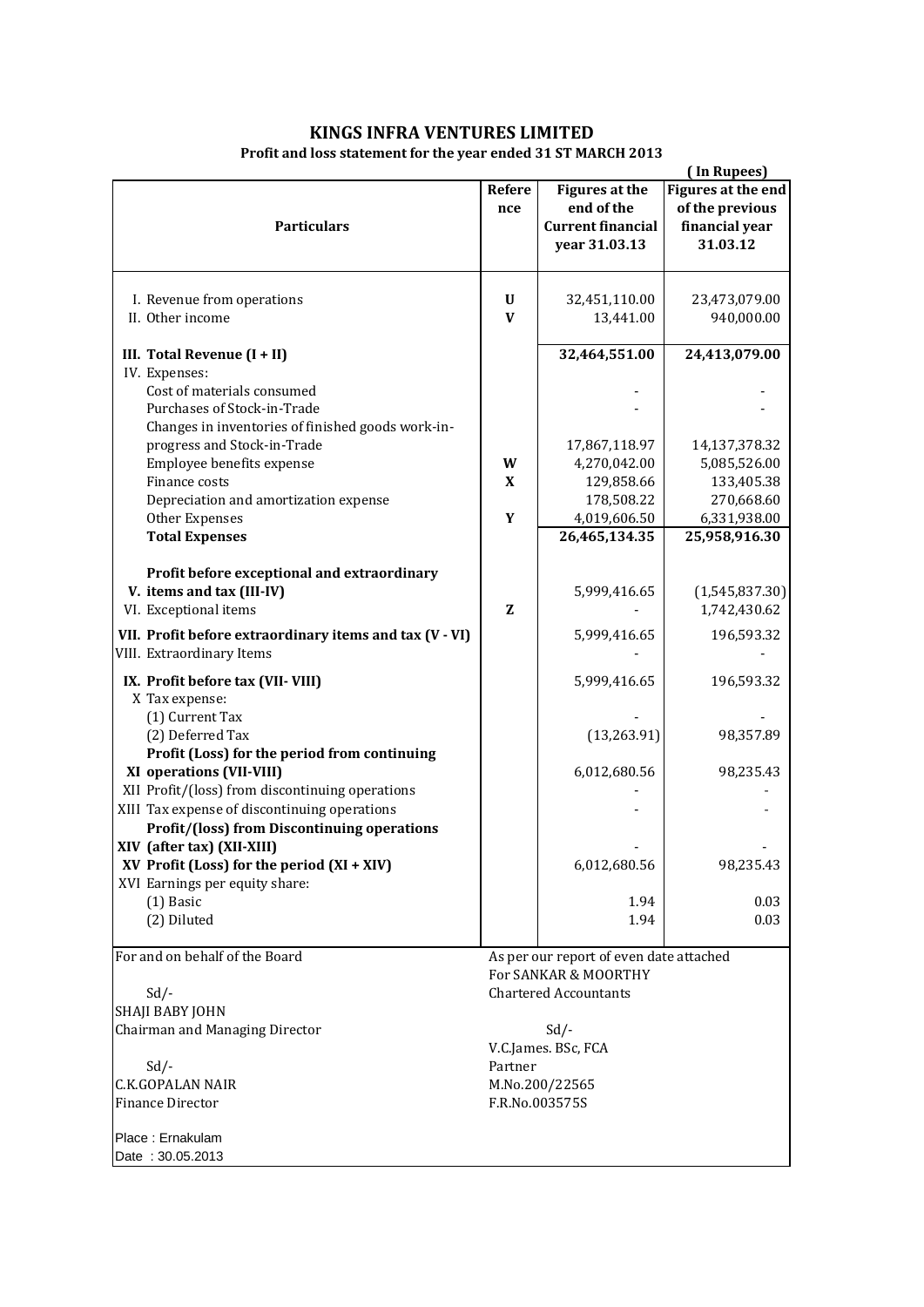## **KINGS INFRA VENTURES LIMITED CASH FLOW STATEMENT FOR THE YEAR 2012-13**

| <b>PARTICULARS</b>                                  | <b>AMOUNT</b>                           | <b>AMOUNT</b>      |
|-----------------------------------------------------|-----------------------------------------|--------------------|
| Cash Flow from Operating Activities                 |                                         |                    |
| Net Profit Before Taxation and Extra Ordinary Items | 5,999,416.65                            | 196,593.32         |
| Add<br>Depreciation                                 | 178,508.22                              | 270,668.60         |
| <b>Exceptional Items</b>                            |                                         |                    |
| Excess Provision written off                        |                                         | (1,829,187.62)     |
| Loss on Sale of Fixed Assets                        |                                         | 86,757.00          |
| Interest Income<br>Less                             |                                         |                    |
| Operating profit before working capital changes     | 6,177,924.87                            | (1,275,168.70)     |
| (Increase)/ Decrease in Trade Receivables           | (20, 776, 941.10)                       | (15,058,744.00)    |
| (Increase)/ Decrease in Inventories                 | 17,712,863.97                           | 38,112,094.94      |
| (Decrease)/Increase in Other Current Liabilities    | (3,845,422.40)                          | (19,597,283.00)    |
| (Increase)/Decrease in other non current asset      | (17, 315.00)                            | (18,820.00)        |
| (Increase)/Decrease in Longterm Loans & Advances    | (7, 394, 370.35)                        | 679,331,147.00     |
| Increase/(Decrease) in Other Long Term Liabilities  | 8,294,967.00                            | (681, 281, 410.00) |
| (Increase)/Decrease Short term Advances             | 79,022.00                               | 40,872.00          |
| (Decrease)/Increase in Trade Payables               | (494,063.65)                            | (969, 618.62)      |
| <b>Cash Generated from Operations</b>               | (263, 334.66)                           | (716, 930.38)      |
| Income tax paid                                     |                                         |                    |
| Net cash flow from operating activities             | (263, 334.66)                           | (716, 930.38)      |
| Cash Flow from Investing Activities                 |                                         |                    |
| Sale of Fixed Assets                                | 0                                       | 100,000.00         |
| Sale/ (Purchase) of Investments                     | (100,000.00)                            |                    |
| <b>Purchase of Fixed Assets</b>                     |                                         | (44, 788.00)       |
| Net Cash Flow from Investing Activities             | (100,000.00)                            | 55,212.00          |
|                                                     |                                         |                    |
| Cash Flow from Financing Activities                 |                                         |                    |
| Increase/(Decrease) in Longterm Borrowings          | (114, 439.44)                           | (105, 772.23)      |
| Increase/(Decrease) in Shortterm borrowings         | 21,707.39                               | 9,818.38           |
| Net Cash flow from financing activities             | (92, 732.05)                            | (95, 953.85)       |
| Net Cash Used                                       | (456,066.71)                            | (757, 672.23)      |
| Opening cash                                        | 586,815.94                              | 1,344,488.17       |
| Closing cash                                        | 130,749.23                              | 586,815.94         |
| For and on behalf of the Board                      | As per our report of even date attached |                    |
|                                                     | For SANKAR & MOORTHY                    |                    |
| $Sd$ /-                                             | <b>Chartered Accountants</b>            |                    |
| SHAJI BABY JOHN                                     |                                         |                    |
| <b>Chairman and Managing Director</b>               | $Sd$ /-                                 |                    |
|                                                     | V.C.James. BSc, FCA                     |                    |
| $Sd$ /-                                             | Partner                                 |                    |
| <b>C.K.GOPALAN NAIR</b>                             | M.No.200/22565                          |                    |
| <b>Finance Director</b>                             | F.R.No.003575S                          |                    |
|                                                     |                                         |                    |
| Place: Ernakulam                                    |                                         |                    |
| Date: 30.05.2013                                    |                                         |                    |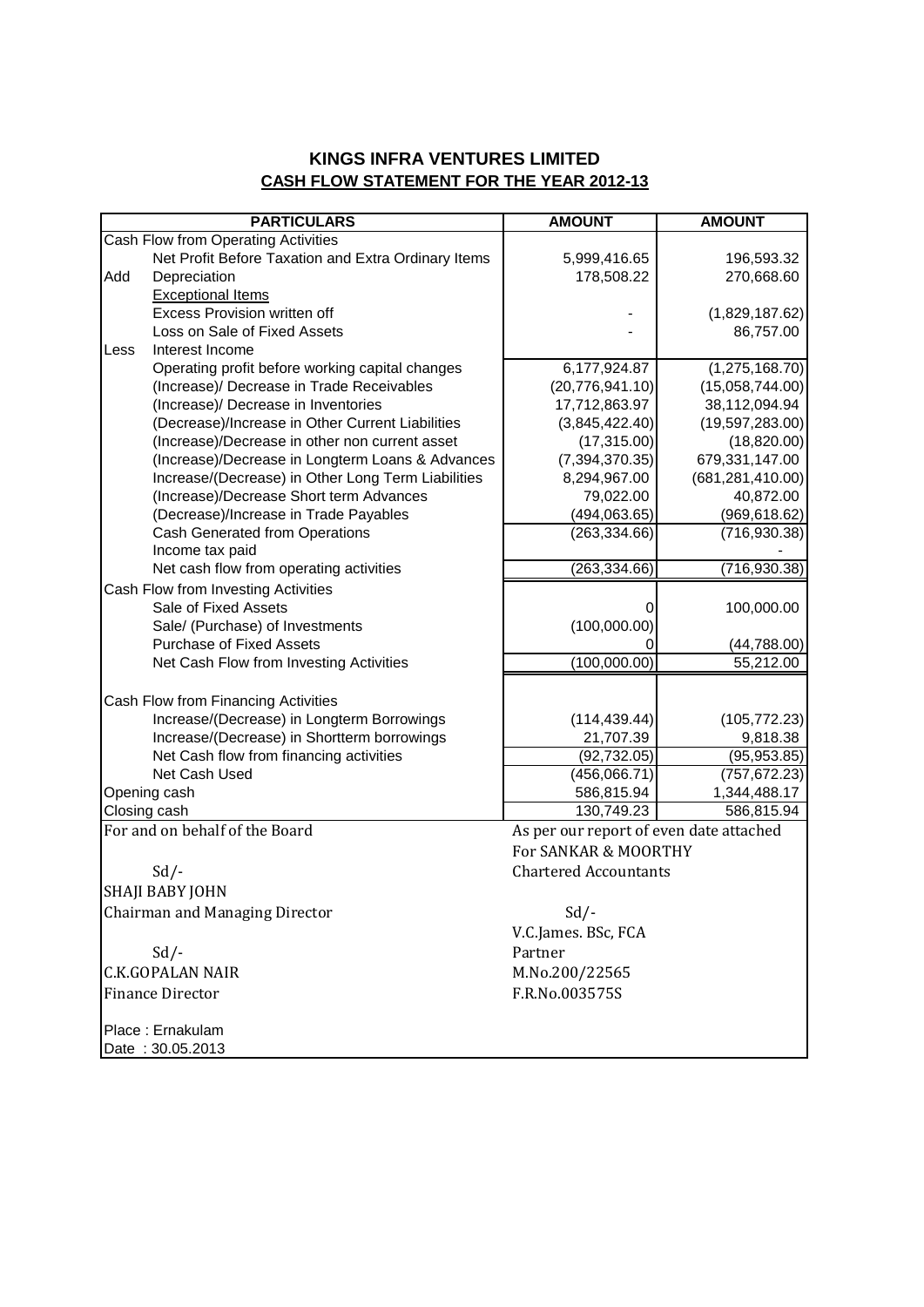#### A **SHARE CAPITAL**

#### **Note 1: Break up of Share Capital**

| <b>Share Capital</b>                 | 31.03.2013    |               | 31.03.2012    |               |
|--------------------------------------|---------------|---------------|---------------|---------------|
|                                      | <b>Number</b> | Rs.           | <b>Number</b> | Rs.           |
| Authorised                           |               |               |               |               |
| Equity Shares of 10 each             | 3,500,000.00  | 35,000,000.00 | 3,500,000.00  | 35,000,000.00 |
| <b>Issued</b>                        |               |               |               |               |
| Equity Shares of `10each             | 3,092,250.00  | 30,922,500.00 | 3092250       | 30922500      |
| <b>Subscribed &amp; Paid up</b>      |               |               |               |               |
| Equity Shares of `10 each fully paid | 3,092,250.00  | 30,922,500.00 | 3092250       | 30922500      |
| Subscribed but not fully Paid up     |               |               |               |               |
| Equity Shares of 10 each, not fully  |               |               |               |               |
| paid up                              |               |               |               |               |
| Total                                | 3,092,250.00  | 30,922,500.00 | 3,092,250.00  | 30,922,500.00 |

#### **Note 2 Reconciliation of number of shares**

| <b>Particulars</b>                     | <b>Equity Shares</b> |               | <b>Preference Shares</b> |     |
|----------------------------------------|----------------------|---------------|--------------------------|-----|
|                                        | <b>Number</b>        | Rs.           | <b>Number</b>            | Rs. |
| Shares outstanding at the beginning of |                      |               |                          |     |
| the year                               | 3092250              | 30,922,500.00 |                          |     |
| Shares Issued during the year          |                      |               |                          |     |
| Shares bought back during the year     |                      |               |                          |     |
| Shares outstanding at the end of the   | 3092250              | 30,922,500.00 |                          |     |
| year                                   |                      |               |                          |     |

#### **Note 3 Shares held by holding company - N.A**

#### **Note 4 Details of shareholders holding more than 5% of shares**

| <b>Name of Shareholder</b> | 31.03.13             |               | 31.03.12             |       |
|----------------------------|----------------------|---------------|----------------------|-------|
|                            | <b>No. of Shares</b> | $\frac{0}{0}$ | <b>No. of Shares</b> | %     |
|                            | held                 |               | held                 |       |
| Venus Fisheries (P) Ltd    | 633,525              | 20.49         | 633525               | 20.49 |
| <b>King Fisheries Ltd</b>  | 210,000              | 6.79          | 210000               | 6.79  |
| Shibu Baby John            | 423,900              | 13.71         | 423900               | 13.71 |
| Shaji Baby John            | 457,428              | 14.79         | 457428               | 14.79 |

#### **Note 5 Details of changes in share pattern for the last 5 years**

| <b>Particulars</b>                                                                 | Year (Aggregate No. of Shares) |                                          |  |  |  |  |  |
|------------------------------------------------------------------------------------|--------------------------------|------------------------------------------|--|--|--|--|--|
|                                                                                    | 2012-13                        | 2010-11<br>2011-12<br>2009-10<br>2008-09 |  |  |  |  |  |
| <b>Equity Shares:</b>                                                              |                                |                                          |  |  |  |  |  |
| Fully paid up pursuant to contract(s)<br>without payment being received in<br>cash |                                |                                          |  |  |  |  |  |
| Fully paid up by way of bonus shares<br>Shares bought back                         |                                |                                          |  |  |  |  |  |

| Note 6 | Details of Unpaid calls | 2012-13 | 2012-13 |
|--------|-------------------------|---------|---------|
|        | <b>By Directors</b>     | -       |         |
|        | By Officers             | -       |         |
|        |                         |         |         |

#### **Note 7 Details of forfeited shares NIL**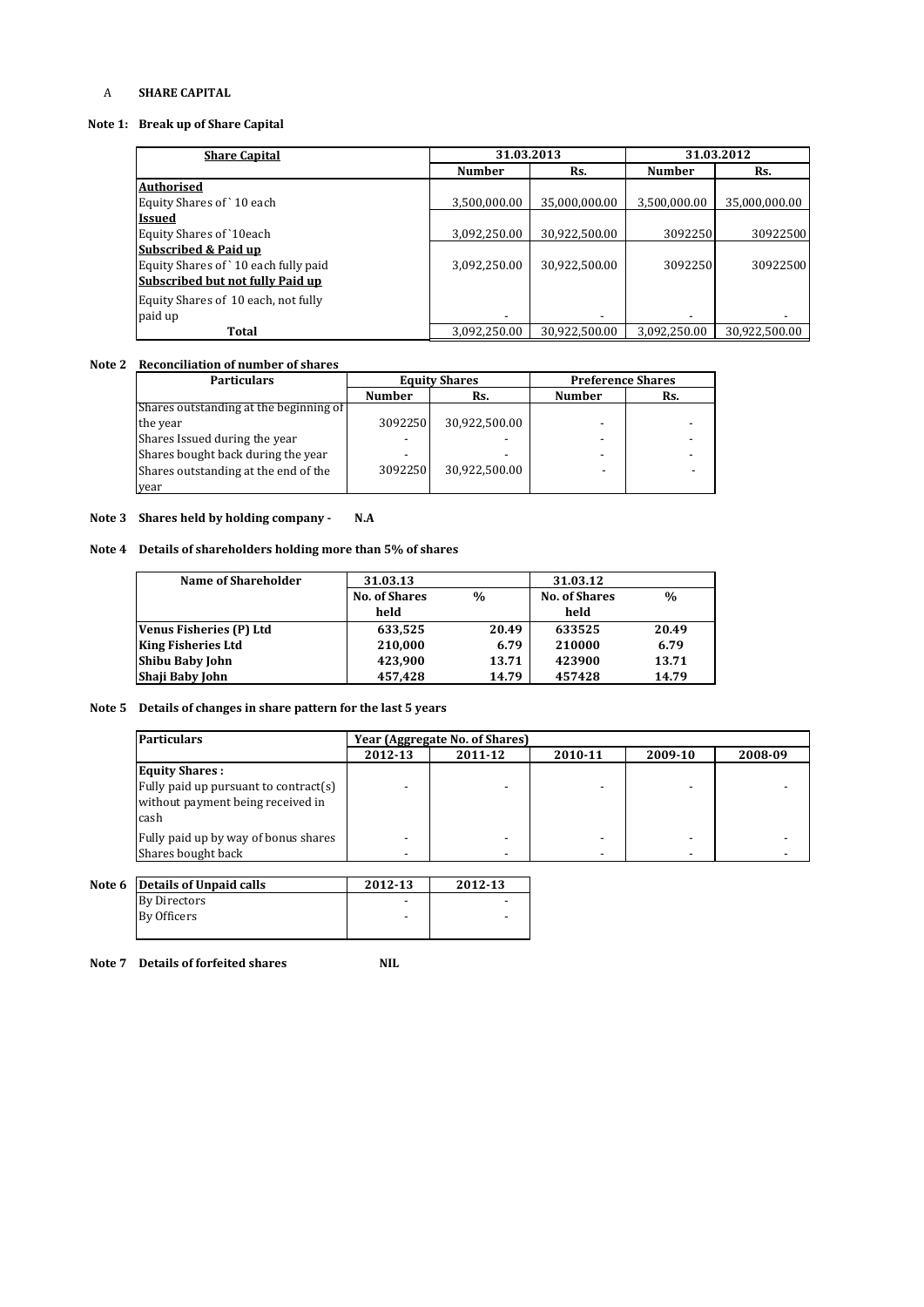|        | <b>KINGS INFRA VENTURES LIMITED</b><br>Notes forming part of the financial statements                         |                                  |                                  |
|--------|---------------------------------------------------------------------------------------------------------------|----------------------------------|----------------------------------|
| B      | <b>Particulars</b><br><b>RESERVES &amp; SURPLUS</b>                                                           | As at 31 March, 2013             | As at 31 March, 2012             |
|        | Note 1 Break up of Reserves & Surplus                                                                         |                                  |                                  |
|        | a. Securities Premium Account<br>Opening Balance                                                              | 14,974,680.00                    | 14,974,680.00                    |
|        | Add : Securities premium credited on Share issue                                                              |                                  |                                  |
|        | Less: Premium Utilised for various reasons                                                                    |                                  |                                  |
|        | Premium on Redemption of Debentures                                                                           |                                  |                                  |
|        | For Issuing Bonus Shares                                                                                      |                                  |                                  |
|        | <b>Closing Balance</b>                                                                                        | 14,974,680.00                    | 14,974,680.00                    |
|        | b. Surplus / (Deficit) in Statement of Profit and Loss                                                        |                                  |                                  |
|        | Opening balance                                                                                               | (24,602,262.65)                  | (24,700,498.08)                  |
|        | (+) Net Profit/(Net Loss) For the current year<br>(+) Transfer from Reserves                                  | 6,012,680.56                     | 98,235.43                        |
|        | (-) Proposed Dividends                                                                                        |                                  |                                  |
|        | (-) Interim Dividends                                                                                         |                                  |                                  |
|        | (-) Transfer to Reserves                                                                                      |                                  |                                  |
|        | <b>Closing Balance</b>                                                                                        | (18,589,582.09)                  | (24,602,262.65)                  |
|        | <b>Total</b>                                                                                                  | (3,614,902.09)                   | (9,627,582.65)                   |
| C      | <b>LONG TERM BORROWINGS</b>                                                                                   |                                  |                                  |
|        | <b>Secured</b>                                                                                                |                                  |                                  |
|        | (a) Term loans<br>from banks                                                                                  |                                  |                                  |
|        | <b>HDFC Car Loan</b>                                                                                          |                                  | 114,439.44                       |
|        | (Secured By hypothecation of Vehicle and guaranteed by                                                        |                                  |                                  |
|        | Directors)                                                                                                    |                                  |                                  |
|        | Terms of Repayment -Monthly EMI of Rs.10061/-                                                                 |                                  |                                  |
|        | <b>Unsecured</b>                                                                                              |                                  |                                  |
|        | (a) Loans and advances from related parties                                                                   |                                  |                                  |
|        | (b) Other loans and advances                                                                                  |                                  |                                  |
|        | In case of continuing default as on the balance sheet<br>date in repayment of loans and interest with respect |                                  |                                  |
|        | to above                                                                                                      |                                  |                                  |
|        | 1. Period of default                                                                                          |                                  |                                  |
|        | 2. Amount                                                                                                     |                                  |                                  |
|        | <b>Total</b>                                                                                                  |                                  | 114,439.44                       |
| D      | <b>OTHER LONG TERM LIABILITIES</b>                                                                            |                                  |                                  |
| Note 1 |                                                                                                               |                                  |                                  |
|        | (a) Project Advance received<br>(b) Others                                                                    | 169,280,174.00<br>152,000,000.00 | 160,985,207.00<br>152,000,000.00 |
|        | <b>Total</b>                                                                                                  | 321,280,174.00                   | 312,985,207.00                   |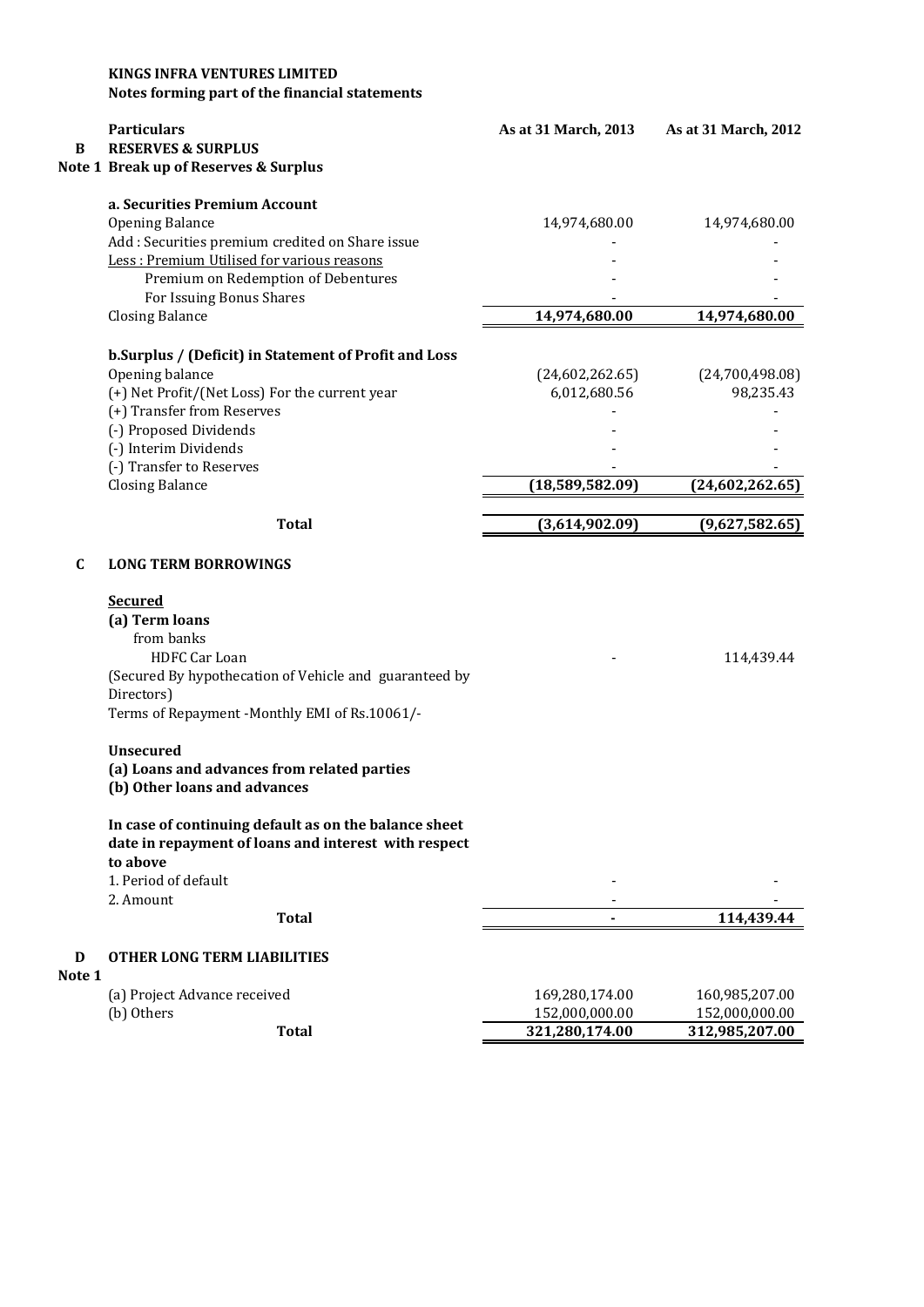#### **KINGS INFRA VENTURES LIMITED**

**Notes forming part of the financial statements**

#### **E LONG TERM PROVISIONS**

## **Note 1**

#### **(a) Provision for employee benefits** -

|  | (b) Others |  |
|--|------------|--|
|--|------------|--|

|                | (b) Others                                                                                                    |               |               |
|----------------|---------------------------------------------------------------------------------------------------------------|---------------|---------------|
|                | Provision for Income Tax                                                                                      | 1,000,000.00  | 1,000,000.00  |
|                | <b>Total</b>                                                                                                  | 1,000,000.00  | 1,000,000.00  |
|                |                                                                                                               |               |               |
| F              | <b>SHORT TERM BORROWINGS</b>                                                                                  |               |               |
| Note 1 Secured | (a) Term loans                                                                                                |               |               |
|                | from banks                                                                                                    |               |               |
|                | <b>HDFC Car Loan</b>                                                                                          | 125,300.62    | 103,593.23    |
|                | (Secured By hypothecation of Vehicle and guaranteed by                                                        |               |               |
|                | Directors)                                                                                                    |               |               |
|                | Terms of Repayment -Monthly EMI of Rs.10061/-                                                                 |               |               |
|                | <b>Unsecured</b>                                                                                              |               |               |
|                | (a) Loans and advances from related parties                                                                   |               |               |
|                |                                                                                                               |               |               |
|                | In case of continuing default as on the balance sheet<br>date in repayment of loans and interest with respect |               |               |
|                | to above                                                                                                      |               |               |
|                | 1. Period of default                                                                                          |               |               |
|                | 2. Amount<br><b>Total</b>                                                                                     | 125,300.62    |               |
|                |                                                                                                               |               | 103,593.23    |
| $\mathbf G$    | <b>TRADE PAYBLES</b>                                                                                          |               |               |
|                | Note 1 (a) Trade Payables                                                                                     |               | 494,063.65    |
|                |                                                                                                               |               | 494,063.65    |
|                |                                                                                                               |               |               |
| H              | <b>OTHER CURRENT LIABILITIES</b>                                                                              |               |               |
|                | Note 1 (a) Other Payables                                                                                     |               |               |
|                | Advances                                                                                                      | 16,428,475.28 | 16,298,475.28 |
|                | Advances from Atria clients                                                                                   | 349,152.00    | 4,604,179.90  |
|                | Creditors for expenses                                                                                        | 2,928,837.50  | 2,649,232.00  |
|                | Total                                                                                                         | 19,706,464.78 | 23,551,887.18 |
| I              | <b>SHORT TERM PROVISIONS</b>                                                                                  |               |               |
| Note 1         |                                                                                                               |               |               |
|                | (a) Provision for employee benefits                                                                           |               |               |
|                | (b) Others (Specify nature)                                                                                   |               |               |
|                | <b>Total</b>                                                                                                  |               |               |
| L              | <b>DEFERRED TAX ASSETS</b>                                                                                    |               |               |
|                | Note 1 Tax effect of items constituting deferred tax assets                                                   |               |               |
|                | On difference between book balance and tax balance of                                                         | 54,657.52     | 41,393.61     |
|                | fixed assets                                                                                                  |               |               |
|                | <b>Total</b>                                                                                                  | 54,657.52     | 41,393.61     |
| M              | <b>LONG TERM LOANS AND ADVANCES</b>                                                                           |               |               |
| Note 1         |                                                                                                               |               |               |
|                | a. Security Deposits                                                                                          |               |               |
|                | Unsecured, considered good                                                                                    | 294,000.00    | 294,000.00    |
|                | b. Loans and advances to related parties                                                                      |               |               |
|                | Unsecured, considered good                                                                                    | 53,348,630.19 | 51,354,259.84 |
|                | c. Other loans and advances<br>Unsecured, considered good                                                     |               |               |
|                | Advance for Property Purchase                                                                                 | 43,462,347.00 | 38,062,347.00 |
|                | <b>Total</b>                                                                                                  | 97,104,977.19 | 89,710,606.84 |
|                | <b>Note 2 Amount Due From:</b>                                                                                |               |               |
|                | <b>Directors</b>                                                                                              |               |               |
|                | Other officers of the Company                                                                                 |               |               |
|                | Firm in which director is a partner                                                                           |               |               |
|                | Private Company in which director is a member                                                                 | 53,348,630.19 | 51,354,259.84 |
|                | <b>Total</b>                                                                                                  | 53,348,630.19 | 51,354,259.84 |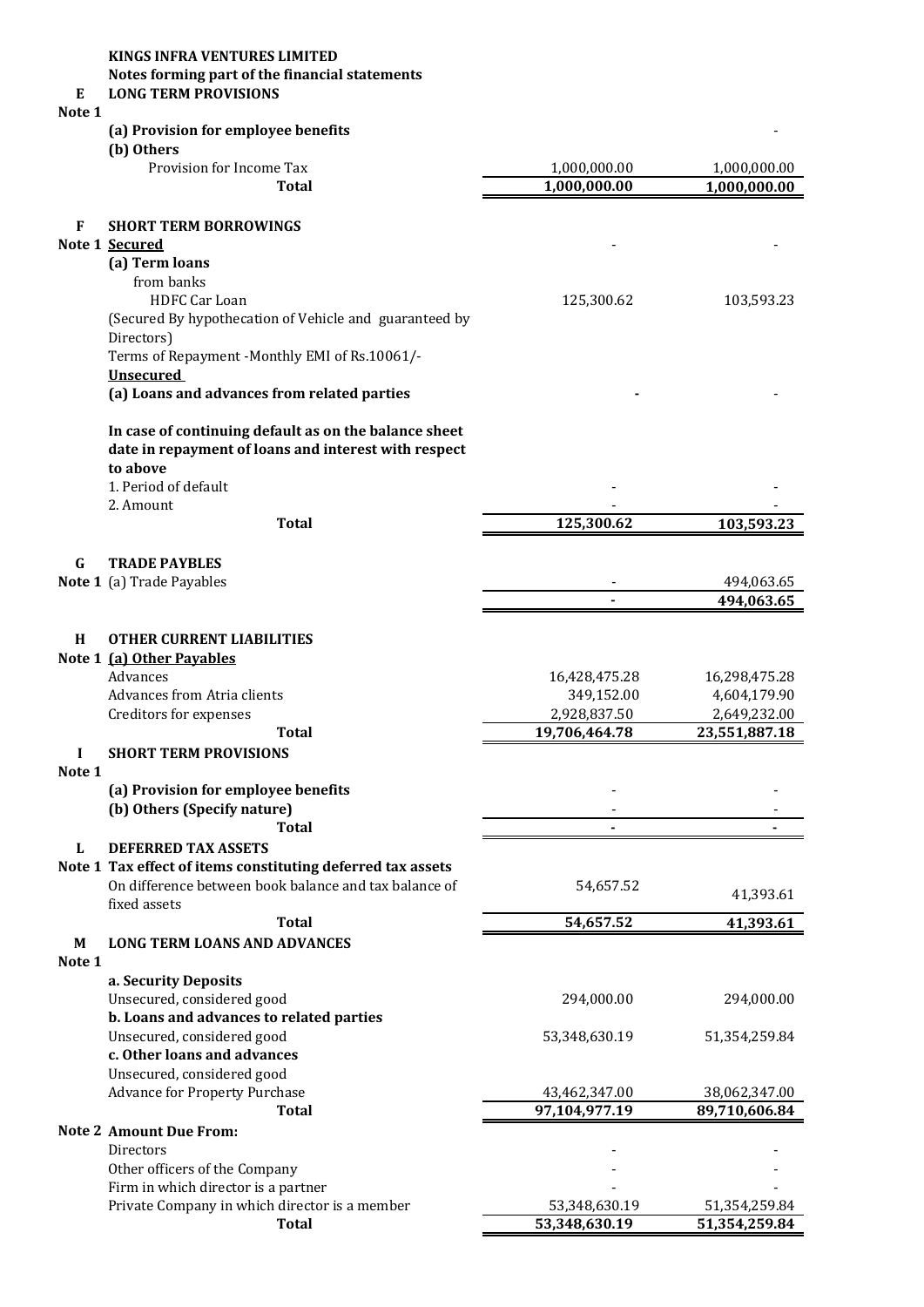### **KINGS INFRA VENTURES LIMITED Notes forming part of the financial statements**

## **N OTHER NON CURRENT ASSETS**

## **Note 1 Others**

| Income tax deposit<br>1,802,056.00<br>1,802,056.00<br>TDS advance AY 2011-12<br>19,077.00<br>19,077.00<br>TDS advance AY 2012-13<br>14,000.00<br>14,000.00<br>Prepaid Insurance<br>30,976.00<br>13,661.00<br>Miscellaneous Expenditure<br>11,124,010.81<br>11,124,010.81<br>12,990,119.81<br>12,972,804.81<br><b>Total</b><br><b>Note 2 Amount Due From:</b><br><b>Directors</b><br>Other officers of the Company<br>Firm in which director is a partner<br>Private Company in which director is a member<br><b>Total</b><br><b>INVENTORIES</b><br>P<br>Note 1<br>a. Work-in-progress (Valued at cost)<br>201,515,020.08<br>201,872,765.08<br>b. Finished goods (Valued at cost)<br>17,355,118.97<br>201,515,020.08<br>219,227,884.05<br><b>Total</b><br>Q<br><b>TRADE RECEIVABLES</b><br>Note 1<br>Trade receivables outstanding for a period less than six<br>months from the date they are due for payment<br>Unsecured, considered good<br>8,729,785.00<br>24,266,782.10<br>24,266,782.10<br>8,729,785.00<br>Trade receivables outstanding for a period exceeding six<br>months from the date they are due for payment<br>Unsecured, considered good<br>12,155,229.50<br>6,915,285.50<br>12,155,229.50<br>6,915,285.50<br><b>Total</b><br>36,422,011.60<br>15,645,070.50<br>Trade Receivable stated above include debts due by:<br>Directors<br>Other officers of the Company<br>Firm in which director is a partner<br>Private Company in which director is a member<br>Total<br>R<br><b>CASH AND CASH EQUIVALENTS</b><br>Note 1<br>a. Balances with banks<br>17,785.48<br>65,636.19<br>b. Cash on hand<br>112,963.75<br>521,179.75<br>130,749.23<br><b>Total</b><br>586,815.94<br><b>SHORT TERM LOANS AND ADVANCES</b><br>S<br>Note 1<br>a. Loans and advances to related parties<br>b. Others<br><b>Advance to staff &amp; Others</b><br>164,351.00<br>243,373.00<br>164,351.00<br>243,373.00<br><b>Total</b><br>Т<br><b>OTHER CURRENT ASSETS</b><br>Note 1<br>(a) Unbilled revenue<br>(b) Unamortised expenses<br><b>Total</b> | Unsecured, considered good |  |
|----------------------------------------------------------------------------------------------------------------------------------------------------------------------------------------------------------------------------------------------------------------------------------------------------------------------------------------------------------------------------------------------------------------------------------------------------------------------------------------------------------------------------------------------------------------------------------------------------------------------------------------------------------------------------------------------------------------------------------------------------------------------------------------------------------------------------------------------------------------------------------------------------------------------------------------------------------------------------------------------------------------------------------------------------------------------------------------------------------------------------------------------------------------------------------------------------------------------------------------------------------------------------------------------------------------------------------------------------------------------------------------------------------------------------------------------------------------------------------------------------------------------------------------------------------------------------------------------------------------------------------------------------------------------------------------------------------------------------------------------------------------------------------------------------------------------------------------------------------------------------------------------------------------------------------------------------------------------------------------------------------------------------------------|----------------------------|--|
|                                                                                                                                                                                                                                                                                                                                                                                                                                                                                                                                                                                                                                                                                                                                                                                                                                                                                                                                                                                                                                                                                                                                                                                                                                                                                                                                                                                                                                                                                                                                                                                                                                                                                                                                                                                                                                                                                                                                                                                                                                        |                            |  |
|                                                                                                                                                                                                                                                                                                                                                                                                                                                                                                                                                                                                                                                                                                                                                                                                                                                                                                                                                                                                                                                                                                                                                                                                                                                                                                                                                                                                                                                                                                                                                                                                                                                                                                                                                                                                                                                                                                                                                                                                                                        |                            |  |
|                                                                                                                                                                                                                                                                                                                                                                                                                                                                                                                                                                                                                                                                                                                                                                                                                                                                                                                                                                                                                                                                                                                                                                                                                                                                                                                                                                                                                                                                                                                                                                                                                                                                                                                                                                                                                                                                                                                                                                                                                                        |                            |  |
|                                                                                                                                                                                                                                                                                                                                                                                                                                                                                                                                                                                                                                                                                                                                                                                                                                                                                                                                                                                                                                                                                                                                                                                                                                                                                                                                                                                                                                                                                                                                                                                                                                                                                                                                                                                                                                                                                                                                                                                                                                        |                            |  |
|                                                                                                                                                                                                                                                                                                                                                                                                                                                                                                                                                                                                                                                                                                                                                                                                                                                                                                                                                                                                                                                                                                                                                                                                                                                                                                                                                                                                                                                                                                                                                                                                                                                                                                                                                                                                                                                                                                                                                                                                                                        |                            |  |
|                                                                                                                                                                                                                                                                                                                                                                                                                                                                                                                                                                                                                                                                                                                                                                                                                                                                                                                                                                                                                                                                                                                                                                                                                                                                                                                                                                                                                                                                                                                                                                                                                                                                                                                                                                                                                                                                                                                                                                                                                                        |                            |  |
|                                                                                                                                                                                                                                                                                                                                                                                                                                                                                                                                                                                                                                                                                                                                                                                                                                                                                                                                                                                                                                                                                                                                                                                                                                                                                                                                                                                                                                                                                                                                                                                                                                                                                                                                                                                                                                                                                                                                                                                                                                        |                            |  |
|                                                                                                                                                                                                                                                                                                                                                                                                                                                                                                                                                                                                                                                                                                                                                                                                                                                                                                                                                                                                                                                                                                                                                                                                                                                                                                                                                                                                                                                                                                                                                                                                                                                                                                                                                                                                                                                                                                                                                                                                                                        |                            |  |
|                                                                                                                                                                                                                                                                                                                                                                                                                                                                                                                                                                                                                                                                                                                                                                                                                                                                                                                                                                                                                                                                                                                                                                                                                                                                                                                                                                                                                                                                                                                                                                                                                                                                                                                                                                                                                                                                                                                                                                                                                                        |                            |  |
|                                                                                                                                                                                                                                                                                                                                                                                                                                                                                                                                                                                                                                                                                                                                                                                                                                                                                                                                                                                                                                                                                                                                                                                                                                                                                                                                                                                                                                                                                                                                                                                                                                                                                                                                                                                                                                                                                                                                                                                                                                        |                            |  |
|                                                                                                                                                                                                                                                                                                                                                                                                                                                                                                                                                                                                                                                                                                                                                                                                                                                                                                                                                                                                                                                                                                                                                                                                                                                                                                                                                                                                                                                                                                                                                                                                                                                                                                                                                                                                                                                                                                                                                                                                                                        |                            |  |
|                                                                                                                                                                                                                                                                                                                                                                                                                                                                                                                                                                                                                                                                                                                                                                                                                                                                                                                                                                                                                                                                                                                                                                                                                                                                                                                                                                                                                                                                                                                                                                                                                                                                                                                                                                                                                                                                                                                                                                                                                                        |                            |  |
|                                                                                                                                                                                                                                                                                                                                                                                                                                                                                                                                                                                                                                                                                                                                                                                                                                                                                                                                                                                                                                                                                                                                                                                                                                                                                                                                                                                                                                                                                                                                                                                                                                                                                                                                                                                                                                                                                                                                                                                                                                        |                            |  |
|                                                                                                                                                                                                                                                                                                                                                                                                                                                                                                                                                                                                                                                                                                                                                                                                                                                                                                                                                                                                                                                                                                                                                                                                                                                                                                                                                                                                                                                                                                                                                                                                                                                                                                                                                                                                                                                                                                                                                                                                                                        |                            |  |
|                                                                                                                                                                                                                                                                                                                                                                                                                                                                                                                                                                                                                                                                                                                                                                                                                                                                                                                                                                                                                                                                                                                                                                                                                                                                                                                                                                                                                                                                                                                                                                                                                                                                                                                                                                                                                                                                                                                                                                                                                                        |                            |  |
|                                                                                                                                                                                                                                                                                                                                                                                                                                                                                                                                                                                                                                                                                                                                                                                                                                                                                                                                                                                                                                                                                                                                                                                                                                                                                                                                                                                                                                                                                                                                                                                                                                                                                                                                                                                                                                                                                                                                                                                                                                        |                            |  |
|                                                                                                                                                                                                                                                                                                                                                                                                                                                                                                                                                                                                                                                                                                                                                                                                                                                                                                                                                                                                                                                                                                                                                                                                                                                                                                                                                                                                                                                                                                                                                                                                                                                                                                                                                                                                                                                                                                                                                                                                                                        |                            |  |
|                                                                                                                                                                                                                                                                                                                                                                                                                                                                                                                                                                                                                                                                                                                                                                                                                                                                                                                                                                                                                                                                                                                                                                                                                                                                                                                                                                                                                                                                                                                                                                                                                                                                                                                                                                                                                                                                                                                                                                                                                                        |                            |  |
|                                                                                                                                                                                                                                                                                                                                                                                                                                                                                                                                                                                                                                                                                                                                                                                                                                                                                                                                                                                                                                                                                                                                                                                                                                                                                                                                                                                                                                                                                                                                                                                                                                                                                                                                                                                                                                                                                                                                                                                                                                        |                            |  |
|                                                                                                                                                                                                                                                                                                                                                                                                                                                                                                                                                                                                                                                                                                                                                                                                                                                                                                                                                                                                                                                                                                                                                                                                                                                                                                                                                                                                                                                                                                                                                                                                                                                                                                                                                                                                                                                                                                                                                                                                                                        |                            |  |
|                                                                                                                                                                                                                                                                                                                                                                                                                                                                                                                                                                                                                                                                                                                                                                                                                                                                                                                                                                                                                                                                                                                                                                                                                                                                                                                                                                                                                                                                                                                                                                                                                                                                                                                                                                                                                                                                                                                                                                                                                                        |                            |  |
|                                                                                                                                                                                                                                                                                                                                                                                                                                                                                                                                                                                                                                                                                                                                                                                                                                                                                                                                                                                                                                                                                                                                                                                                                                                                                                                                                                                                                                                                                                                                                                                                                                                                                                                                                                                                                                                                                                                                                                                                                                        |                            |  |
|                                                                                                                                                                                                                                                                                                                                                                                                                                                                                                                                                                                                                                                                                                                                                                                                                                                                                                                                                                                                                                                                                                                                                                                                                                                                                                                                                                                                                                                                                                                                                                                                                                                                                                                                                                                                                                                                                                                                                                                                                                        |                            |  |
|                                                                                                                                                                                                                                                                                                                                                                                                                                                                                                                                                                                                                                                                                                                                                                                                                                                                                                                                                                                                                                                                                                                                                                                                                                                                                                                                                                                                                                                                                                                                                                                                                                                                                                                                                                                                                                                                                                                                                                                                                                        |                            |  |
|                                                                                                                                                                                                                                                                                                                                                                                                                                                                                                                                                                                                                                                                                                                                                                                                                                                                                                                                                                                                                                                                                                                                                                                                                                                                                                                                                                                                                                                                                                                                                                                                                                                                                                                                                                                                                                                                                                                                                                                                                                        |                            |  |
|                                                                                                                                                                                                                                                                                                                                                                                                                                                                                                                                                                                                                                                                                                                                                                                                                                                                                                                                                                                                                                                                                                                                                                                                                                                                                                                                                                                                                                                                                                                                                                                                                                                                                                                                                                                                                                                                                                                                                                                                                                        |                            |  |
|                                                                                                                                                                                                                                                                                                                                                                                                                                                                                                                                                                                                                                                                                                                                                                                                                                                                                                                                                                                                                                                                                                                                                                                                                                                                                                                                                                                                                                                                                                                                                                                                                                                                                                                                                                                                                                                                                                                                                                                                                                        |                            |  |
|                                                                                                                                                                                                                                                                                                                                                                                                                                                                                                                                                                                                                                                                                                                                                                                                                                                                                                                                                                                                                                                                                                                                                                                                                                                                                                                                                                                                                                                                                                                                                                                                                                                                                                                                                                                                                                                                                                                                                                                                                                        |                            |  |
|                                                                                                                                                                                                                                                                                                                                                                                                                                                                                                                                                                                                                                                                                                                                                                                                                                                                                                                                                                                                                                                                                                                                                                                                                                                                                                                                                                                                                                                                                                                                                                                                                                                                                                                                                                                                                                                                                                                                                                                                                                        |                            |  |
|                                                                                                                                                                                                                                                                                                                                                                                                                                                                                                                                                                                                                                                                                                                                                                                                                                                                                                                                                                                                                                                                                                                                                                                                                                                                                                                                                                                                                                                                                                                                                                                                                                                                                                                                                                                                                                                                                                                                                                                                                                        |                            |  |
|                                                                                                                                                                                                                                                                                                                                                                                                                                                                                                                                                                                                                                                                                                                                                                                                                                                                                                                                                                                                                                                                                                                                                                                                                                                                                                                                                                                                                                                                                                                                                                                                                                                                                                                                                                                                                                                                                                                                                                                                                                        |                            |  |
|                                                                                                                                                                                                                                                                                                                                                                                                                                                                                                                                                                                                                                                                                                                                                                                                                                                                                                                                                                                                                                                                                                                                                                                                                                                                                                                                                                                                                                                                                                                                                                                                                                                                                                                                                                                                                                                                                                                                                                                                                                        |                            |  |
|                                                                                                                                                                                                                                                                                                                                                                                                                                                                                                                                                                                                                                                                                                                                                                                                                                                                                                                                                                                                                                                                                                                                                                                                                                                                                                                                                                                                                                                                                                                                                                                                                                                                                                                                                                                                                                                                                                                                                                                                                                        |                            |  |
|                                                                                                                                                                                                                                                                                                                                                                                                                                                                                                                                                                                                                                                                                                                                                                                                                                                                                                                                                                                                                                                                                                                                                                                                                                                                                                                                                                                                                                                                                                                                                                                                                                                                                                                                                                                                                                                                                                                                                                                                                                        |                            |  |
|                                                                                                                                                                                                                                                                                                                                                                                                                                                                                                                                                                                                                                                                                                                                                                                                                                                                                                                                                                                                                                                                                                                                                                                                                                                                                                                                                                                                                                                                                                                                                                                                                                                                                                                                                                                                                                                                                                                                                                                                                                        |                            |  |
|                                                                                                                                                                                                                                                                                                                                                                                                                                                                                                                                                                                                                                                                                                                                                                                                                                                                                                                                                                                                                                                                                                                                                                                                                                                                                                                                                                                                                                                                                                                                                                                                                                                                                                                                                                                                                                                                                                                                                                                                                                        |                            |  |
|                                                                                                                                                                                                                                                                                                                                                                                                                                                                                                                                                                                                                                                                                                                                                                                                                                                                                                                                                                                                                                                                                                                                                                                                                                                                                                                                                                                                                                                                                                                                                                                                                                                                                                                                                                                                                                                                                                                                                                                                                                        |                            |  |
|                                                                                                                                                                                                                                                                                                                                                                                                                                                                                                                                                                                                                                                                                                                                                                                                                                                                                                                                                                                                                                                                                                                                                                                                                                                                                                                                                                                                                                                                                                                                                                                                                                                                                                                                                                                                                                                                                                                                                                                                                                        |                            |  |
|                                                                                                                                                                                                                                                                                                                                                                                                                                                                                                                                                                                                                                                                                                                                                                                                                                                                                                                                                                                                                                                                                                                                                                                                                                                                                                                                                                                                                                                                                                                                                                                                                                                                                                                                                                                                                                                                                                                                                                                                                                        |                            |  |
|                                                                                                                                                                                                                                                                                                                                                                                                                                                                                                                                                                                                                                                                                                                                                                                                                                                                                                                                                                                                                                                                                                                                                                                                                                                                                                                                                                                                                                                                                                                                                                                                                                                                                                                                                                                                                                                                                                                                                                                                                                        |                            |  |
|                                                                                                                                                                                                                                                                                                                                                                                                                                                                                                                                                                                                                                                                                                                                                                                                                                                                                                                                                                                                                                                                                                                                                                                                                                                                                                                                                                                                                                                                                                                                                                                                                                                                                                                                                                                                                                                                                                                                                                                                                                        |                            |  |
|                                                                                                                                                                                                                                                                                                                                                                                                                                                                                                                                                                                                                                                                                                                                                                                                                                                                                                                                                                                                                                                                                                                                                                                                                                                                                                                                                                                                                                                                                                                                                                                                                                                                                                                                                                                                                                                                                                                                                                                                                                        |                            |  |
|                                                                                                                                                                                                                                                                                                                                                                                                                                                                                                                                                                                                                                                                                                                                                                                                                                                                                                                                                                                                                                                                                                                                                                                                                                                                                                                                                                                                                                                                                                                                                                                                                                                                                                                                                                                                                                                                                                                                                                                                                                        |                            |  |
|                                                                                                                                                                                                                                                                                                                                                                                                                                                                                                                                                                                                                                                                                                                                                                                                                                                                                                                                                                                                                                                                                                                                                                                                                                                                                                                                                                                                                                                                                                                                                                                                                                                                                                                                                                                                                                                                                                                                                                                                                                        |                            |  |
|                                                                                                                                                                                                                                                                                                                                                                                                                                                                                                                                                                                                                                                                                                                                                                                                                                                                                                                                                                                                                                                                                                                                                                                                                                                                                                                                                                                                                                                                                                                                                                                                                                                                                                                                                                                                                                                                                                                                                                                                                                        |                            |  |
|                                                                                                                                                                                                                                                                                                                                                                                                                                                                                                                                                                                                                                                                                                                                                                                                                                                                                                                                                                                                                                                                                                                                                                                                                                                                                                                                                                                                                                                                                                                                                                                                                                                                                                                                                                                                                                                                                                                                                                                                                                        |                            |  |
|                                                                                                                                                                                                                                                                                                                                                                                                                                                                                                                                                                                                                                                                                                                                                                                                                                                                                                                                                                                                                                                                                                                                                                                                                                                                                                                                                                                                                                                                                                                                                                                                                                                                                                                                                                                                                                                                                                                                                                                                                                        |                            |  |
|                                                                                                                                                                                                                                                                                                                                                                                                                                                                                                                                                                                                                                                                                                                                                                                                                                                                                                                                                                                                                                                                                                                                                                                                                                                                                                                                                                                                                                                                                                                                                                                                                                                                                                                                                                                                                                                                                                                                                                                                                                        |                            |  |
|                                                                                                                                                                                                                                                                                                                                                                                                                                                                                                                                                                                                                                                                                                                                                                                                                                                                                                                                                                                                                                                                                                                                                                                                                                                                                                                                                                                                                                                                                                                                                                                                                                                                                                                                                                                                                                                                                                                                                                                                                                        |                            |  |
|                                                                                                                                                                                                                                                                                                                                                                                                                                                                                                                                                                                                                                                                                                                                                                                                                                                                                                                                                                                                                                                                                                                                                                                                                                                                                                                                                                                                                                                                                                                                                                                                                                                                                                                                                                                                                                                                                                                                                                                                                                        |                            |  |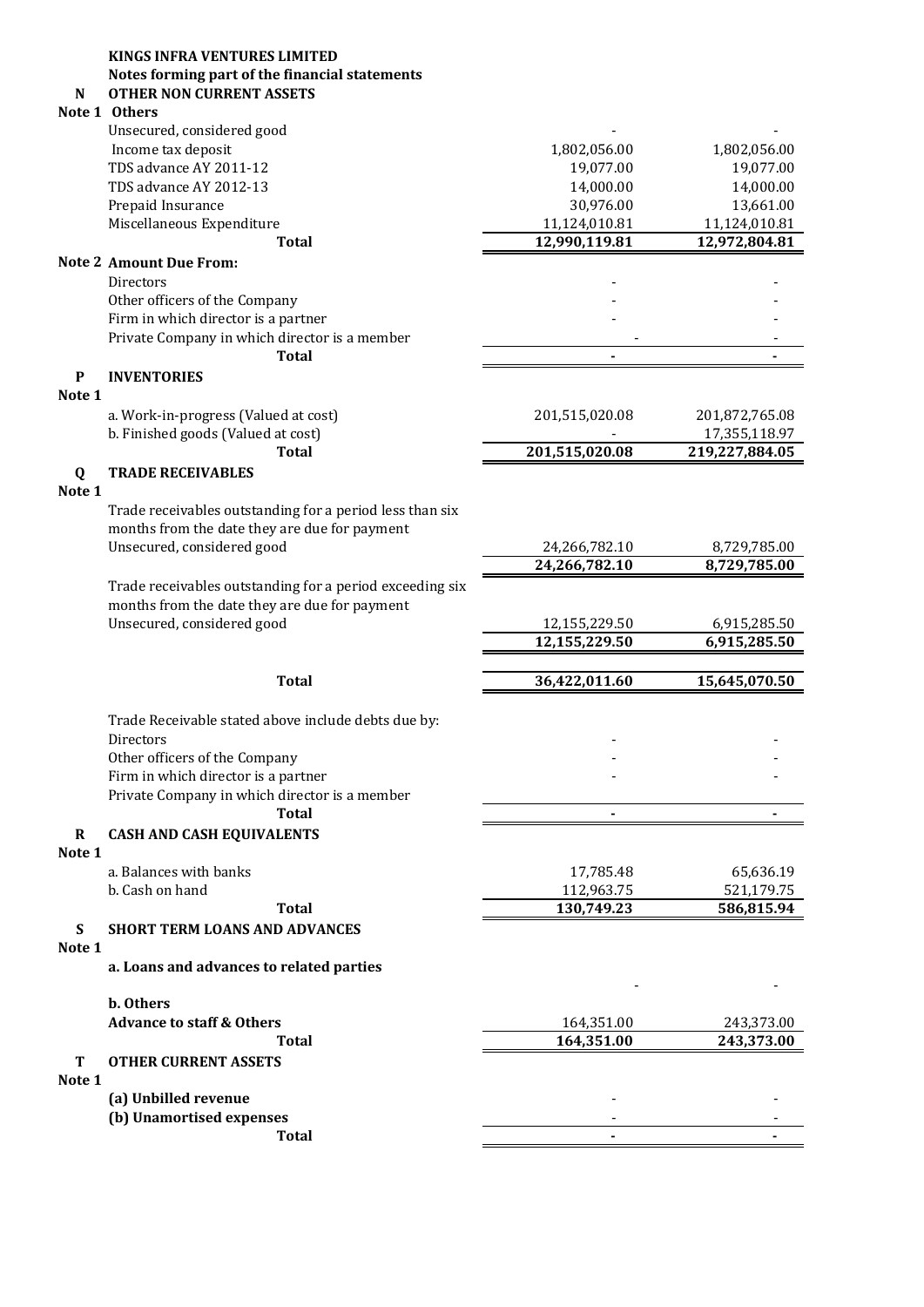#### **KINGS INFRA VENTURES LIMITED Notes forming part of the financial statements**

#### **A1 CONTINGENT LIABILITIES**

## **Note 1**

#### **Contingent liabilities and commitments (to the extent not provided for)**

#### **(i) Contingent Liabilities**

|    | (ii) Commitments         |       | $\overline{\phantom{0}}$ | - |
|----|--------------------------|-------|--------------------------|---|
|    |                          |       | $\overline{\phantom{0}}$ |   |
|    |                          | Total |                          |   |
| A2 | <b>OTHER DISCLOSURES</b> |       |                          |   |

#### **Note 1 Details of dividends proposed**

| <b>Particulars</b>                                                 | Total | Total |
|--------------------------------------------------------------------|-------|-------|
| Dividends proposed to be distributed to equity<br>shareholders     | Nil   | Nil   |
| Dividends proposed to be distributed to preference<br>shareholders | Nil   | Nil   |
| Arrears of fixed cumulative dividends on preference<br>shares      |       |       |

#### **Note 2**

In the opinion of the Board, all assets other than fixed assets and non current investments, have a realisable value in the ordinary course of business which is not different from the amount at which it is stated.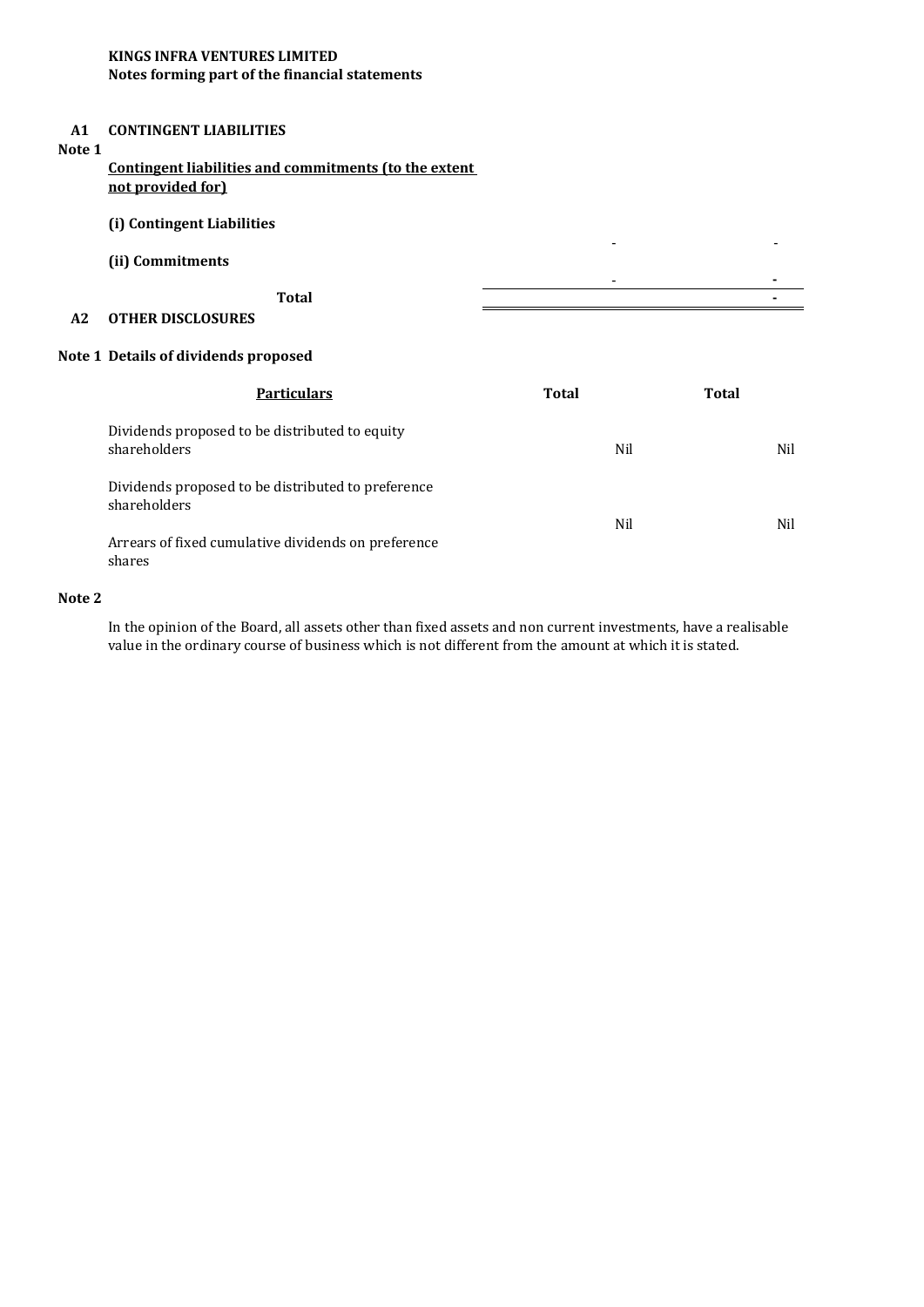#### **KINGS INFRA VENTURES LIMITED Notes forming part of the financial statements**

| К<br>Note 1 | <b>Particulars</b><br><b>NON CURRENT INVESTMENTS</b>       |  | As at 31 March,<br>2013 | As at 31<br><b>March, 2012</b> |
|-------------|------------------------------------------------------------|--|-------------------------|--------------------------------|
|             | <b>Trade Investments</b>                                   |  | ٠                       |                                |
|             | Total (A)                                                  |  |                         |                                |
|             | <b>Other Investments</b>                                   |  |                         |                                |
|             | (a) Investment in Equity instruments                       |  | 6.262.930.00            | 6,262,930.00                   |
|             | (b) Other non-current investments (Gold coins)             |  | 80.700.00               | 80.700.00                      |
|             | ('c) National Saving Certificate                           |  | 100.000.00              |                                |
|             | Total (B)                                                  |  | 6.443.630.00            | 6.343.630.00                   |
|             | Grand Total $(A + B)$                                      |  | 6,443,630.00            | 6,343,630.00                   |
|             | Less: Provision for dimunition in the value of Investments |  |                         |                                |
|             | Total                                                      |  | 6,443,630.00            | 6,343,630.00                   |
|             | Aggregate amount of quoted investments : N.A.              |  |                         |                                |
|             | Aggregate amount of unquoted investments Rs.6262930        |  |                         |                                |

**Details of Trade Investments : N .A. Details of Other Investments**

| Sr. No.           | Name of the Body<br>Corporate                                                                                                  | Subsidiary/<br>Associate / JV/<br><b>Controlled Entity /</b><br><b>Others</b> |                  | No. of Shares / Units | Quoted /<br><b>Unquoted</b> | <b>Partly Paid</b><br><b>Fully paid</b> | <b>Extent of Holding (%)</b>                                                    |                                                       | Amount $( )$     |                  | Whether<br>stated at<br>Cost<br>Yes / No | If<br>Answer<br>to<br>Column<br>$(9)$ is<br>'No' - |
|-------------------|--------------------------------------------------------------------------------------------------------------------------------|-------------------------------------------------------------------------------|------------------|-----------------------|-----------------------------|-----------------------------------------|---------------------------------------------------------------------------------|-------------------------------------------------------|------------------|------------------|------------------------------------------|----------------------------------------------------|
|                   |                                                                                                                                |                                                                               | 2013             | 2012                  |                             |                                         | 2013                                                                            | 2012                                                  | 2013             | 2012             |                                          |                                                    |
| (a)<br>(b)<br>(c) | Investement in<br><b>Equity Instruments</b><br>Other non-current<br>investments (Gold<br>coin-80gms)<br><b>National Saving</b> | Controlled entity                                                             | 775,586<br>80gms | 775,586<br>80gms      |                             |                                         | Kings Hotels Kings<br>&resorts-<br>49.529%<br>Kings<br>properties<br>& housing- | Hotels<br>&resorts-<br>49.529%<br>Kings<br>properties | 6262930<br>80700 | 6262930<br>80700 | Yes<br>Yes                               |                                                    |
|                   | Certificate<br>Total                                                                                                           |                                                                               |                  |                       |                             |                                         |                                                                                 |                                                       | 100000           |                  | Yes                                      |                                                    |
|                   |                                                                                                                                |                                                                               |                  |                       |                             |                                         |                                                                                 |                                                       | 6,443,630.00     | 6,343,630.00     |                                          |                                                    |

| $\bf{0}$<br>Note 1 | <b>Particulars</b><br><b>CURRENT INVESTMENTS</b> | As at 31 March, As at 31<br>2013 | <b>March</b> , 2012      |  |
|--------------------|--------------------------------------------------|----------------------------------|--------------------------|--|
|                    | (a) Investment in                                |                                  |                          |  |
|                    | Equity instruments                               | $\overline{\phantom{0}}$         | $\overline{\phantom{0}}$ |  |
|                    | <b>Total</b>                                     |                                  |                          |  |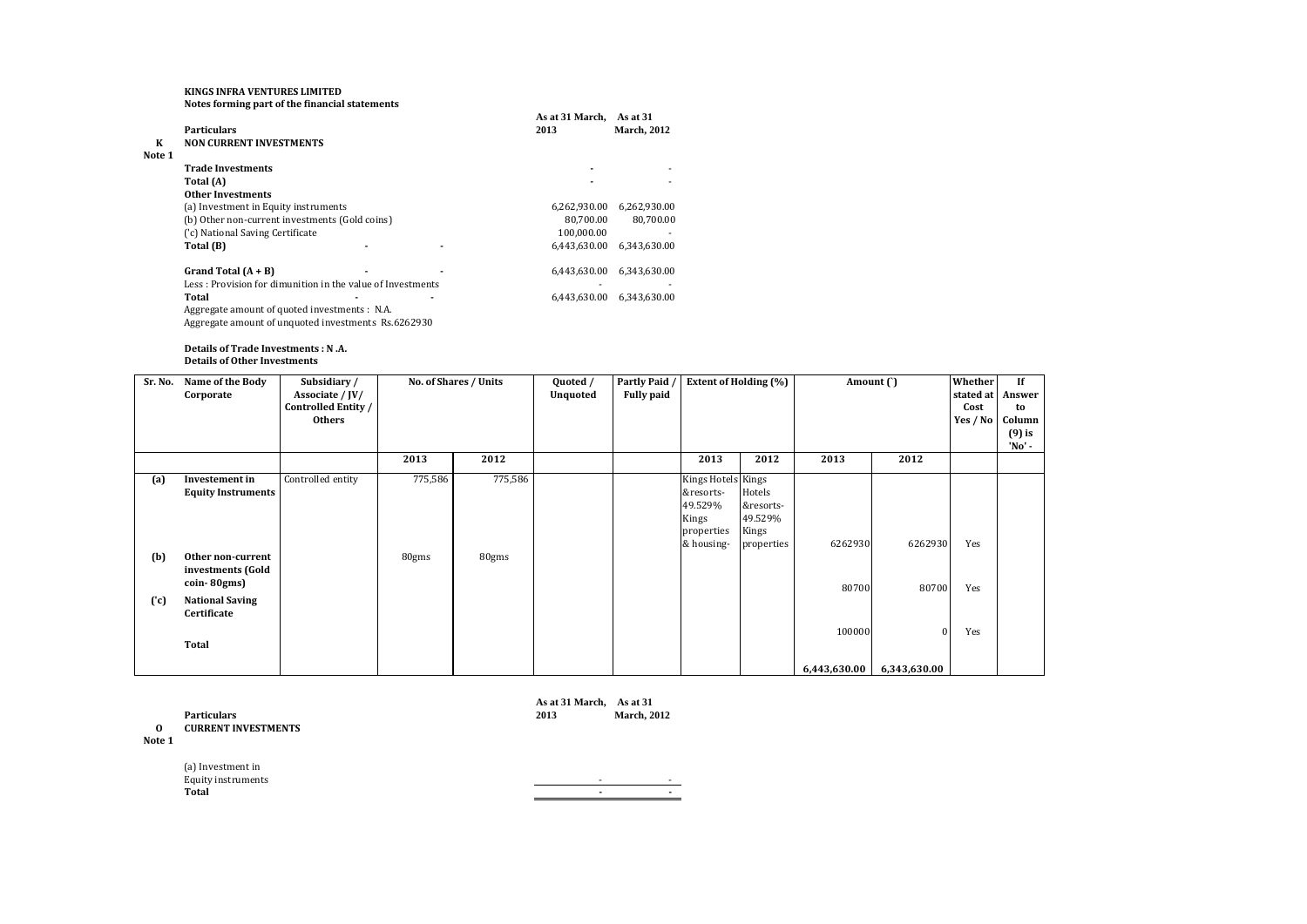#### **J FIXED ASSETS**

#### **Note 1**

| <b>Fixed Assets</b>             |                          |                           | <b>Gross Block</b>                           |                                        |                |                          |                                               |                                    | <b>Accumulated Depreciation</b> |                | <b>Net Block</b>         |                |
|---------------------------------|--------------------------|---------------------------|----------------------------------------------|----------------------------------------|----------------|--------------------------|-----------------------------------------------|------------------------------------|---------------------------------|----------------|--------------------------|----------------|
|                                 | As on 01.04.12           | Additions/<br>(Disposals) | Acquired<br>through<br>business<br>combinati | Revaluation<br>s/<br>(Impairment<br>s) | As on 31.03.13 | As on 01.04.12           | <b>Depreciation</b><br>charge for the<br>year | <b>Adjus</b><br>tment<br>due<br>to | On disposals                    | As on 31.03.13 | As on 01.04.12           | As on 31.03.13 |
|                                 |                          |                           | ons                                          |                                        |                |                          |                                               | reval<br>uatio<br>ns               |                                 |                |                          |                |
| <b>Tangible Assets</b>          |                          |                           |                                              |                                        |                |                          |                                               |                                    |                                 |                |                          |                |
| Land                            | 13,928,612.80            |                           |                                              |                                        | 13,928,612.80  |                          |                                               |                                    |                                 |                | 13,928,612.80            | 13,928,612.80  |
| Furniture and Fixtures          | 262,438.00               |                           |                                              |                                        | 262,438.00     | 147,208.44               | 20,856.55                                     |                                    |                                 | 168,064.99     | 115,229.56               | 94,373.01      |
| New Office Furnishing           | 323,830.05               | $\blacksquare$            |                                              |                                        | 323,830.05     | 194,202.78               | 23,462.54                                     |                                    |                                 | 217,665.32     | 129,627.27               | 106,164.73     |
| <b>Water Dispenser</b>          | 6,500.00                 | $\overline{\phantom{a}}$  |                                              |                                        | 6,500.00       | 3,391.36                 | 432.41                                        |                                    |                                 | 3,823.77       | 3,108.64                 | 2,676.23       |
| <b>UPS &amp; Battery</b>        | 18,020.00                | $\blacksquare$            |                                              |                                        | 18,020.00      | 14,562.37                | 480.96                                        |                                    | ٠                               | 15,043.33      | 3,457.63                 | 2,976.67       |
| Computer                        | 322,005.00               | $\overline{\phantom{a}}$  |                                              |                                        | 322,005.00     | 267,777.34               | 21,691.06                                     |                                    | $\overline{a}$                  | 289,468.40     | 54,227.66                | 32,536.60      |
| Motor car - Ritz                | 525,589.00               | $\blacksquare$            | $\overline{\phantom{a}}$                     |                                        | 525,589.00     | 237,534.55               | 74,577.30                                     |                                    | $\sim$                          | 312,111.85     | 288,054.45               | 213,477.15     |
| Bicycle                         | 3,200.00                 | $\blacksquare$            |                                              |                                        | 3,200.00       | 922.06                   | 316.86                                        |                                    | $\sim$                          | 1,238.92       | 2,277.94                 | 1,961.08       |
| Generator                       | 63,760.00                | $\blacksquare$            |                                              |                                        | 63,760.00      | 29,643.82                | 4,745.56                                      |                                    |                                 | 34,389.38      | 34,116.18                | 29,370.62      |
| Air Conditioner                 | 227,880.00               |                           |                                              |                                        | 227,880.00     | 113,669.59               | 15,886.67                                     |                                    |                                 | 129,556.26     | 114,210.41               | 98,323.74      |
| Xerox machine                   | 55,125.00                |                           |                                              |                                        | 55,125.00      | 26,668.32                | 3,958.32                                      |                                    |                                 | 30,626.64      | 28,456.68                | 24,498.36      |
| Mobile Phone                    | 61,560.00                | $\blacksquare$            | $\blacksquare$                               |                                        | 61,560.00      | 10,275.33                | 7,133.70                                      |                                    |                                 | 17,409.02      | 51,284.68                | 44,150.98      |
| Total                           | 15,798,519.85            | $\sim$                    |                                              | $\overline{\phantom{a}}$               | 15,798,519.85  | 1,045,855.96             | 173,541.93                                    |                                    |                                 | 1,219,397.88   | 14,752,663.90            | 14,579,121.98  |
| <b>Intangible Assets</b>        |                          |                           |                                              |                                        |                |                          |                                               |                                    |                                 |                |                          |                |
| Computer software               | 235,000.00               |                           |                                              |                                        | 235,000.00     | 215,134.80               | 4.966.30                                      |                                    |                                 | 220,101.10     | 19,865.20                | 14,898.90      |
| Total                           | 235,000.00               |                           |                                              |                                        | 235,000.00     | 215,134.80               | 4,966.30                                      | $\overline{\phantom{a}}$           |                                 | 220,101.10     | 19,865.20                | 14,898.90      |
|                                 |                          |                           |                                              |                                        |                |                          |                                               |                                    |                                 |                |                          |                |
| <b>Capital Work In Progress</b> |                          | $\blacksquare$            | $\sim$                                       |                                        |                |                          |                                               | $\overline{\phantom{a}}$           |                                 |                |                          |                |
| Total                           |                          | $\overline{a}$            | $\sim$                                       |                                        |                |                          |                                               |                                    | $\sim$                          |                |                          |                |
| Intangible assets under         |                          |                           |                                              |                                        |                |                          |                                               |                                    |                                 |                | $\blacksquare$           |                |
| Development                     | $\overline{\phantom{a}}$ | $\overline{\phantom{a}}$  | $\sim$                                       | $\overline{\phantom{a}}$               |                | $\overline{\phantom{a}}$ |                                               | $\overline{\phantom{a}}$           | $\sim$                          |                |                          |                |
| <b>Total</b>                    |                          | $\blacksquare$            | $\sim$                                       |                                        |                |                          |                                               | $\sim$                             | $\sim$                          |                | $\overline{\phantom{a}}$ |                |
| <b>Grand</b> total              | 16,033,519.85            | $\sim$                    |                                              |                                        | 16,033,519.85  | 1,260,990.76             | 178,508.22                                    |                                    | $\sim$                          | 1,439,498.97   | 14,772,529.10            | 14,594,020.88  |

#### **Note 2**

(i) Details of amounts written off on reduction of capital or revaluation of assets or sums added to assets on revaluation during the preceding 5 years: NIL

(ii) Details of assets acquired under hire purchase agreements: NIL

(iii) Details of assets jointly owned by the Company: NIL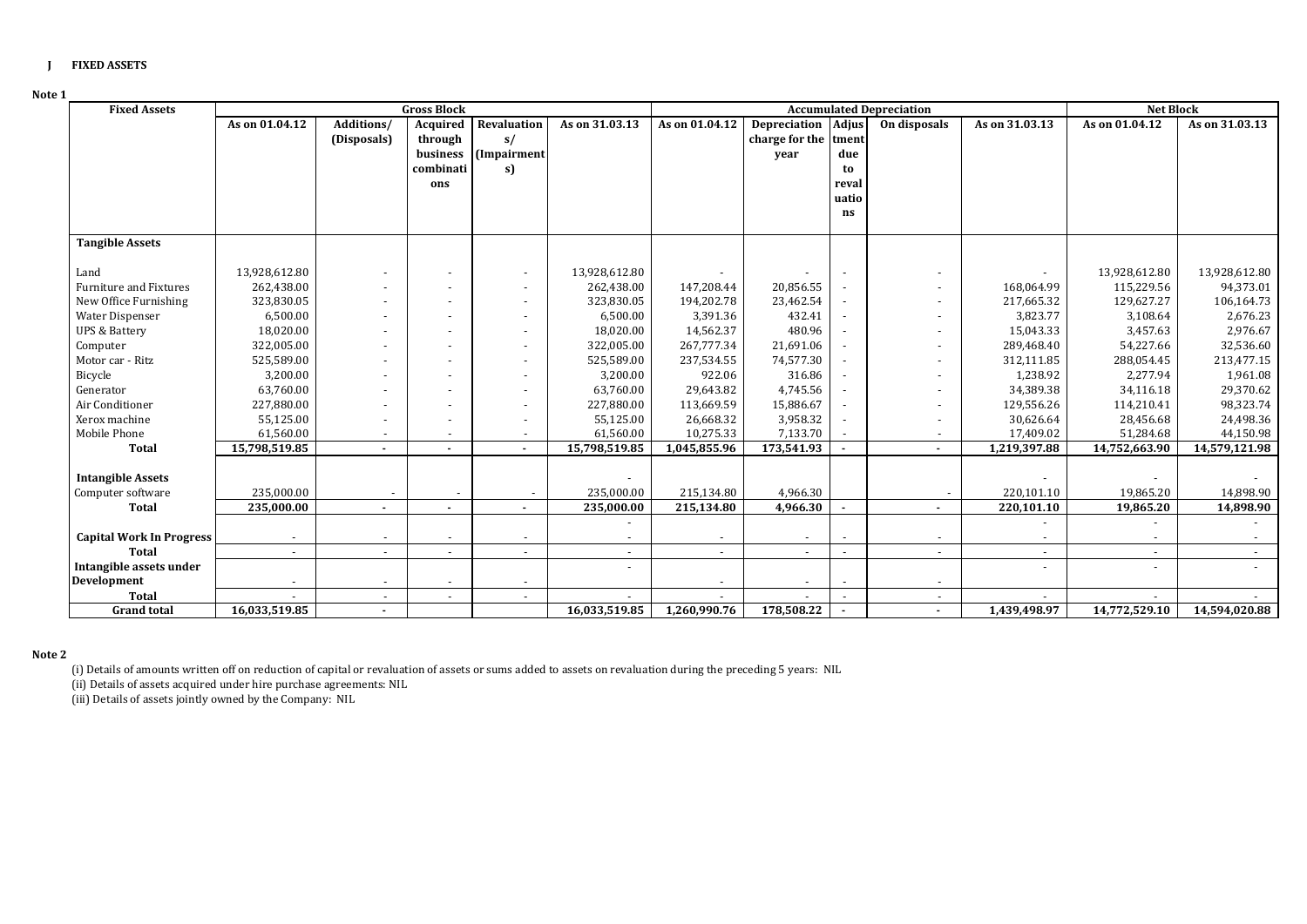|   | Notes forming part of the financial statements          |                           |                           |
|---|---------------------------------------------------------|---------------------------|---------------------------|
| U | <b>Particulars</b><br><b>REVENUE FROM OPERATIONS</b>    | As at 31 March, 2013      | As at 31 March, 2012      |
|   | Sale of products                                        | 32,451,110.00             | 23,473,079.00             |
|   | Total                                                   | 32,451,110.00             | 23,473,079.00             |
| V | <b>OTHER INCOME</b>                                     |                           |                           |
|   | Other Income                                            | 13,441.00                 | 940,000.00                |
|   | Interest Income<br><b>Total</b>                         | 13,441.00                 | 940,000.00                |
|   |                                                         |                           |                           |
| W | <b>EMPLOYEE BENEFIT EXPENSES</b>                        |                           |                           |
|   | Salary                                                  | 4,210,842.00              | 4,961,743.00              |
|   | <b>Staff Welfare Expense</b><br><b>Training Expense</b> | 7,900.00<br>3,000.00      | 11,326.00<br>55,814.00    |
|   |                                                         |                           |                           |
|   | <b>Meical Expense</b>                                   |                           | 13,710.00                 |
|   | Wages<br>Total                                          | 48,300.00<br>4,270,042.00 | 42,933.00<br>5,085,526.00 |
|   |                                                         |                           |                           |
| X | <b>FINANCE COST</b>                                     |                           |                           |
|   | Bank Charges & Interest expense                         | 129,858.66                | 133,405.38                |
|   | Total                                                   | 129,858.66                | 133,405.38                |
| Y | <b>OTHER EXPENSES</b>                                   |                           |                           |
|   | Power and fuel                                          | 90,391.00                 | 188,560.00                |
|   | Water                                                   | 19,939.00                 | 23,734.00                 |
|   | Rent                                                    | 482,114.00                | 792,673.00                |
|   | Repairs and Maintenance                                 | 189,012.00                | 314,219.00                |
|   | Insurance                                               | 8,801.00                  | 8,841.00                  |
|   | Rates and Taxes                                         | 24,598.00                 | 7,456.00                  |
|   | Communication Expenses                                  | 302,388.00                | 289,255.00                |
|   | <b>Travelling and Conveyance</b>                        | 1,701,939.00              | 2,002,031.00              |
|   | Printing and Stationery                                 | 94,636.00                 | 175,672.00                |
|   | <b>Advertisement Expenses</b>                           | 119,712.00                | 187,308.50                |
|   | <b>Business Promotion</b>                               | 9,620.00                  | 50,000.00                 |
|   | Donations and Contributions                             | 9,550.00                  | 2,750.00                  |
|   | Legal and Professional                                  | 454,456.50                | 601,582.50                |
|   | <b>Payments to Auditors</b>                             | 67,416.00                 | 67,416.00                 |
|   | Miscellaneous Expenses                                  | 95,490.00                 | 109,856.00                |
|   | Listing & Other fees                                    | 32,136.00                 | 1,171,378.00              |
|   | Office Expenses                                         | 316,833.00                | 267,370.00                |
|   | Website Expenses                                        | 575.00                    | 71,836.00                 |
|   |                                                         | 4,019,606.50              | 6,331,938.00              |
| z | <b>EXCEPTIONAL ITEMS</b>                                |                           |                           |
|   | Other Non-Operating Income                              |                           | 1,829,187.62              |
|   | Loss on sale of Fixed Assets                            |                           | (86,757.00)               |
|   |                                                         | $\blacksquare$            | 1,742,430.62              |

**KINGS INFRA VENTURES LIMITED**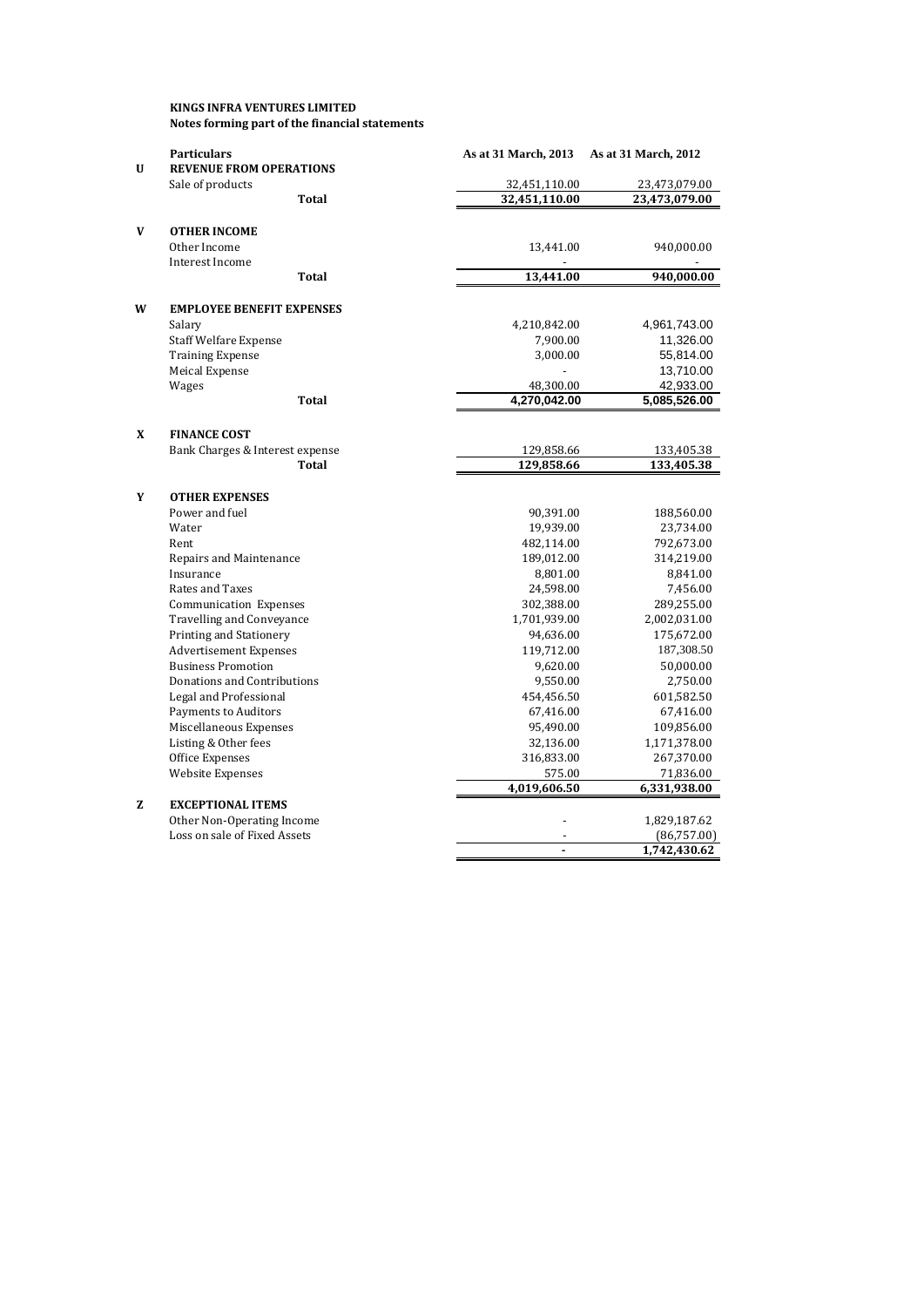#### **KINGS INFRA VENTURES LIMITED**

#### **Annexure to Longterm Borrowings under non current Liabilities (Reference C)**

#### **(a)Long term borrowing- Term Loans**

| Particulars          |         | Amount     |
|----------------------|---------|------------|
|                      | 2012-13 | 2011-12    |
| <b>HDFC Car Loan</b> | ٠       | 114,439.44 |

#### **(b)Short term borrowing- Term Loans**

| Particulars          |            | Amount     |
|----------------------|------------|------------|
|                      | 2012-13    | 2011-12    |
| <b>HDFC Car Loan</b> | 125,300.62 | 103,593.23 |

## **(c.) Long Term Liabilities**

| Particulars                 | 2012-13        | 2011-12        |
|-----------------------------|----------------|----------------|
| Alpha Consolidated Projects | 152,501,392.00 | 152,501,392.00 |
| Mr.Shaji Baby John          | 10,188,782.00  | 8,483,815.00   |
| Jacob Mathew                | 2,000,000.00   |                |
| Ravindrakumar.N             | 2,590,000.00   |                |
| Udayravi                    | 2,000,000.00   | ۰              |
| <b>Total</b>                | 169,280,174.00 | 160,985,207.00 |

#### **(d) Other Long Term Liabilities**

| Particulars            | 2012-13        | ኅ ሰ1<br>$1^{\wedge}$ |
|------------------------|----------------|----------------------|
| DD<br>Resorts Pyt Ltd. | 152,000,000.00 | 152,000,000.00       |

#### **(e) Annexure to Trade Payables**

| Particulars                                         | 2012-13                  | 2011-12    |
|-----------------------------------------------------|--------------------------|------------|
| <b>JKM</b> Associates                               |                          | 36,001.00  |
| Kallepuram Metals                                   | ۰                        | 69,180.65  |
| Kuriakkose Manikkuttivil                            | $\overline{\phantom{a}}$ | 250,000.00 |
| Mathew & Saira                                      | ۰                        | 114,995.00 |
| <b>Sterling Tours and Travels</b>                   | $\overline{\phantom{0}}$ | 11,607.00  |
| Swift Remedies Pharmaceuticals and General Distribu | $\overline{\phantom{a}}$ | 12,280.00  |
| Total                                               |                          | 494,063.65 |

#### **(f) Annexure to other Current Liabilities**

| un industria voi vana van vin Limonno<br><b>Advances</b> |               |               |
|----------------------------------------------------------|---------------|---------------|
|                                                          |               |               |
| Kings Informatica Solution (P) Ltd                       | 6,978,142.50  | 6,998,142.50  |
| Kings Properties & Housing Ltd                           | 3,592,548.06  | 3,592,548.06  |
| Mr Kaushik                                               | 1,500,000.00  | 1,500,000.00  |
| Annamma Baby John                                        | 1,093,330.15  | 1,093,330.15  |
| Sri Srinivas Wheat Industries Pvt Ltd                    | 150,000.00    |               |
| Venus Fisheries Pvt. Ltd.                                | 3,114,454.57  | 3,114,454.57  |
| <b>Total</b>                                             | 16,428,475.28 | 16,298,475.28 |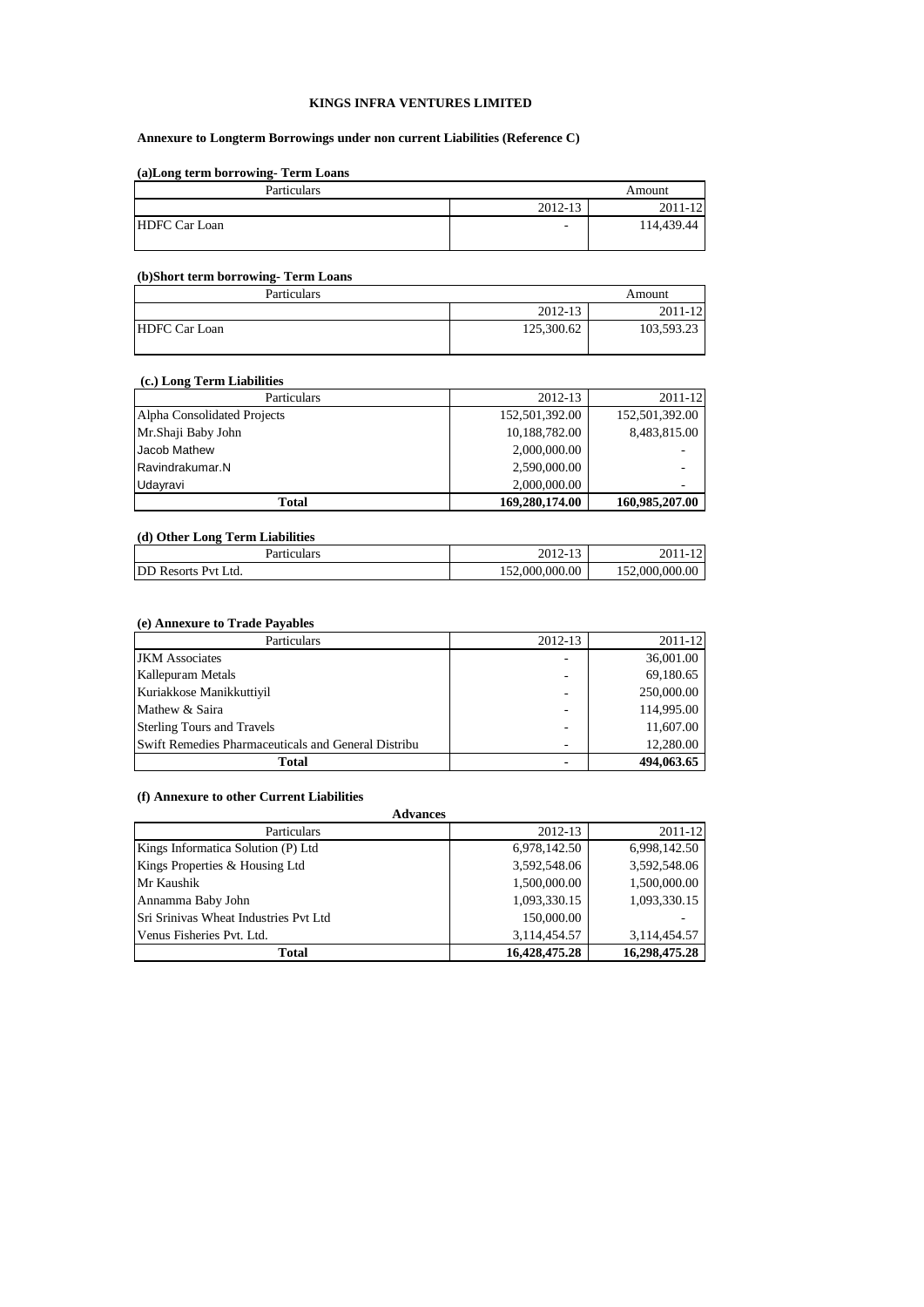#### **(g) Other current Liabilities-Atria Clients**

| Particulars               | 2012-13    | 2011-12      |
|---------------------------|------------|--------------|
| <b>Fidelity Finance</b>   |            | 2,947,327.90 |
| Jacob Joseph/Beena Joseph | 99,710.00  | 99,710.00    |
| Madhusoodhanan Nair K.N   |            | 660,000.00   |
| N.P.Unni                  | 49,442.00  | 49,442.00    |
| SS.Rajan                  | 100,000.00 | 100,000.00   |
| Gilson                    | 50,000.00  | 50,000.00    |
| John Samuel               | 50,000.00  | 50,000.00    |
| Vijayalakshmi             |            | 647,700.00   |
| <b>Total</b>              | 349,152.00 | 4,604,179.90 |

| Particulars                            | 2012-13      | 2011-12      |
|----------------------------------------|--------------|--------------|
| Anaswara Offset Pvt Ltd                |              | 23,900.00    |
| Cornet Grafics & Communications        | 89,282.00    | 37,146.00    |
| Greenhub Tours & Travels               |              | 4,364.00     |
| Infotec Associates                     | 10,395.00    | 7,285.00     |
| <b>Internet Charges Payable</b>        | 4,409.00     | 1,532.00     |
| K. P. Thomas & Co.                     | 12,000.00    | (5,725.00)   |
| K.G.Mohan & Co.                        |              | 38,200.00    |
| Radhakrishnan                          | 65,893.00    | 1,531.00     |
| C.K.Gopalan Nair                       | 6,130.00     |              |
| <b>Salary Payable</b>                  | 616,685.00   | 881,785.00   |
| SAMKO Techno Solutions (P) Ltd         |              | 1,979.00     |
| Sankar & Moorthy                       | 174,243.00   | 276,327.00   |
| Security Charges Payable               | 15,000.00    | 10,000.00    |
| S.K.D.C Consultants Limited            | 48,054.00    | 19,135.00    |
| Telephone Charges Payable              | 9,143.00     | 4,246.00     |
| Thomas Santhi & Co.                    | 12,640.00    | 23,439.00    |
| <b>TDS</b> Payable                     | 56,808.00    | 163,813.50   |
| <b>Rent Payable</b>                    | 150,563.00   | 75,748.00    |
| Naresh balasubramanian                 |              | 10,000.00    |
| Jomy Simon                             | (10,000.00)  |              |
| <b>Forest Creative Communications</b>  | 34,037.00    | 34,037.00    |
| Kings Travel World India Pvt Ltd       | 1,520,022.50 | 981,159.50   |
| Vinayaga Corporate Management Services |              | 20,000.00    |
| <b>Sterling Tours and Travels</b>      | 43,885.00    |              |
| Parasyavedi                            | 16,131.00    |              |
| <b>Wolf Communication Partners</b>     | 33,002.00    | 37,470.00    |
| <b>Expenses Payables</b>               | 18,800.00    |              |
| <b>Water Charges Payable</b>           | 765.00       |              |
| Yathra Travels                         | 950.00       | 1,860.00     |
| <b>Total</b>                           | 2,928,837.50 | 2,649,232.00 |

## **(h) Other Payable- Creditors for Expenses**

**(i) Advances for Property Purchase Under longterm Loans & Advances**

| Particulars           | 2012-13       | 2011-12       |
|-----------------------|---------------|---------------|
| Mr. Ashraf. V.A       | 1,000,000.00  | 1,000,000.00  |
| Peoject Advance       | 5,600,000.00  | 200,000.00    |
| Ujith Property        | 32,556,347.00 | 32,556,347.00 |
| <b>Wagamon Estate</b> | 4.306.000.00  | 4,306,000.00  |
| Total                 | 43,462,347.00 | 38,062,347.00 |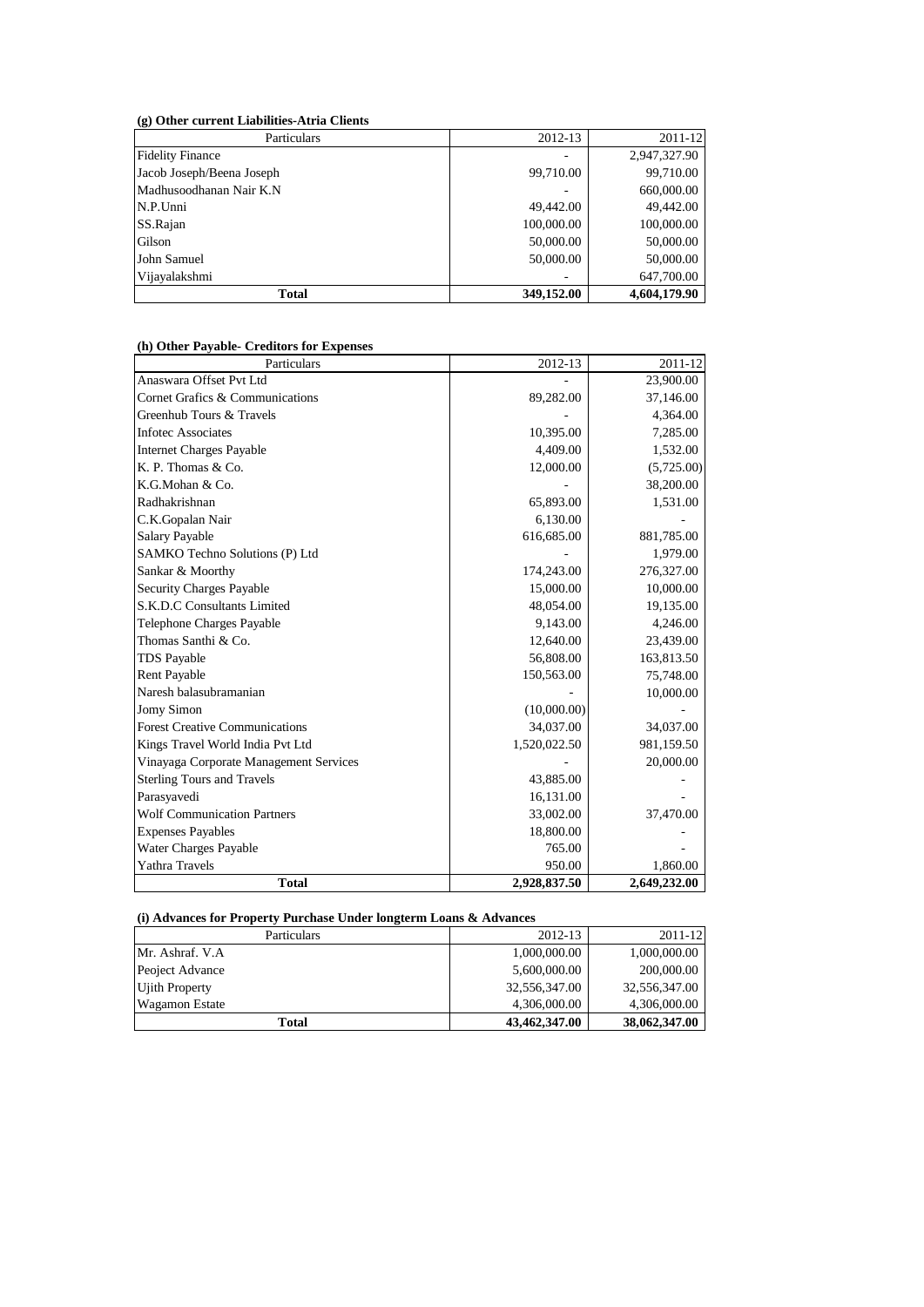**(j) Security Deposit under longterm Loans & Advances**

| Particulars         | 2012-13    | 2011-12    |
|---------------------|------------|------------|
| <b>Rent Deposit</b> | 4,000.00   | 4,000.00   |
| Guest House Deposit | 290,000.00 | 290,000.00 |
| Total               | 294,000.00 | 294,000.00 |

## **(k) Loans & Advances to related parties under longterm Loans & Advances**

| Particulars                                        | 2012-13       | $2011 - 12$   |
|----------------------------------------------------|---------------|---------------|
| Kings Properties and Housing Ltd                   | 2,680,302.00  | 2,680,302.00  |
| Cochin Techno Park Ltd.                            | 34,666.00     | 34,666.00     |
| Edenwoods Projects & Properties (P) Ltd            | 317,754.00    | 317,754.00    |
| Goodtimes India Holidays & Travels (P) Ltd         | 1,214,189.00  | 1,214,189.00  |
| Hi-Line Developers & Projects (P) Ltd              | 20,642,301.36 | 17,721,343.01 |
| Karma Holistic Medicare (P) Ltd                    | 3,065,109.00  | 3,065,109.00  |
| Kings Fisheries Ltd                                | 4,860,701.00  | 4,860,701.00  |
| Kings Hotels & Resorts Ltd                         | 5,132,059.00  | 5,132,059.00  |
| Kings International Ltd                            | 10,877,853.45 | 11,959,416.45 |
| Kings Securities Ltd                               | 3,946,433.38  | 4,046,433.38  |
| Alpha Holdings & Infrastructures Pvt Ltd           | 254,975.00    |               |
| Priceless Consultancy Management Guide India P Ltd | 322,287.00    | 322,287.00    |
| <b>Total</b>                                       | 53,348,630.19 | 51.354.259.84 |

#### **(l) Investment in Equity Instruments under Non Current Investment**

| <b>Particulars</b>                         | 2012-13      | $2011 - 12$  |
|--------------------------------------------|--------------|--------------|
| Shares in Kings International Ltd.         | 4,900,000.00 | 4,900,000.00 |
| Shares in Kings Properties and Housing Ltd | 620,000,00   | 620,000.00   |
| Shares Kings Hotels & Resorts Ltd.         | 742,930.00   | 742,930.00   |
| Total                                      | 6,262,930.00 | 6,262,930.00 |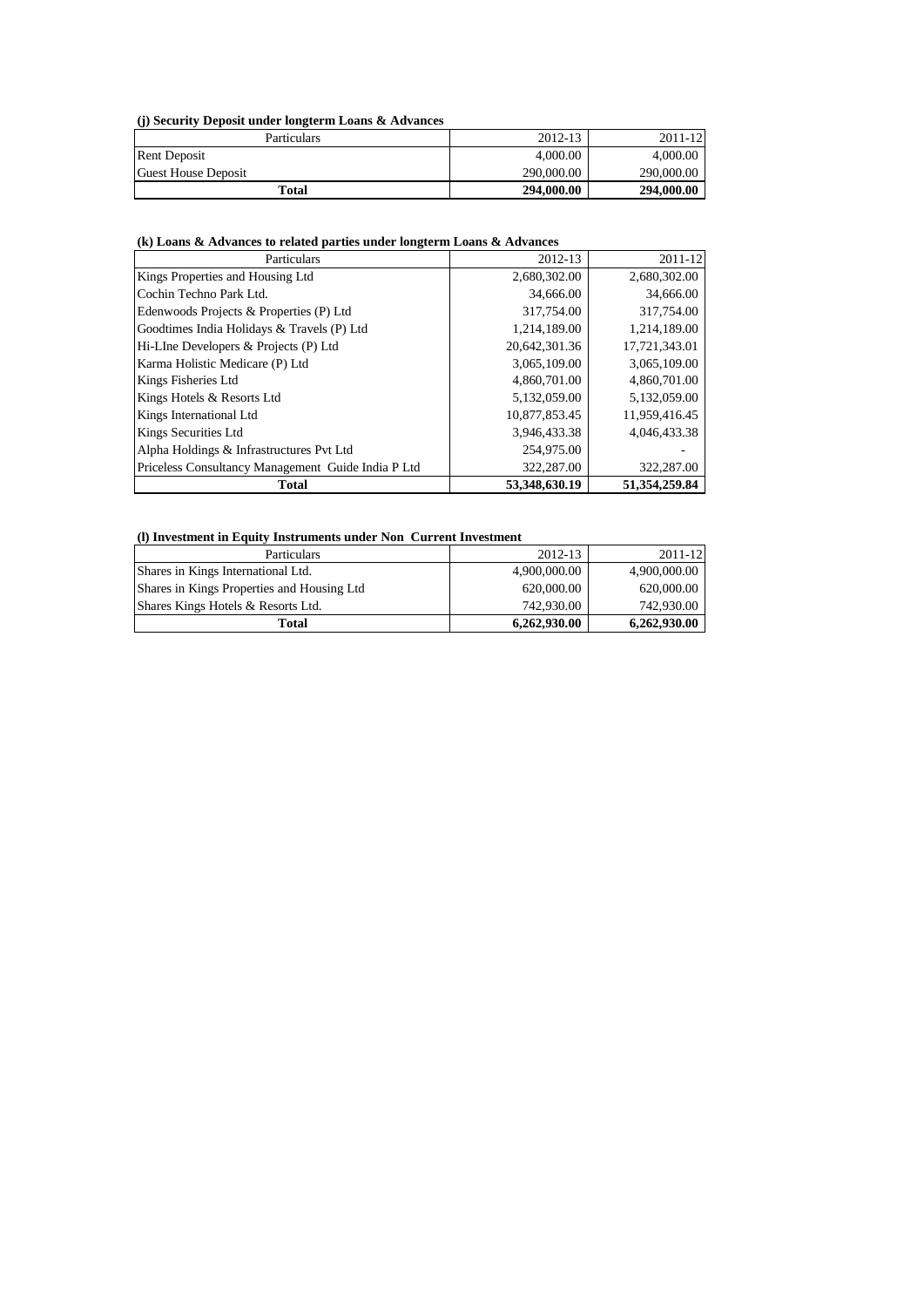#### **Inventories**

| (m) Work in Progress                      |                |                |
|-------------------------------------------|----------------|----------------|
| <b>Particulars</b>                        | 2012-13        | 2011-12        |
| Land                                      | 177,049,184.00 | 177,049,184.00 |
| Free Trade & Warehousing Zone Development | 21,485,986.50  | 21,485,986.50  |
| Overhead Expenses for Project Development | 2.979.849.58   | 3.337.594.58   |
| Total                                     | 201,515,020.08 | 201,872,765.08 |

#### **(n) Finished goods**

| .     | $\sim$<br>$\Delta$ <sup><math>\Gamma</math></sup><br>$\sim$ $\sim$<br>$\triangle$ U.L.<br>14 I.J | $\sim$ $\sim$<br>$\overline{\phantom{a}}$<br>$\omega$<br>$\overline{1}$ |
|-------|--------------------------------------------------------------------------------------------------|-------------------------------------------------------------------------|
| Flats | $\sim$                                                                                           | 17 255 118 07<br>. .                                                    |

#### **(o) Trade Receivables**

| Particulars               | 2012-13                     | 2011-12       |  |
|---------------------------|-----------------------------|---------------|--|
| Less than 6 months        |                             |               |  |
| Cherian Arattukulam       |                             | 969,141.00    |  |
| <b>Fidelity Finance</b>   | 24, 266, 782. 10            |               |  |
| Dev Kishan Varyani        |                             | 379,644.00    |  |
| Alok Chandra              |                             | 2,171,000.00  |  |
| Mr. George J. E           |                             | 5,210,000.00  |  |
| <b>Total</b>              | 24,266,782.10               | 8,729,785.00  |  |
| More than 6 months        |                             |               |  |
| Abhilash Nair             | 387,852.00                  | 387,852.00    |  |
| Baby John S               | 644,872.00                  | 644,872.00    |  |
| Chandra Bhat              | 569,500.00                  | 569,500.00    |  |
| K.C.Babu                  | 7,000.00                    | 7,000.00      |  |
| Alok Chandra              | 2,171,000.00                |               |  |
| Dev Kishan Varyani        | 379,644.00                  |               |  |
| Mr. George J. E           | 10,000.00                   |               |  |
| Dr.L.George (Flat No.5 B) | (35,000.00)<br>(135,000.00) |               |  |
| P.S. & Company            | 832,790.00                  | 832,790.00    |  |
| Madhusoodhanan Nair       | 1,990,000.00                |               |  |
| Rama Rao/Saroja Rama Rao  | 213,910.00                  | 213,910.00    |  |
| Rasheeja/Ram              | 591,100.00                  | 591,100.00    |  |
| Raza Khan                 | 69,596.00                   | 69,596.00     |  |
| Shahul Hameed             | 898,802.50                  | 898,802.50    |  |
| Sunil                     | 2,447,340.00                | 2,447,340.00  |  |
| T.M.Rajeevan              | 31,817.00                   | 31,817.00     |  |
| Vijayalakshmi             | 589,300.00                  |               |  |
| Usha                      | 355,706.00                  | 355,706.00    |  |
| <b>Total B</b>            | 12, 155, 229.50             | 6,915,285.50  |  |
| <b>Grand Total A+B</b>    | 36,422,011.60               | 15,645,070.50 |  |

#### **(p) Balance with Banks**

| Particulars                           | 2012-13   | $2011 - 12$ |
|---------------------------------------|-----------|-------------|
| Syndicate Bank A/c No: 43031010002951 | 4,069.69  | 4,069.69    |
| Union Bank of India - 395501010050309 | 5.442.00  | 4,658.00    |
| Union Bank of India - 396701010035457 | 2.610.00  | 50,964.50   |
| SBI - Yelanka new Town-31509252485    | 5.663.79  | 5.944.00    |
| Total                                 | 17,785.48 | 65,636.19   |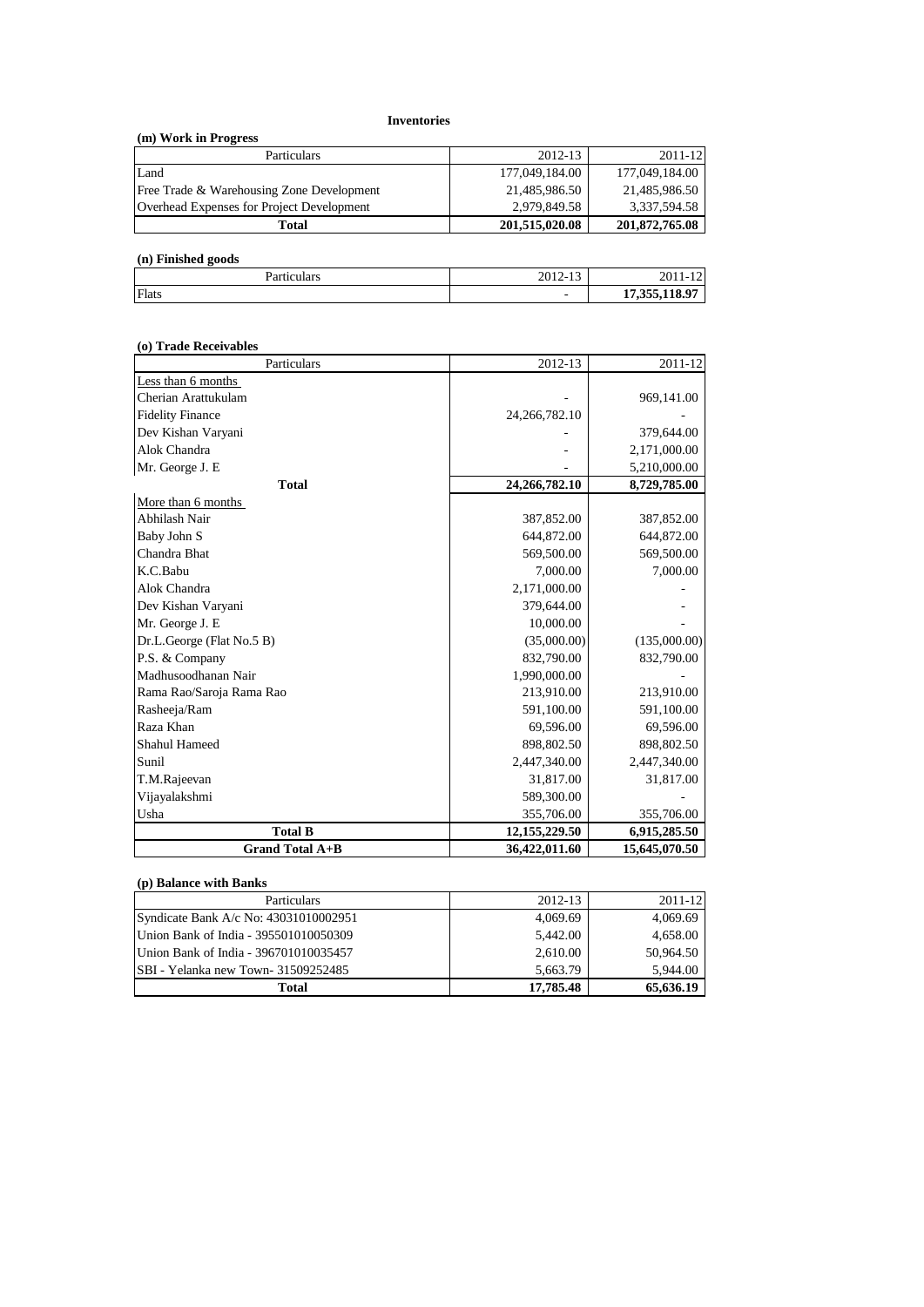### **KINGS INFRA VENTURES LIMITED**

#### 1.**CORPORATE INFORMATION:**

The Company was incorporated on 23rd November 1987 under the name Victory Aqua Farm Limited. During the year 2007 the company changed its name to Kings Infra Ventures Limited. The main objects of the company are to promote, develop, finance, establish, to enter into joint ventures, to establish special purpose vehicles, build, construct, equip, operate, maintain infrastructure projects and facilities.

#### **2.SIGNIFICANT ACCOUNTING POLICIES:**

#### **2.1 Basis of accounting and preparation of financial statements**

The financial statements of the Company have been prepared in accordance with the Generally Accepted Accounting Principles in India to comply with the Accounting Standards notified under the Companies (Accounting Standards) Rules, 2006 (as amended) and the relevant provisions of the Companies Act, 1956. The financial statements have been prepared on accrual basis under the historical cost convention. The accounting policies adopted in the preparation of the financial statements are consistent with those followed in the previous year.

#### **2.2) Use of estimates**

The preparation of the financial statements in conformity with Indian GAAP requires the Management to make estimates and assumptions considered in the reported amounts of assets and liabilities (including contingent liabilities) and the reported income and expenses during the year. The Management believes that the estimates used in preparation of the financial statements are prudent and reasonable. Future results could differ due to these estimates and the differences between the actual results and the estimates are recognised in the periods in which the results are known / materialise.

#### **2.3) Inventories**

Inventories are valued at the lower of cost and the net realisable value after providing for obsolescence and other losses, where considered necessary. Cost includes all charges in bringing the goods to the point of sale, including octroi and other levies, transit insurance and receiving charges. Work-in-progress and finished goods include appropriate proportion of overheads.

#### **2.4) Cash flow statement**

Cash flows are reported using the indirect method, whereby profit / (loss) before extraordinary items and tax is adjusted for the effects of transactions of non-cash nature and any deferrals or accruals of past or future cash receipts or payments. The cash flows from operating, investing and financing activities of the Company are segregated based on the available information.

#### **2.5) Depreciation and amortisation**

Depreciation has been provided on the straight-line method as per the rates prescribed in Schedule XIV to the Companies Act, 1956 .

#### **2.6) Revenue Recognition**

The company follows mercantile system of accounting and recognises income and expenditure on accrual basis.

#### **2.7) Fixed Assets**

Fixed Asses are stated at cost less accumulated depreciation and impairment if any. Cost includes all identifiable expenditure incurred to bringing the assets to its present condition.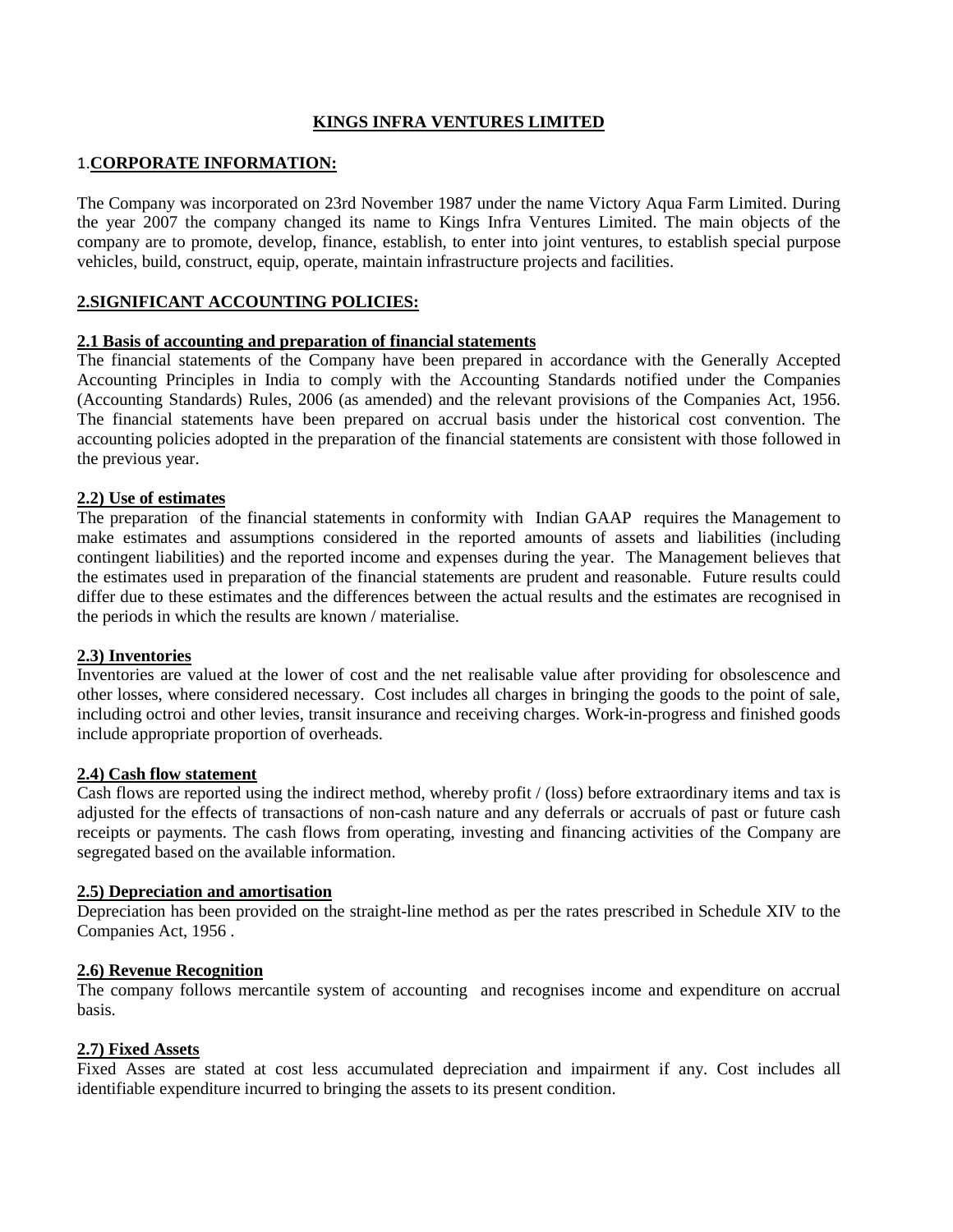#### **2.8) Investments**

All the investments are classified as either current or long term based on managements intention at the time of purchase. Current investments are carried at the lower of cost or fair value. Long Term Investments are carried at cost less provisions made to recognise any decline other than temporary, in the carrying value of each investment.

#### **2.9) Earnings per share**

Basic earnings per share is computed by dividing the profit / (loss) after tax by the weighted average number of equity shares outstanding during the year. Diluted earnings per share is computed by dividing the profit / (loss) after tax as adjusted for dividend, interest and other charges to expense or income relating to the dilutive potential equity shares, by the weighted average number of equity shares considered for deriving basic earnings per share and the weighted average number of equity shares which could have been issued on the conversion of all dilutive potential equity shares.

#### **2.10) Taxes on Income**

Current tax is the amount of tax payable on the taxable income for the year as determined in accordance with the provisions of the Income Tax Act, 1961. Minimum Alternate Tax (MAT) paid in accordance with the tax laws, which gives future economic benefits in the form of adjustment to future income tax liability, is considered as an asset if there is convincing evidence that the Company will pay normal income tax. Deferred tax is recognised on timing differences, being the differences between the taxable income and the accounting income that originate in one period and are capable of reversal in one or more subsequent periods. Deferred tax is measured using the tax rates and the tax laws enacted or substantially enacted as at the reporting date. Deferred tax liabilities are recognised for all timing differences. Deferred tax assets in respect of unabsorbed depreciation and carry forward of losses are recognised only if there is virtual certainty that there will be sufficient future taxable income available to realise such assets. Deferred tax assets are recognised for timing differences of other items only to the extent that reasonable certainty exists that sufficient future taxable income will be available against which these can be realised. Deferred tax assets and liabilities are offset if such items relate to taxes on income levied by the same governing tax laws and the Company has a legally enforceable right for such set off. Deferred tax assets are reviewed at each Balance Sheet date for their realisability.

### **Notes forming part of the financial statements**

A. As per the explanations available with the company, contingent liabilities did not exist at the time of finalisation of accounts.

B. The company has not received information from creditors regarding their status under the Micro, Small and Medium Enterprises Act 2006 and hence disclosure relating to amounts unpaid as at the year end together with interest paid/payable under this Act have not been given.

C. Estimated amount of contracts to be executed on capital account and not provided for in the accounts - Nil

D. C.I.F. Value of Imports : Nil

- E. Expenses incurred in Foreign currency : Nil
- F. Earnings in Foreign Exchange from Export Sales: Nil
- G. The value of inventory of the Company ( Work-in –Progress )as on 31-03-2013 is Rs.20,15,15,020/-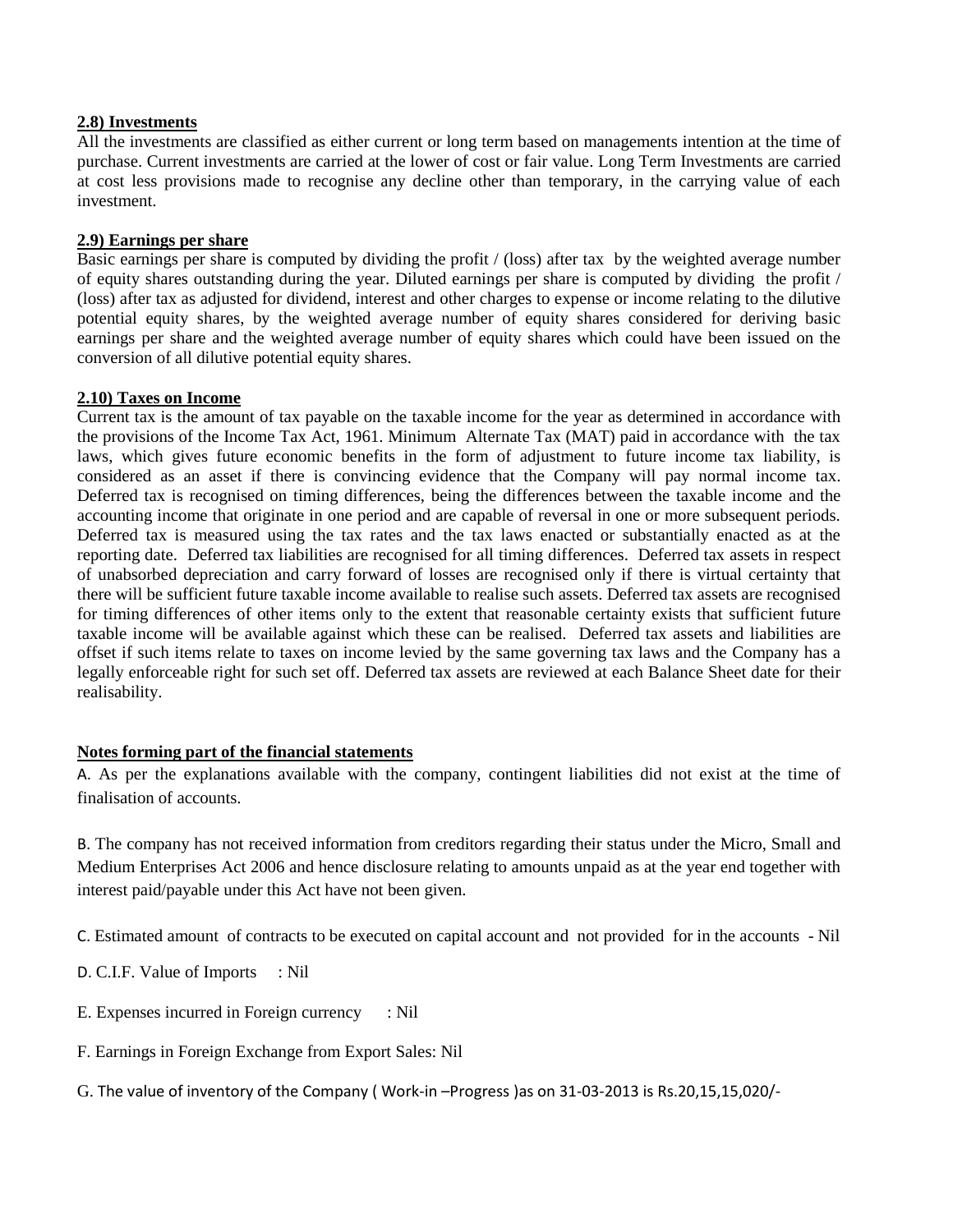#### **H. Related party Disclosures:**

The Company is adhering to the Related Party Disclosures as mentioned in AS 18. The details are annexed herewith.

| Name of the Party                                   | Relationship            | Nature of          |            | <b>Amount Outstanding</b> |
|-----------------------------------------------------|-------------------------|--------------------|------------|---------------------------|
|                                                     |                         | <b>Transaction</b> |            |                           |
| Mr.Shaji Baby John                                  | Director                | Loans & Advances   | 2099038/-  | 6384777 CR                |
| Kings Infomatica Solutions Pvt Ltd Common Directors |                         | Loans & Advances   | $20000/-$  | 6978142 CR                |
| Kings Travel World India Pvt Ltd Common Directors   |                         | Loans & Advances   | 538863/-   | 1520022 CR                |
| Hi-Line Developers & Projects Pvt Common Directors  |                         | Loans & Advances   |            | 2920958/- 20642301 DR     |
| Kings International Ltd                             | <b>Common Directors</b> | Loans & Advances   |            | 1081563/- 10877853 DR     |
| Kings Securities Ltd                                | <b>Common Directors</b> | Loans & Advances   | $100000/-$ | 3946433 DR                |

I. Previous years figures have been regrouped or rearranged wherever found necessary.

For and on behalf of the Board of Directors As per our report of even date attached

**SHAJI BABY JOHN For SANKAR & MOORTHY** Chairman and Managing Director Chartered Accountants

Finance Director **Partner** 

Place: Ernakulam F.R.NO.003575S Date: 30.05.2013

**C.K. GOPALAN NAIR V C JAMES. B.sc, FCA** M.No.200/22565